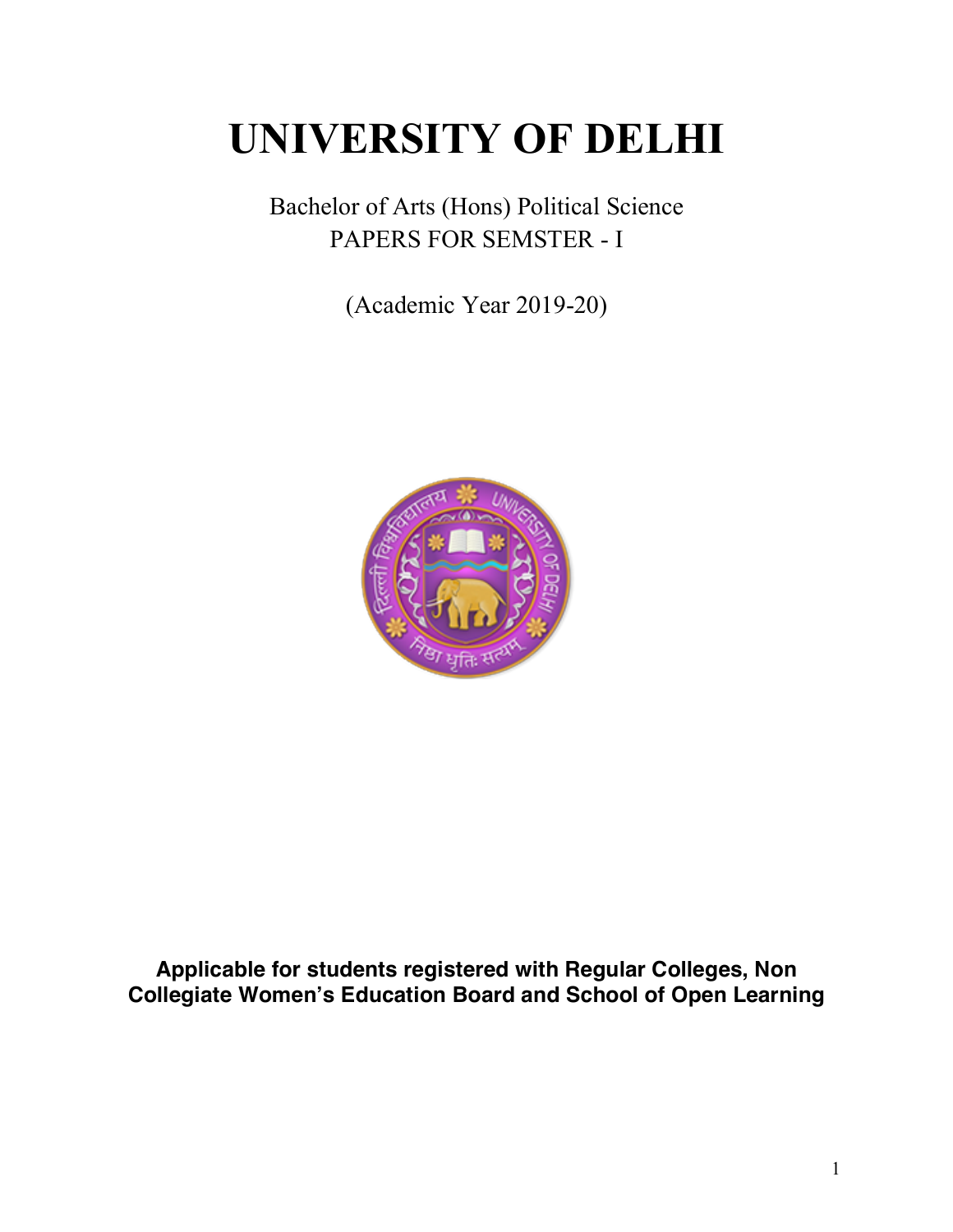# **List of Papers and Courses for Semester I**

#### **A) Core Course**

- 1.1 Paper I- Understanding Political Theory
- 1.2 Paper II- Constitutional Government and Democracy in India

#### **B) Generic Elective (Interdisciplinary)**

- 1. Nationalism in India
- 2. Contemporary Political Economy
- 3. Women, Power and Politics
- 4. Gandhi and the Contemporary World
- 5. Understanding Ambedkar
- 6. Governance: Issues and Challenges
- 7. Politics of Globalization
- 8. United Nations and Global Conflicts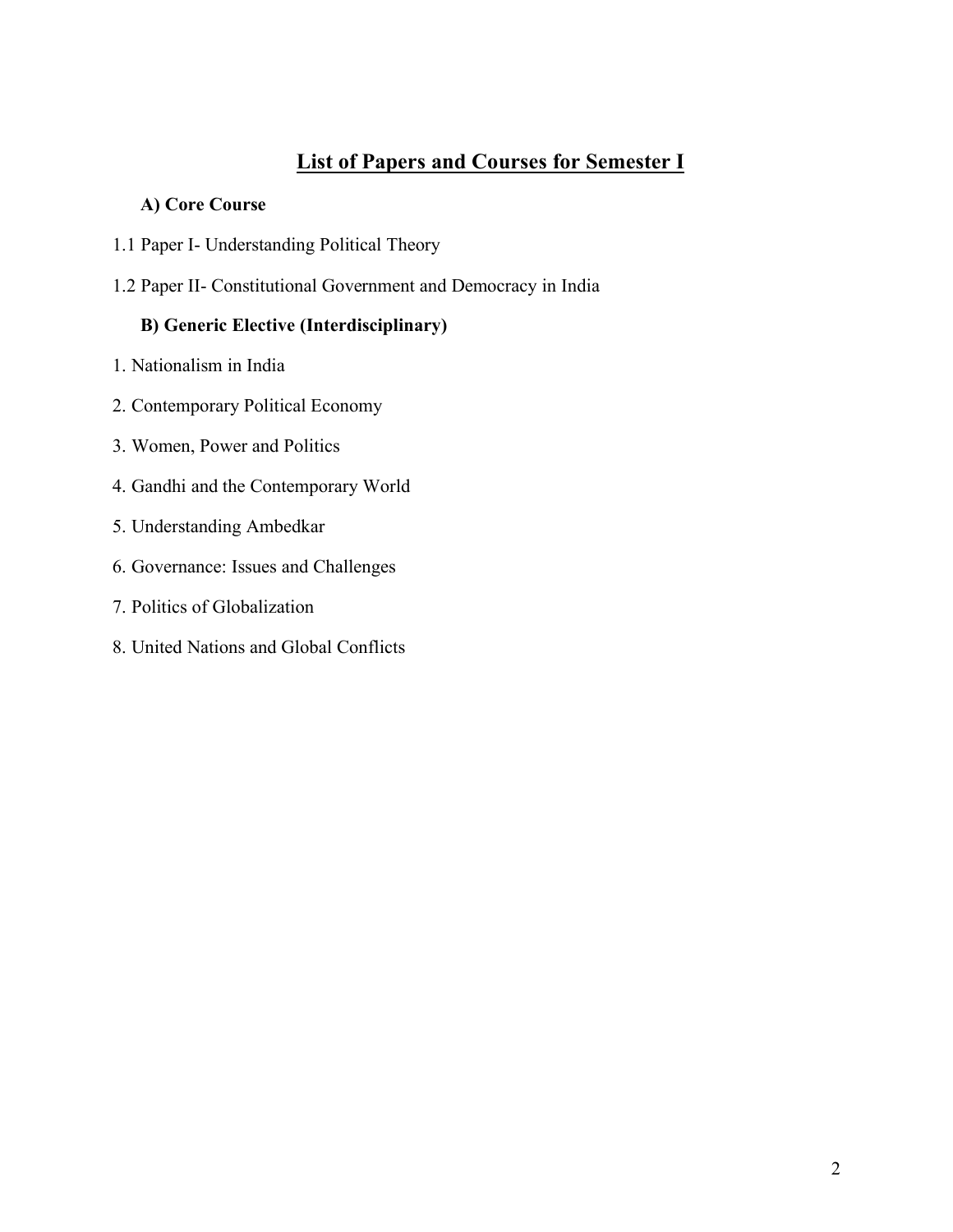| S.<br>NO.      | <b>PAPER</b>                                               |                                               |
|----------------|------------------------------------------------------------|-----------------------------------------------|
| 1.1            | Language-MIL/ENGLISH Environmental<br>Science              | <b>Ability Enhancement (AE)</b><br>Compulsory |
| 1.2            | <b>Understanding Political Theory</b>                      | Core Discipline - 1                           |
| 1.3            | <b>Constitutional Government and</b><br>Democracy in India | Core Discipline - 2                           |
| 1.4            | Any One of the Following                                   | Generic Elective - I (Interdisciplinary)      |
| $\mathbf{A}$   | Nationalism in India                                       |                                               |
| B              | <b>Contemporary Political Economy</b>                      |                                               |
| $\mathcal{C}$  | Women, Power and Politics                                  |                                               |
| D              | Gandhi and the Contemporary World                          |                                               |
| E              | <b>Understanding Ambedkar</b>                              |                                               |
| $\overline{F}$ | Governance: Issues and Challenges                          |                                               |
| G              | Politics of Globalization                                  |                                               |
| H              | United Nations and Global Conflicts                        |                                               |

# **Structure of Semester- I**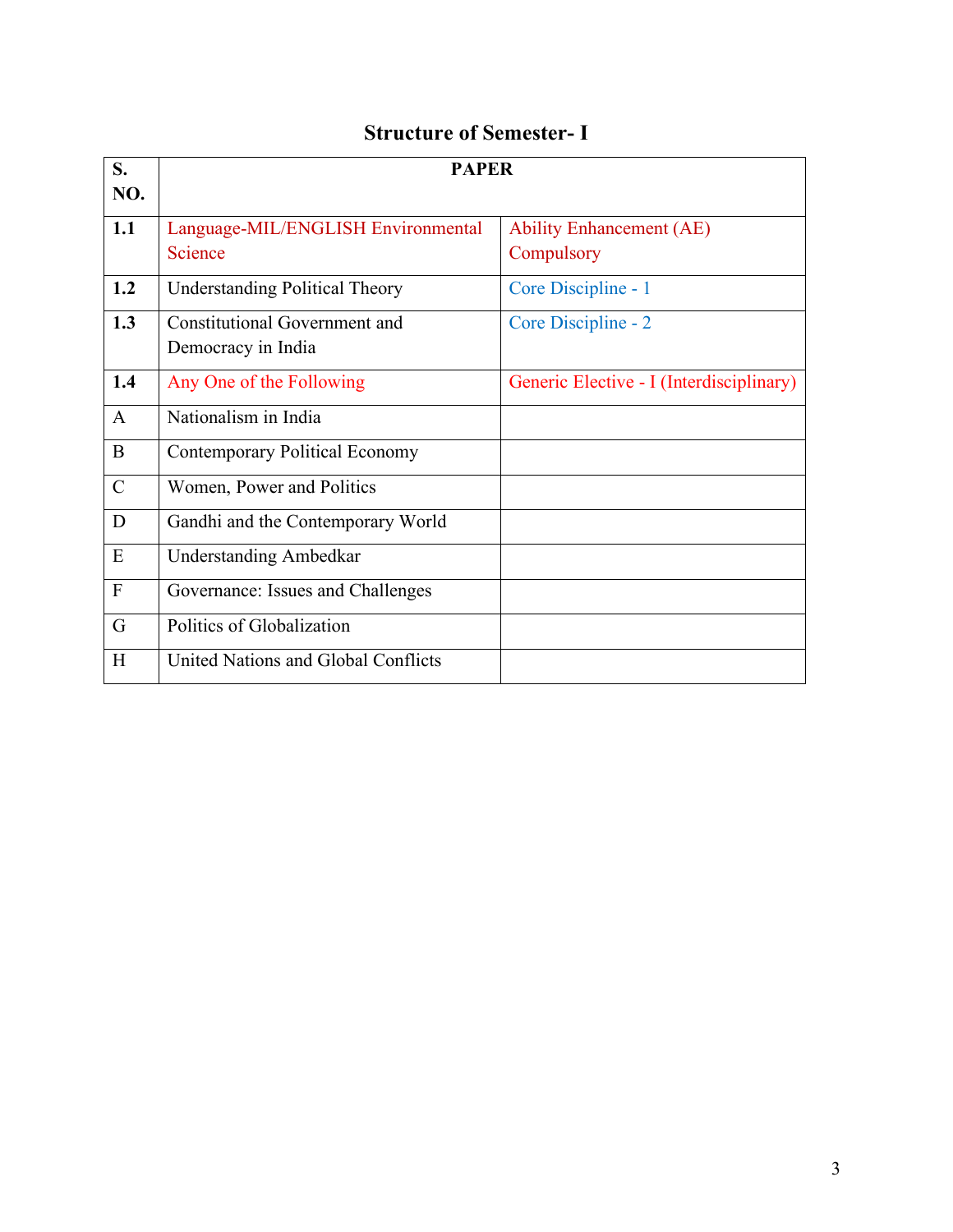# **Courses for B.A. (Hons) Political Science for Semester - I**

# **Paper I- Understanding Political Theory (1.1) Core Course - (CC) Credit:6**

#### Course Objective

This course introduces the various ways of theorizing the political. The idea is to introduce and assess the conventional as well as contemporary approaches to understanding politics

#### Course Learning Outcomes

After reading the course, the learner would

- Understand the various traditions and approaches of political theory and appreciate how they get reflected in organizing social living
- Understand multiple frames by which the idea of political community is debated
- Understand the significance of theorizing and of applying theory into practice.

#### Unit 1

#### **What is Politics: Theorizing the 'Political'**

#### Unit 2

**Approaches to Political Theory: Normative, Historical and Empirical**

#### Unit 3

**Traditions of Political Theory: Liberal, Marxist, Anarchist and Conservative**

#### Unit 4

**Critical Perspectives in Political Theory: Feminist and Postmodern**

#### Unit 5

**The Idea of Political Community: Political Obligation**

#### References

#### **Unit 1**

McKinnon, C. (2008) 'Introduction'. *Issues in Political Theory.* New York: Oxford University Press.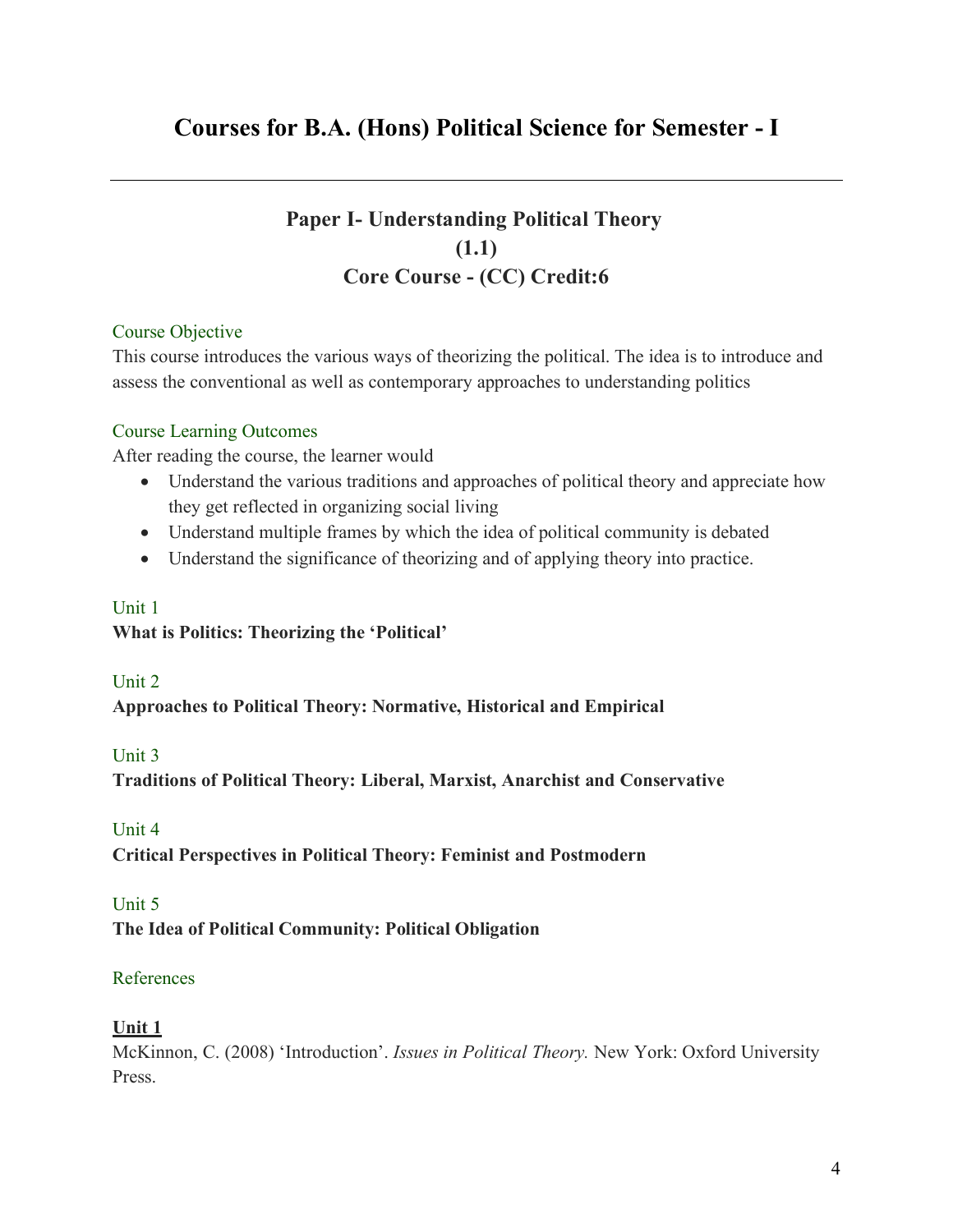Bhargava, R. (2008) 'What is Political Theory', in Bhargava, R. and Acharya, A. (eds), *Political Theory: An Introduction*. New Delhi: Pearson Longman, pp. 2-16.

Bhargava, R. (2008) 'Why do we need Political Theory', in Bhargava, R. and Acharya, A. (eds), Political Theory: An Introduction. New Delhi: Pearson Longman, pp. 17-36.

# **Unit 2**

Glaser, D. (1995) 'Normative Theory', in Marsh, D. And Stoker, G. (eds), *Theory and Methods in Political Science*. London: Macmillan, pp. 21-40.

Sanders, D. (1995) 'Behavioral Analysis', in Marsh, D. And Stoker, G. (eds), *Theory and Methods in Political Science*. London: Macmillan, pp. 58-75.

Ball, T. (2004). 'History and the Interpretation of Texts', in Gerald F. Gaus and Chandran Kukathas(eds), *Handbook of Political Theory*. London, Thousand Oaks, New Delhi: Sage Publications, pp. 18-30.

# **Unit 3**

Heywood, A. (1992) *Political Ideologies*. Basingstoke: Macmillan. Turner, R. (1993) 'Anarchism: What is it?' *Politics Review* 3 (1): 28-32.

# **Unit 4**

Chapman, J. (1995) 'The Feminist Perspectie', in in Marsh, D. And Stoker, G. (eds), *Theory and Methods in Political Science*. London: Macmillan, pp. 94-114.

Chambers, C. (2008) 'Gender', in McKinnon, C. (ed), *Issues in Political Theory*. New York: Oxford University Press, pp. 265-288.

Bannett, J. (2004) 'Postmodern Approach to Political Theory', in Kukathas, C. and Gaus G. F. (eds), *Handbook of Political Theory*. New Delhi: Sage, pp. 46-54.

# **Unit 5**

Shorten, A. (2016). 'Political Community', in *Contemporary Political Theory*. Palgrave, pp. 18- 45.

Brighouse, H. (2008) 'Citizenship', in McKinnon, C. (ed), *Issues in Political Theory*. New York: Oxford University Press, pp. 241-264.

Roy, A. (2008) 'Citizenship', in Bhargava, R. and Acharya, A. (eds), *Political Theory: An Introduction.* New Delhi: Pearson Longman, pp. 130-146.

Hyums, K. (2008) 'Political Authority and Obligation', in McKinnon, C. (ed), *Issues in Political Theory*. New York: Oxford University Press, pp. 9-26.

Martin, Rex. (2003) 'Political Obligation', in Bellamy, Richard and Mason, Andrew

(eds), *Political Concepts*. Manchester: Manchester University Press, pp. 41-51.

Knowles, D. (2001). 'Political Obligation', in *Political Philosophy*. London: Routledge, pp. 239- 298.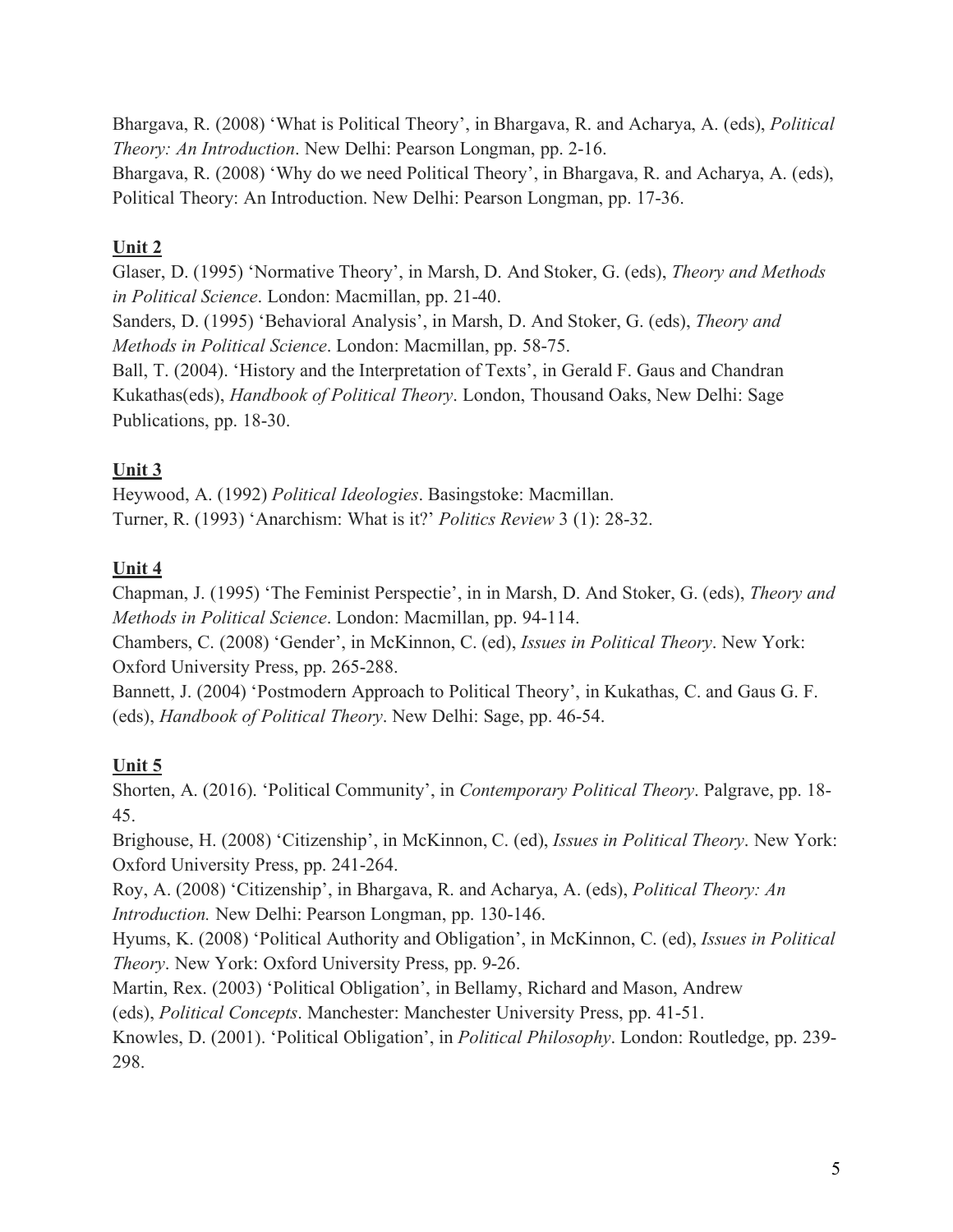#### Additional Resources:

Bellamy, R. (1993) 'Introduction: The Demise and Rise of Political Theory', in Bellamy, R. (ed.), *Theory and Concepts of Politics*. New York: Manchester University Press, pp. 1-14. Vincent, A. (2004) *The Nature of Political Theory*. New York: Oxford University Press. Jaggar, A. (1983) *Feminist Politics and Human Nature*. Forbes Boulevard: Rowman and Litlefield.

Vattimo, Gianni, 1988 [1985], *The End of Modernity: Nihilism and Hermeneutics in Postmodern Culture*, Jon R. Snyder (trans.), Baltimore: Johns Hopkins University Press. Klosko, G. (2005) *Political Obligations*. Oxford: Oxford University Press.

#### **Readings in Hindi**

भागरव, र. और अशोक आचायार(एड.), राजनीितक िसधांत*:* एक पिरचय*,* िदली: िपएसरन, 2008. कु मार, संजीव (एड.), राजनीित िसधांत की समझ*,* िदली: ओिरएं ट बैकसान, 2019.

#### Teaching Learning Process

The teaching-learning process for this course would involve class lectures, class discussion, class presentation, debates on contemporary issues and relevant cases. Teaching would also involve methods like power point and film screening.

#### Assessment Methods

Students will be assessed at different stages during the course learning process. After completing every unit they will be asked to take part in group discussions on any one important event or issue relevant for that unit. They will also do one presentation and one assignment.

#### Keywords

Political Theory, Political, Political Community, Political Obligation

# **Paper II- Constitutional Government and Democracy in India (1.2) Core Course - (CC) Credit:6**

#### Course Objective

The aim of this course is to enable students to gain knowledge about the constitutional design as well as the empirical practice of state structures and institutions. The Indian Constitution accommodates divergent theoretical impulses (liberty and equality with a focus on justice, territorial decentralization and a unitary federation, development alongside democracy) within itself. The course traces the embodiment of some of these conflicts in constitutional provisions,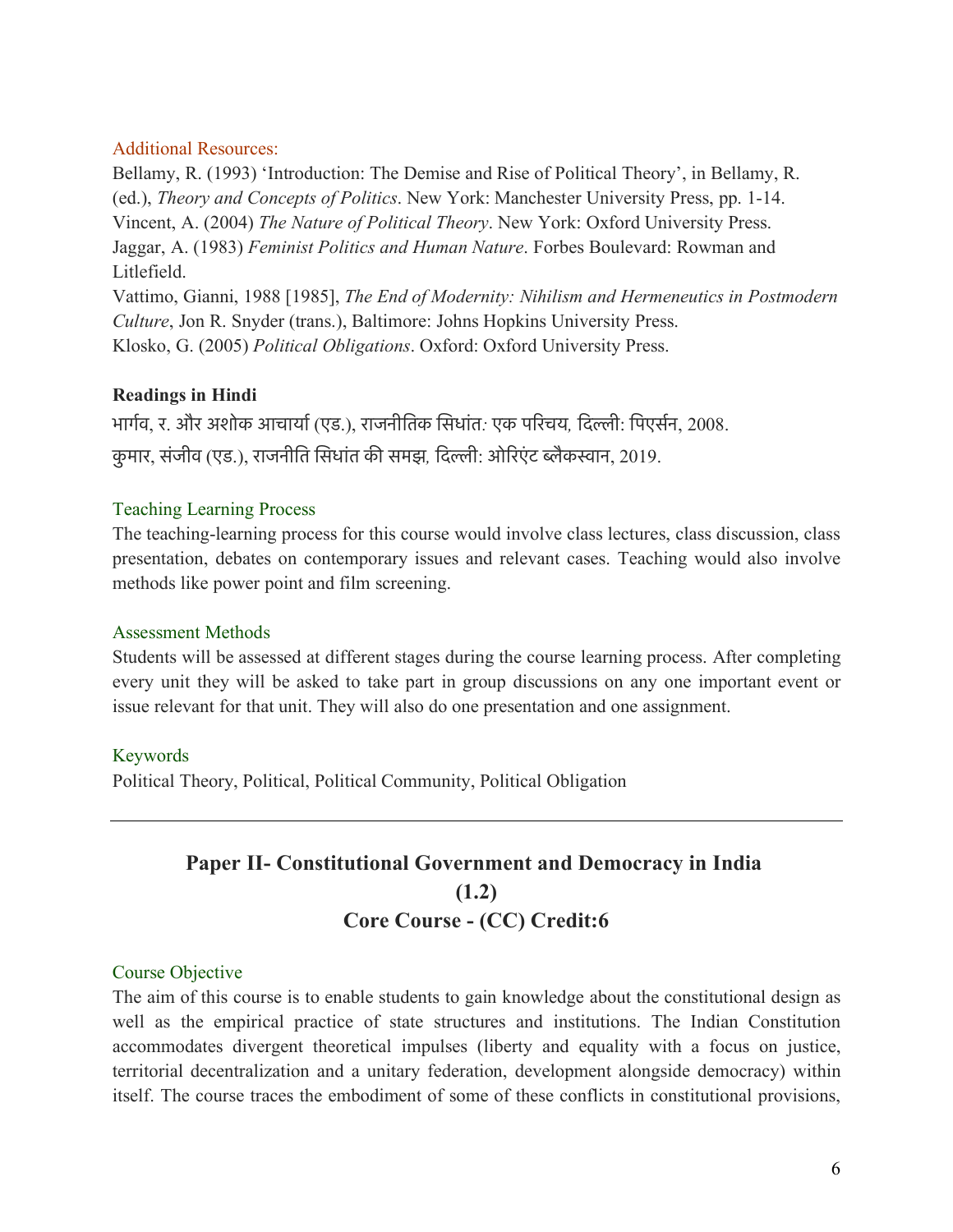and demonstrates how these have played out in political practice. It encourages a study of the mutual interaction of various institutions of the state as well as their interaction with the larger extra-constitutional environment. The course is expected to enable students to develop the ability to construct rigorous arguments on Indian politics, based on empirical knowledge and informed by a critical awareness of the scholarly literature on the subject. In addition, the course explains the complex ways in which the emergency provisions work and how security laws may be understood within the larger constitutional framework.

# Course Learning Outcomes

At the end of the course, students shall:

- be familiarized with the debates around the origin, and evolution of the Indian constitution.
- become aware of the manner in which government functions through its various organs.
- understand the division of power between various organs of the government at different levels.

This course enables students to develop an understanding of the tenets of Indian constitutionalism by engaging with Constituent Assembly debates. It enables them to understand the working of different organs of government and analyse the interaction amongst them which often involves both conflict and cooperation. Moreover, it enables the students to understand the division of powers in Indian federal set-up and its asymmetrical federal arrangements, with special emphasis on the special provisions for governance in fifth and sixth schedules of the constitution. The students are also familiarized with the process of rural and urban governance and the dynamics of gender and caste in these domains. The students would also become familiar with challenges of addressing emergency conditions and security concerns within the constitutional framework.

# Unit 1

# **The Constituent Assembly and the Constitution**

- a) Philosophy of the Constitution, the Preamble, and features of the Constitution.
- b) Fundamental Rights, Directive Principles and debates on Citizenship

# Unit 2

# **Organs of Government**

a) The Legislature: Power and Functions of Parliament, Debates on Representation in Parliament.

b) The Executive: Election, Power, Functions and the changing role of President and Prime Minister.

c) The Judiciary: Appointment of Judges in High Courts and the Supreme Court, Power and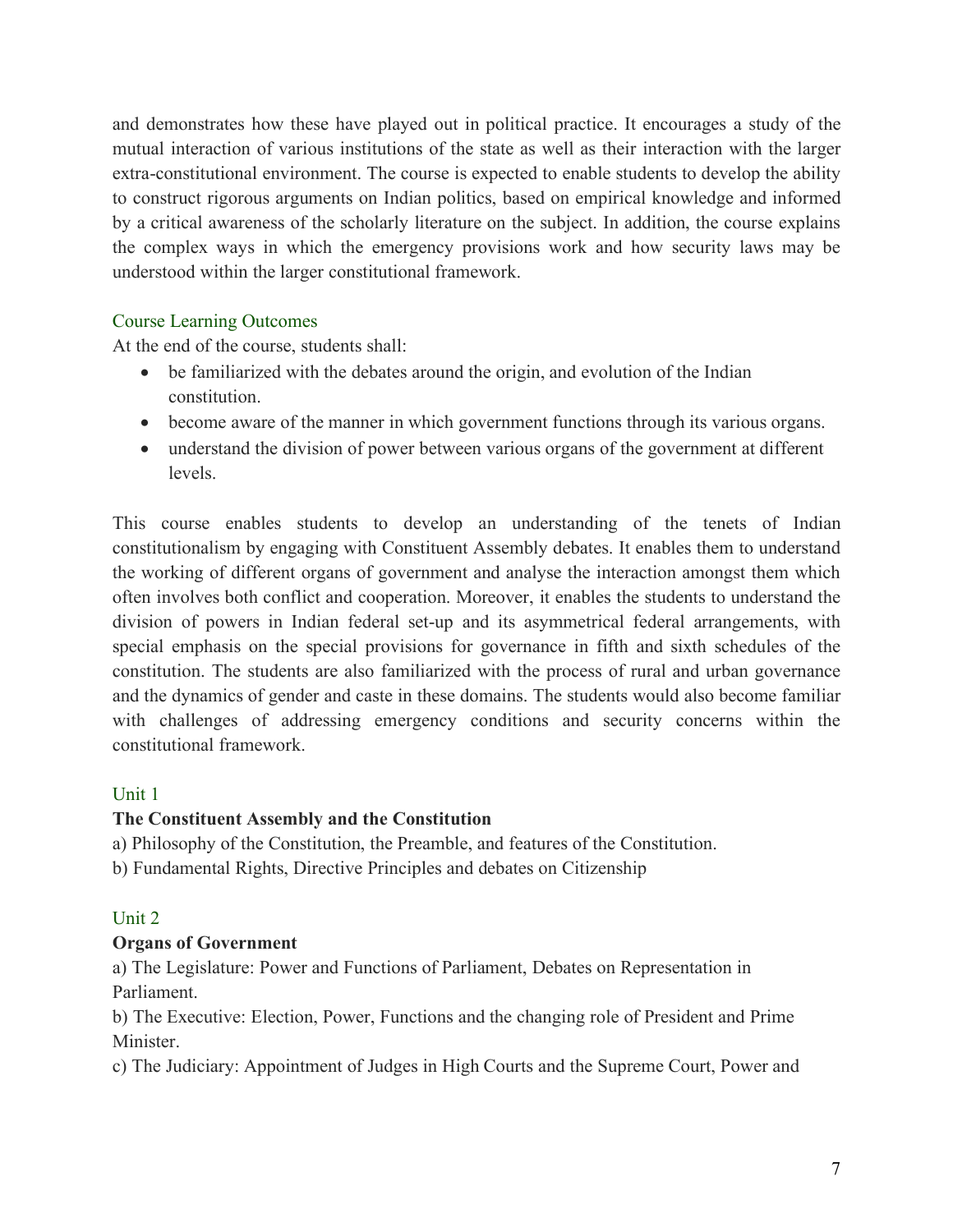Functions of High Courts and the Supreme Court.

# Unit 3

# **Federalism and Decentralization**

- a) Centre-State Relations, Asymmetrical features of Federalism
- b) The Panchayats and Municipalities

#### Unit 4

# **Constitutional Provisions and National Security Laws**

a) Emergency Provisions

b) Preventive Detention and National Security Laws

# References

#### **I**. **The Constituent Assembly and the Constitution**

# **a. Philosophy of the Constitution, the Preamble, and Features of the Constitution**

G. Austin (2010), 'The Constituent Assembly: Microcosm in Action', in *The Indian* 

*Constitution: Cornerstone of a Nation*, New Delhi: Oxford University Press, 15th print, pp.1-25.

R. Bhargava (2008), 'Introduction: Outline of a Political Theory of the Indian Constitution', in

R. Bhargava (ed.) *Politics and Ethics of the Indian Constitution*, New Delhi: Oxford University Press, pp. 1-40.

A. Thiruvengadam (2017), The Constitution of India, A Contextual Analysis, Oxford:

# Bloomsbury, Ch. 'Origins and the Crafting of the Constitution', pp.11-38

# **b. Fundamental Rights, Directive Principles and debates on Citizenship**

*The Constitution of India*, Part II, Part III and Part IV

S.K. Chaube (2010), The Making and Working of the Indian Constitution, New Delhi: National Book Trust [Chapter V: 'The Rights of the Indians', pp.33-61]

M. Khosla (2012), *The Indian Constitution*, New Delhi: Oxford University Press [Chapter 3: pp.87-148]

S. Kashyap (2017), *Our Constitution: An Introduction to India's Constitution and Constitutional Law*, New Delhi: National Book Trust.

V. Rodrigues (2008), 'Citizenship and the Indian Constitution', in R. Bhargava (ed.) *Politics and Ethics of the Indian Constitution*, New Delhi: Oxford University Press, pp.164-188.

A. Roy (2016), *Citizenship in India*, New Delhi: Oxford University Press, Ch.1 and Ch.2.

A. Roy (2016), 'Ambivalence of Citizenship in Assam' in *Economic and Political Weekly*, Vol.LI, .26 and 27, pp.45-51.

# **II. Organs of Government**

**a. The Legislature**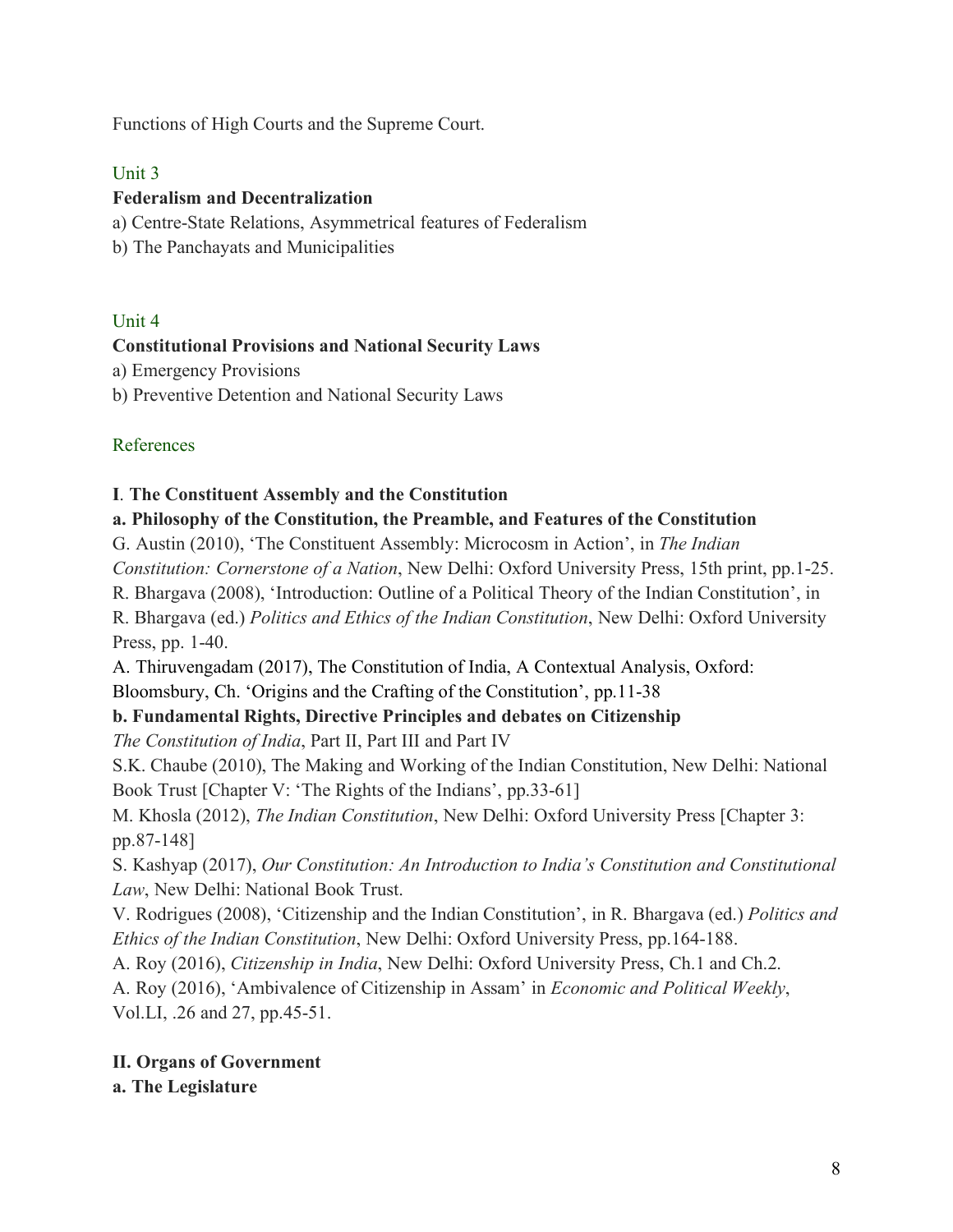*The Constitution of India*, Part V, Chapter II

S. K. Chaube (2009), *The Making and Working of the Indian Constitution*, Delhi: National Book Trust [Ch. IX: The Union Government II: The Legislature, pp.132-161]

B. Shankar and V. Rodrigues (2011), 'The Changing Conception of Representation: Issues,

Concerns and Institutions', in *The Indian Parliament: A Democracy at Work,* New Delhi: Oxford University Press, pp. 105-173.

M.R. Madhavan (2017), 'Parliament', in D. Kapur, P.B. Mehta and M Vaishnav (eds.) Rethinking Public Institutions in India, New Delhi: Oxford University Press, pp. 67-103.

A. Thiruvengadam, (2017), *The Constitution of India, A Contextual Analysis, Oxford:* 

*Bloomsbury* [Ch.2 Parliament and the Executive, pp.39-70]

Shirin M. Rai and Carole Spary (2019), *Performing Representation: Women Members in the Indian Parliament*, New Delhi: Oxford University Press [Ch.4: Representative Women? Presence and Performance of Intersectionality, pp.123-167; Ch. 5: Women Members of Parliament: Presence and Participation in Parliamentary Debates, pp.168-209]

# **b. The Executive**

*The Constitution of India*, Part V, Chapter I and III

S.K. Chaube (2009), *The Making and Working of the Indian Constitution*, Delhi: National Book Trust [Ch. VIII: The Union Government I: The Executive, pp.100-131].

J. Manor, (2017), 'The Presidency', in D. Kapur, P.B. Mehta and M Vaishnav (eds.) *Rethinking Public Institutions in India*, New Delhi: Oxford University Press, pp. 33-66.

J. Manor (1994), 'The Prime Minister and the President', in B. Dua and J. Manor (eds.) *Nehru to the Nineties: The Changing Office of the Prime Minister in India,* Vancouver: University of British Columbia Press, pp. 20-47.

H. Khare (2003), 'Prime Minister and the Parliament: Redefining Accountability in the Age of Coalition Government', in A. Mehra and G. Kueck (eds.) *The Indian Parliament: A Comparative Perspective,* New Delhi: Konark, pp. 350-368.

# **c. The Judiciary**

*The Constitution of India*, Part V, Chapter IV; Part VI, Chapter V

A. Sengupta (2019), *Independence and Accountability of the Indian Higher Judiciary*, New

Delhi, Cambridge University Press, Ch.2 'Appointments to the Higher Judiciary', pp.13-62.

U. Baxi (1989), The Indian Supreme Court and Politics, The Eastern Book Company, Lucknow.

M. Khosla and Anant Padmanabhan (2017), 'The Supreme Court', in D. Kapur, P.B. Mehta and M Vaishnav (eds.) Rethinking Public Institutions in India, New Delhi: Oxford University Press, pp. 104-138.

R. Ramachandran (2006), 'The Supreme Court and the Basic Structure Doctrine' in B. Kirpal et.al (eds.) *Supreme but not Infallible: Essays in Honour of the Supreme Court of India*, New Delhi: Oxford University Press, pp. 107-133.

P. Khanna (2008), (second impression 2015), 'The Indian Judicial System' in Kamala Sankaran and Ujjwal Kumar Singh (ed.,) *Towards Legal Literacy: An Introduction to Law in India*, Oxford University Press, New Delhi.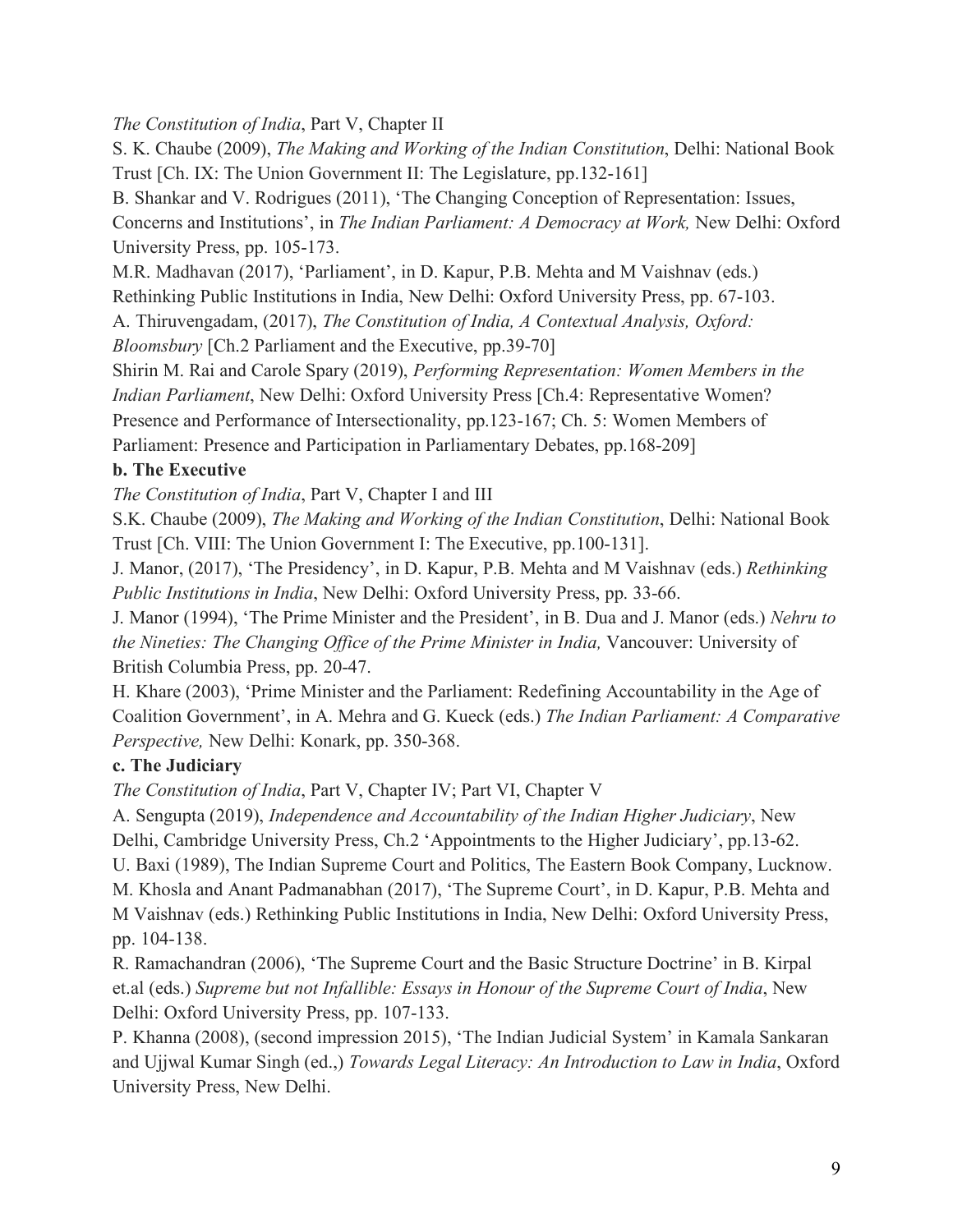B. Chakrabarty (2017), Indian Constitution, Text, Context and Interpretation, SAGE, New Delhi, Ch.17, Judiciary in India, pp.269-293.

# **III. Federalism and Decentralization**

# **a. Federalism**

*The Constitution of India*, Part XI

R. Dhavan and R. Saxena (2006), 'The Republic of India', in K. Roy, C. Saunders and J. Kincaid (eds.) *A Global Dialogue on Federalism*, Volume 3, Montreal: Queen's University Press, pp. 166-197

M.P.Singh and Rekha Saxena (2013), *Federalising India in the Age of Globalisation*, Primus New Delhi: Books [Ch.6: Asymmetrical Federalism, pp.79-93]

# **b. The Panchayats and Municipalities**

*The Constitution of India*, Part IX and IXA

K. Mathur (2013), *Panchayati Raj*, Oxford India Short Introductions, New Delhi, Oxford University Press.

J. Manor (2010), 'Local Governance' in P. Mehta and N. Jayal (eds.) *The Oxford Companion to Politics in India,* New Delhi: Oxford University Press, pp. 61-79.

P. DeSouza, (2002) 'Decentralization and Local Government: The Second Wind of Democracy in India', in Z. Hasan, E. Sridharan and R. Sudarshan (eds.) *India's Living Constitution: Ideas, Practices and Controversies,* New Delhi: Permanent Black, pp. 370-404.

M. John, (2007) 'Women in Power? Gender, Caste and Politics of Local Urban Governance', in *Economic and Political Weekly*, Vol. 42(39), pp. 3986-3993.

# **IV. Constitutional Provisions and National Security Laws**

*The Constitution of India*, Article 22, Part XVIII

S. K. Chaube (2010), The Making and Working of the Indian Constitution, New Delhi: National Book Trust [Ch. VIV: The Emergencies, pp.243-249]

V. Marwah (1995), 'Use and Abuse of Emergency Powers: The Indian Experience', in B. Arora and D. Verney (eds.) *Multiple Identities in a Single State: Indian Federalism in a Comparative Perspective,* Delhi: Konark, pp. 136-159.

A.G. Noorani (2011), *Challenges to Civil Rights Guarantees in India*, SAHRDC, New Delhi [Chapter 1: Preventive Detention in India, pp.1-34; Chapter 9: Armed Forces (Special Powers) Act, pp.265-276].

U.K. Singh (2015), 'Anti-terror laws and Human Rights' in Kamala Sankaran and Ujjwal Kumar Singh (ed.) *Towards Legal Literacy*, Oxford University Press, New Delhi. pp181-197.

G Haragopal, B Jagannatham (2009), 'Terrorism and Human Rights: Indian Experience with Repressive Laws', in *Economic and Political Weekly*, Vol. 44(28), pp. 76-85.

SAHRDC (2006), Oxford Handbook of Human Rights and Criminal Justice in India: The System and Procedure, Oxford University Press, New Delhi [Chapter 6: Detention, pp.72-84]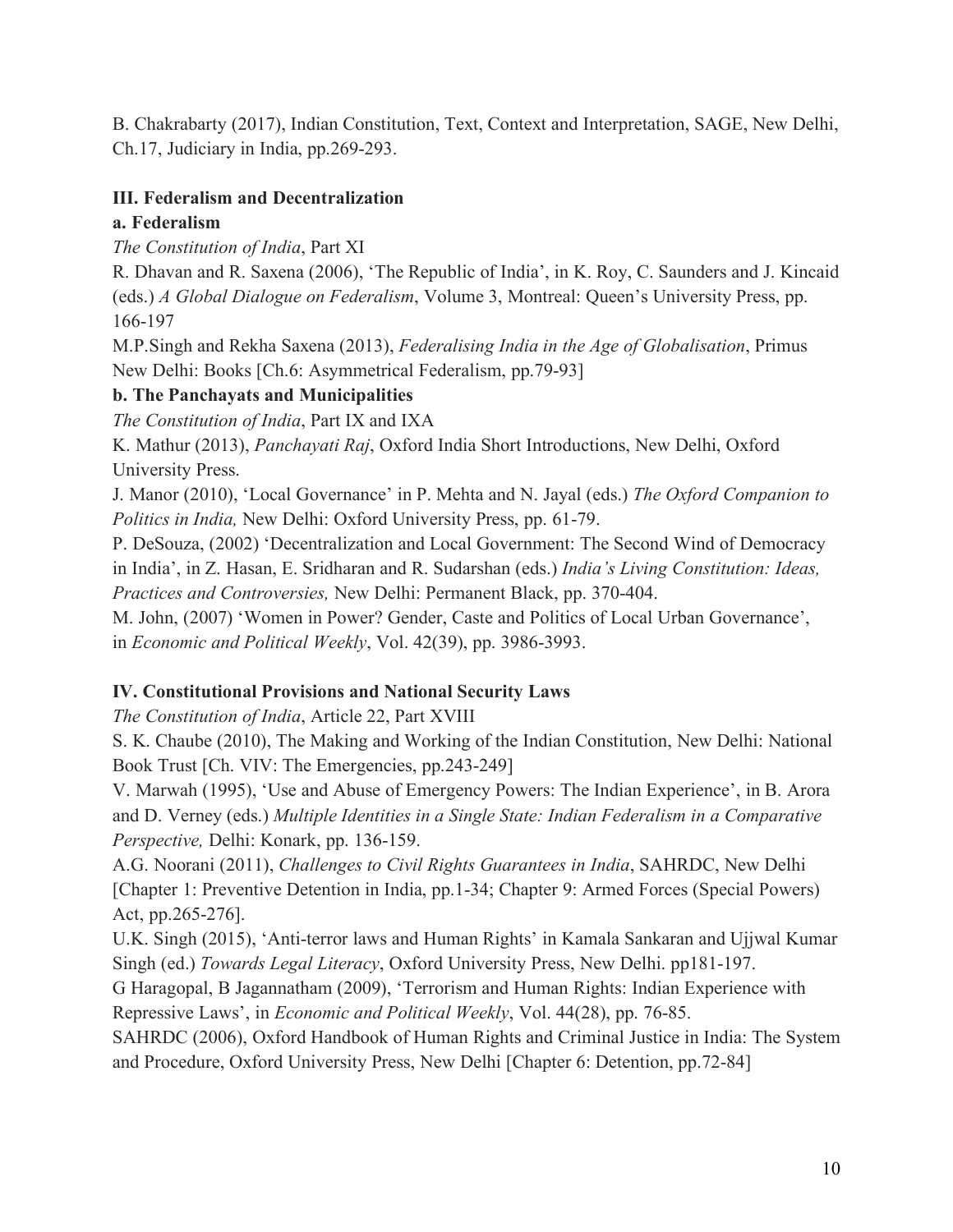#### Additional Resources:

#### **Classic Readings:**

*The Nehru Committee Report: An Anti-Separatist Manifesto* (1928), The Committee Appointed by the All Parties' Conference, New Delhi: Michiko & Panjathan

Shriman Narayan Agarwal (1946), *Gandhian Constitution for Free India*, Foreword by Mahatma Gandhi, Kitabistan, Allahabad.

Shiva Rao (1968), *The Framing of India's Constitution, A Study*, Indian Institute of Public Administration, New Delhi, printed by Government of India Press, Nasik, distributed by N.M. Tripathi Pvt.Ltd, Bombay.

#### **Additional Readings:**

#### **I**. **The Constituent Assembly and the Constitution**

#### **a. Philosophy of the Constitution, the Preamble, and Features of the Constitution**

D.D. Basu (2012), *Introduction to the Constitution of India,* New Delhi: Lexis Nexis. S.K. Chaube (2009), *The Making and Working of the Indian Constitution*, Delhi: National Book Trust [Ch.III: The Spirit of the Indian Constitution, pp.21-29].

B. Chandra, M Mukherjee, A Mukherjee (2000), India After Independence, 1947-2000, [Ch.4. The Evolution of the Constitution and Main Provisions, pp.31-48, Ch.5. The Architecture of the Constitution: Basic Features and Institutions, pp.49-67.]

# **b. Fundamental Rights, Directive Principles and debates on Citizenship**

G. Austin (2010), *The Indian Constitution: Cornerstone of a Nation*, New Delhi: Oxford University Press, 15th print [Chapter 3: The Conscience of the Constitution: The Fundamental Rights and Directive Principles of State Policy – I, pp.50-83; Chapter 4: Fundamental Rights – II, pp.84-115].

# **II. Organs of Government**

# **a. The Legislature**

V. Hewitt and S. Rai (2010), 'Parliament', in P. Mehta and N. Jayal (eds.) *The Oxford Companion to Politics in India,* New Delhi: Oxford University Press, pp. 28-42.

G. Austin (2010), *The Indian Constitution: Cornerstone of a Nation*, New Delhi: Oxford University Press, 15th print [Chapter 6: The Legislature – Unity Through Popular Government, pp.144-163]

# **b. The Executive**

G. Austin (2010), *The Indian Constitution: Cornerstone of a Nation*, New Delhi: Oxford University Press, 15th print [Chapter 5: The Executive: Strength with Democracy, pp.116-143] **c. The Judiciary**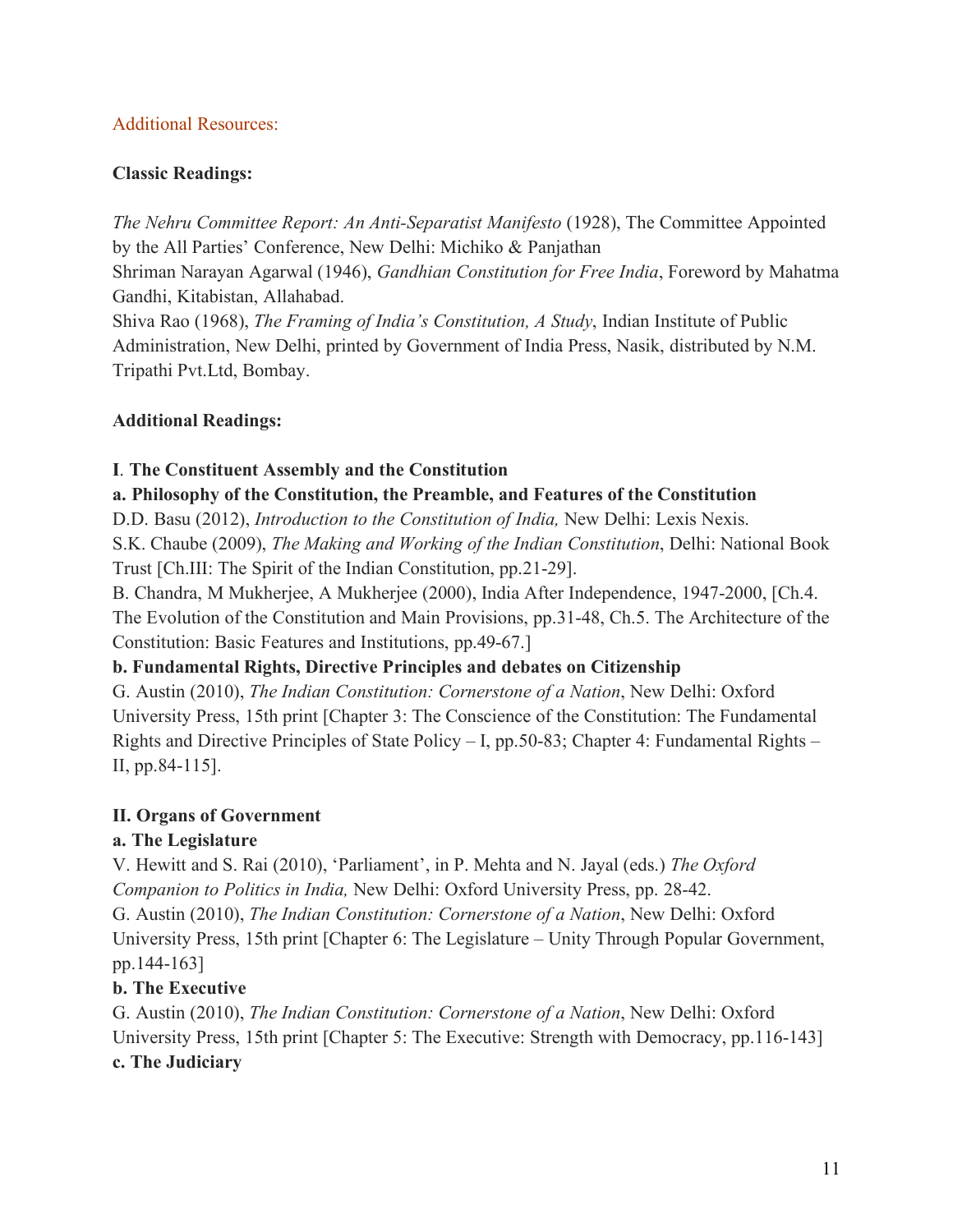U. Baxi (2010), 'The Judiciary as a Resource for Indian Democracy', *Seminar,* Issue 615, pp. 61- 67.

L. Rudolph and S. Rudolph (2008), 'Judicial Review Versus Parliamentary Sovereignty', in *Explaining Indian Institutions: A Fifty Year Perspective, 1956-2006: Volume 2: The Realm of Institutions: State Formation and Institutional Change.* New Delhi: Oxford University Press, pp. 183-210.

G. Austin (2010), *The Indian Constitution: Cornerstone of a Nation*, New Delhi: Oxford University Press, 15th print [Chapter 7: The Judiciary and the Social Revolution, pp.164-185]

# **III. Federalism and Decentralization**

# **a. Federalism**

Louise Tillin (2013) *Remapping India: New States and their Political Origins*, New Delhi: Oxford University Press [Ch.1: Introduction: The Compromise Politics of Statehood, pp.1-26; Ch.2: History of Territorial Design and Federal Thought in India, pp.27-66]

# **IV. Constitutional Provisions and National Security Laws**

Venkat Iyer (2000), *States of Emergency: The Indian Experience*, Butterworths, New Delhi. D.P. Jinks (2001) 'The Anatomy of an Institutionalized Emergency: Preventive Detention and Personal Liberty in India', *Michigan Journal of International Law*, Vol.22(2), pp.323-350 U.K. Singh (2011), 'Mapping Anti-terror Legal Regimes in India' in Victor Ramraj et.al (ed.), *Global Anti-Terrorim Law and Policy*, 2ndEdition, Cambridge, Cambridge University Press, pp.420-446.

# **Hindi Readings:**

ग्रेनविल ऑस्टिन (2017), भारतीय संविधान: राष्ट्र की आधारशिला, अनुवादक: नरेश गोस्वामी, नयी दिल्ली: वाणी पकाशन.

डी डी बसु, (1989), भारत का संविधान: एक परिचय, (दसवां संस्करण, 2013), लेक्सिस नेक्सिस.

महेद पसाद िसं ह एवं िहमांशुरॉय (सं.) (2013), भारतीय राजनीितक पणाली*:* सरंचना*,* नीित एवं िवकास*,* िदली*:*  िहनी माधम कायारनयन िनदेशालय*,* िदली िवशिवदालय.

माधव खोसला, (2018). भारत का संविधान, नयी दिल्ली: ऑक्सफर्ड यूनिवर्सिटी प्रेस.

सुभाष काश्यप (2016) भारतीय राजनीति और संविधान: विकास, विवाद और निदान, नई दिल्ली: राजकमल पकाशन.

सुभाष काश्यप (2016) भारतीय राजनीति और संसद: विपक्ष की भूमिका, नई दिल्ली: राजकमल प्रकाशन. सुभाष काश्यप (2016), संवैधानिक-राजनीतिक व्यवस्था: शासन प्रणाली और निर्वाचन प्रक्रिया, नई दिल्ली: राजकमल पकाशन.

जॉर्ज मैथ्य (2009) भारत में पंचायती राज: परिप्रेक्ष्य और अनुभव, नई दिल्ली: वाणी प्रकाशन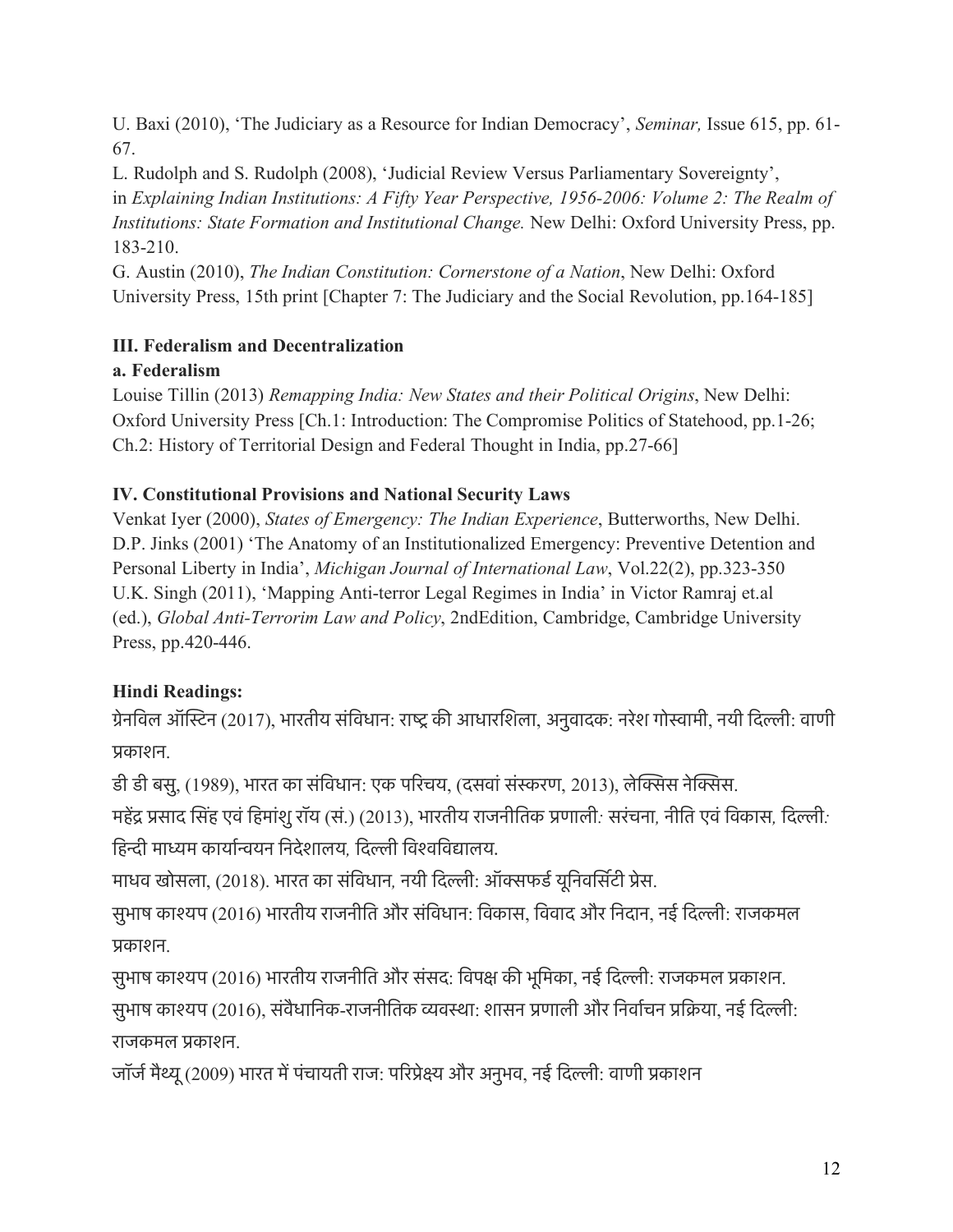अनुपमा रॉय, (2017). 'राष्ट्र, संविधान और नागरिकता', नागरिकता का स्त्री-पक्ष, (अनु.) कमल नयन चौबे, नयी दिल्ली: वाणी प्रकाशन. पृष्ठ 186-237.

#### Teaching Learning Process

Students will engage in debates around the origin, and evolution of the constitution and understand the particularities thereof. They will engage discussions on the working of different organs of government and analyse the interaction amongst them which often involves both conflict and cooperation. There will be interactive lectures on the division of powers in Indian federal set-up and its asymmetrical federal arrangements, particularly focusing on the special provisions for governance in fifth and sixth schedule of the constitution. The students are also encouraged to conduct field work and write reports on the process of rural and urban governance and the dynamics of gender and caste in these domains.

#### Assessment Methods

Students will be assessed on continuous basis followed by end term examination. Internal assessment will be conducted at the end of each unit which may include term papers, and participation in class discussions. Students will be assessed on the basis of their ability to think critically and creatively to solve the problems and application of conceptual understanding to field-based variables. Before the end term examination, students will be asked to submit project on any of the units in the syllabus to judge their critical thinking and writing ability.

#### Keywords

Constitution, Division of Powers, Government, Federalism, Rural Governance, Urban Governance

# **GE1 - Nationalism in India (B.1) Generic Elective - (GE) Credit:6**

#### Course Objective

The course aims to help students understand nationalism in India in the specific historical context of the struggles against colonial rule in India. It looks at nationalism as from different theoretical perspectives to emphasize its different dimensions both as a movement and ideology. The course begins by looking at the responses to colonial dominance in the nineteenth century, and traces the development of the anti-colonial struggle up to the mid-20th century paying attention to its social composition and different modalities through which nationalist resistance was mobilized and consolidated. It focuses subsequently, on the events leading to the Partition and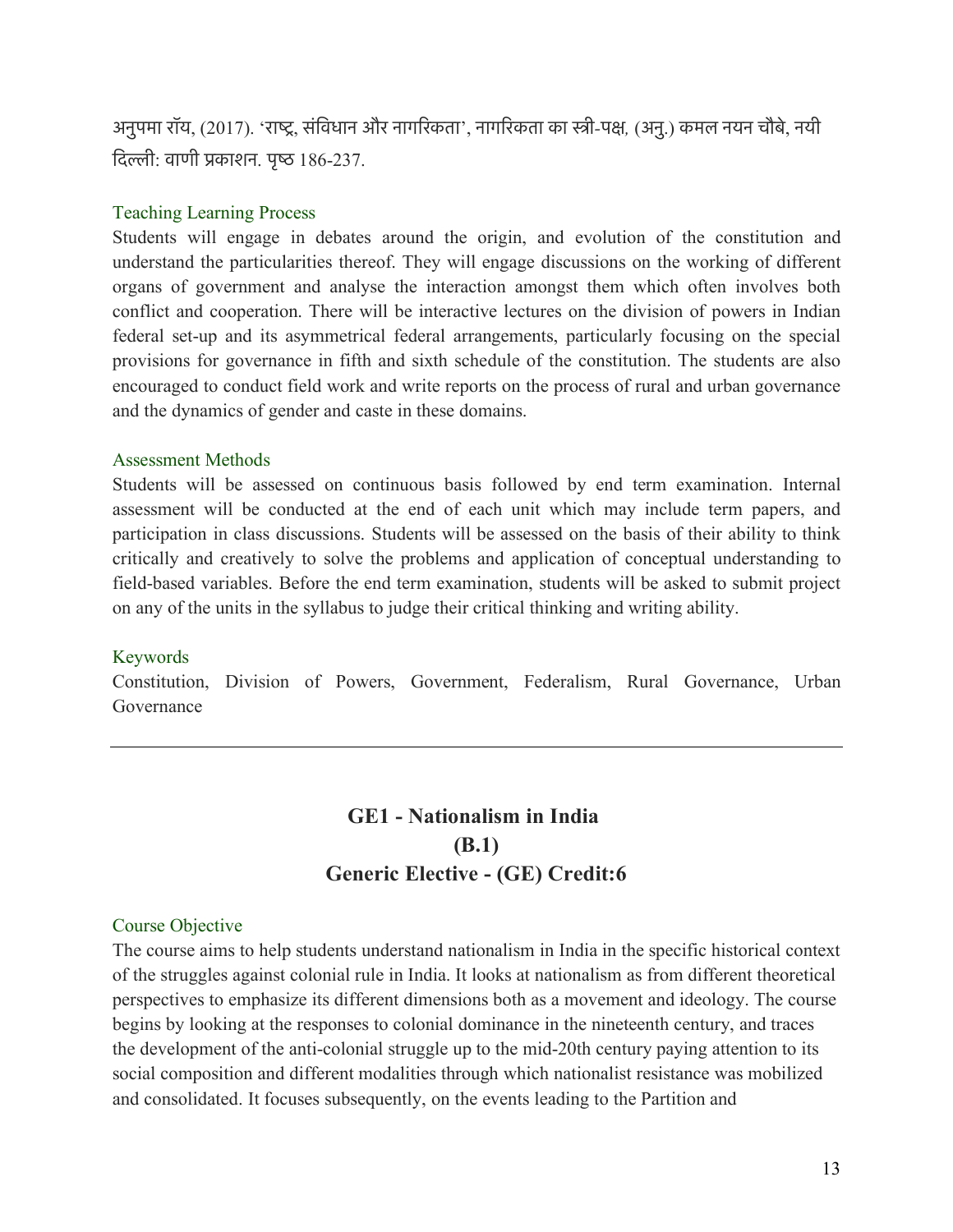independence in 1947. In the process, the course also tries to focus on the various tensions and contradictions within the discourse on nationalism and its engagement with the questions of caste, class, gender and gender.

#### Course Learning Outcomes

On successful completion of the course, students would be able to:

- Gain an understanding of the different theoretical perspectives on the emergence and development of nationalism in India
- Demonstrate knowledge of the historical trajectory of the development of the nationalist movement in India, with specific focus on its different phases
- Understand the contribution of various social movements in the anti-colonial struggle
- Demonstrate awareness of the history of partition and the moment of independence that followed

#### Unit 1

#### **Approaches to the Study of Nationalism in India (8 lectures)**

Nationalist, Imperialist, Marxist, and Subaltern Interpretations

#### Unit 2

#### **Reformism and Anti-Reformism in the Nineteenth Century (8 lectures)**

Major Social and Religious Movements in 19th century

#### Unit 3

#### **Nationalist Politics and Expansion of its Social Base (18 lectures)**

a. Phases of Nationalist Movement: Liberal Constitutionalists, Swadeshi and the Radicals;

Beginning of Constitutionalism in India

b. Gandhi and Mass Mobilisation: Non-Cooperation Movement, Civil Disobedience Movement,

and Quit India Movement

c. Socialist Alternatives: Congress Socialists, Communists

# Unit 4

#### **Social Movements (8 lectures)**

a. The Women's Question: Participation in the National Movement and its Impact

b. The Caste Question: Anti-Brahmanical Politics

c. Peasant, Tribals and Workers Movements

#### Unit 5

#### **Partition and Independence (6 lectures)**

a. Communalism in Indian Politics

b. The Two-Nation Theory, Negotiations over Partition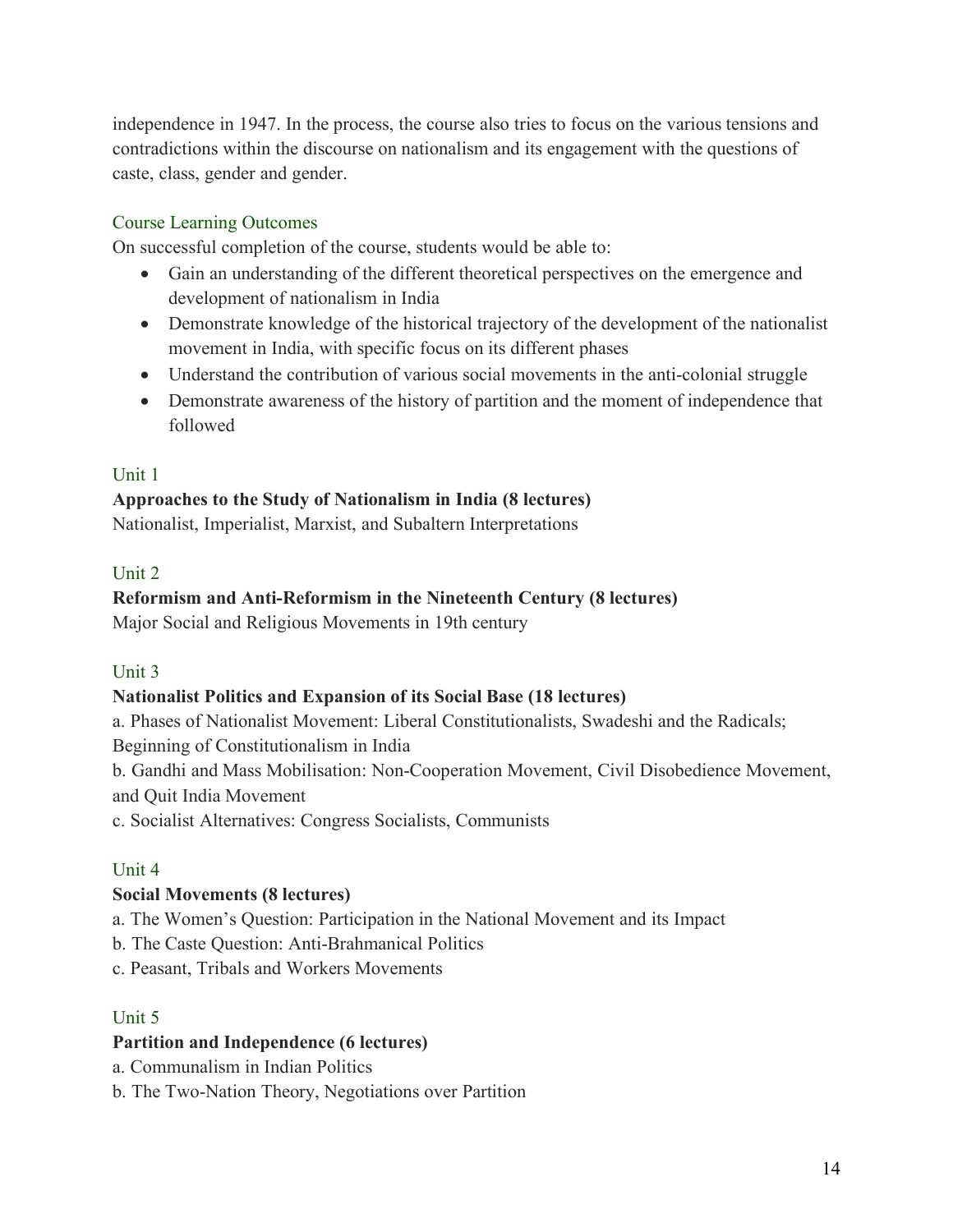#### References

#### **I. Approaches to the Study of Nationalism in India**

S. Bandopadhyay, (2004) From Plassey to Partition: A History of Modern India, New Delhi: Orient Longman, pp. 184-191.

R. Thapar, (2000) 'Interpretations of Colonial History: Colonial, Nationalist, Post-colonial', in P. DeSouza, (ed.) Contemporary India: Transitions, New Delhi: Sage Publications, pp. 25-36.

#### **II. Reformism and Anti-Reformism in the Nineteenth Century**

S. Bandopadhyay, (2004) From Plassey to Partition: A History of Modern India, New Delhi: Orient Longman, pp.139-158, 234-276.

A. Sen, (2007) 'The idea of Social Reform and its Critique among Hindus of Nineteenth Century India', in S. Bhattacharya, (ed.) Development of Modern Indian Thought and the Social Sciences, Vol. X. New Delhi: Oxford University Press.

# **III. Nationalist Politics and Expansion of its Social Base**

S. Bandopadhyay, (2004) From Plassey to Partition: A History of Modern India. New Delhi: Orient Longman, pp. 279-311.

S. Sarkar, (1983) Modern India (1885-1947), New Delhi: Macmillan.

P. Chatterjee, (1993) 'The Nation and its Pasts', in P. Chatterjee, The Nation and its Fragments: Colonial and Postcolonial Histories. New Delhi: Oxford University Press, pp. 76-115.

# **IV. Social Movements**

S. Bandopadhyay, (2004) From Plassey to Partition: A history of Modern India. New Delhi: Orient Longman, pp. 342-357, 369-381.

G. Shah, (2002) Social Movements and the State, New Delhi: Sage, pp. 13-31

# **V. Partition and Independence**

A. Jalal, and S. Bose, (1997) Modern South Asia: History, Culture, and Political Economy. New Delhi: Oxford University Press, pp. 135-156.

A. Nandy, (2005) Rashtravad banam Deshbhakti Translated by A. Dubey, New Delhi: Vani Prakashan. pp. 23-33. [The original essay in English is from A. Nandy, (1994) New Delhi: Oxford University Press, pp. 1-8.]

# Additional Resources:

B. Chakrabarty and R. Pandey, (2010) Modern Indian Political Thought, New Delhi: Sage Publications.

P. Chatterjee, (1993) The Nation and its Fragments: Colonial and Postcolonial Histories, New Delhi: Oxford University Press.

R. Pradhan, (2008) Raj to Swaraj, New Delhi: Macmillan (Available in Hindi).

S. Islam, (2006) Bharat Mein Algaovaad aur Dharm, New Delhi: Vani Prakashan.

# Teaching Learning Process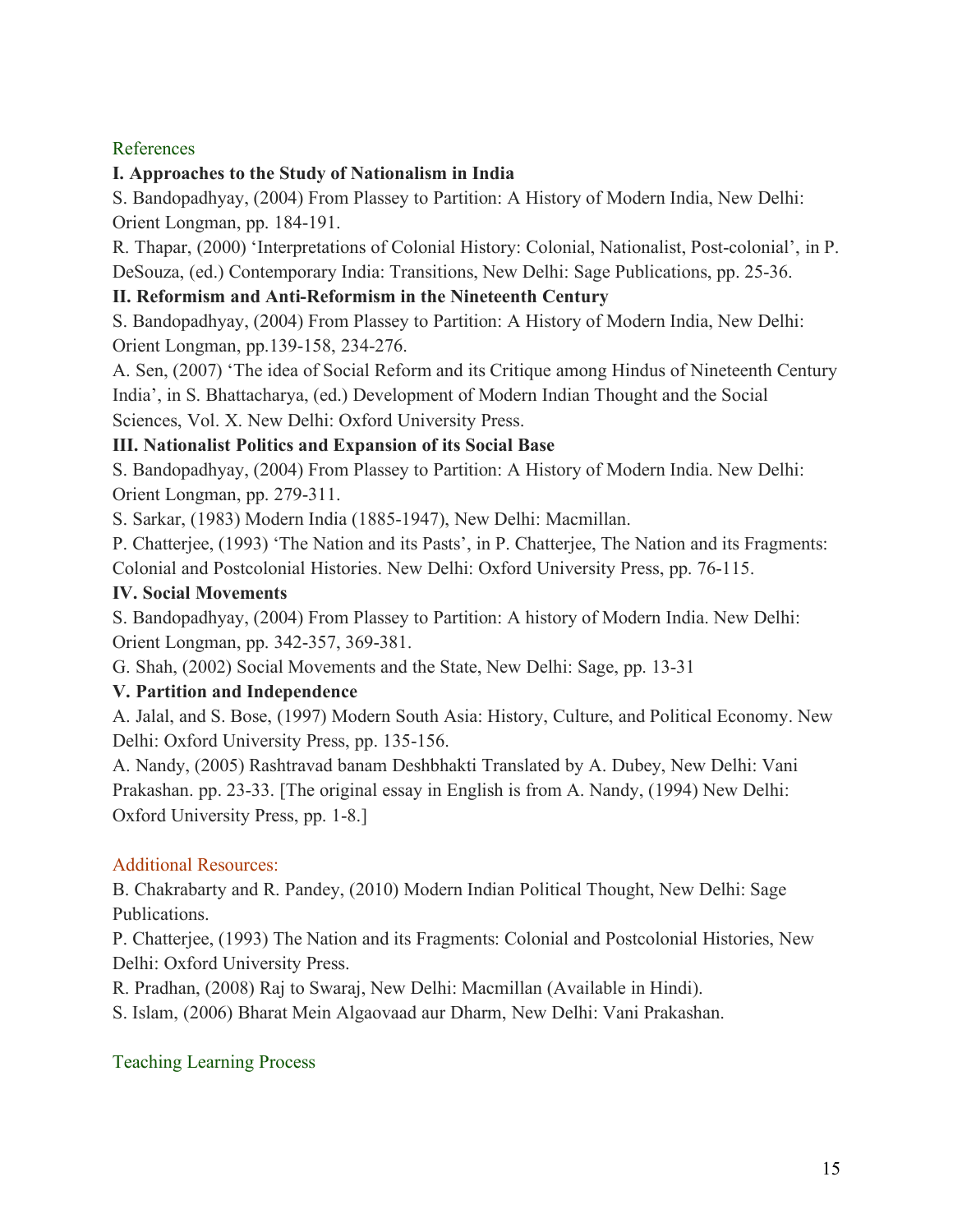Students will have interactive lectures on the struggle of Indian people against colonialism. It seeks to achieve this understanding by looking at this struggle from different theoretical perspectives that highlight its different dimensions. The course begins discussion on the nineteenth century Indian responses to colonial dominance in the form of reformism and its criticism and continues through various phases up to the events leading to the Partition and Independence. In the process, the students engage with detailed discussion on various conflicts and contradictions by focusing on its different dimensions: communalism, class struggle, caste and gender questions.

#### Assessment Methods

Students will be assessed on continuous basis followed by end term examination. Internal assessment will be conducted at the end of each unit which may include assignments, class presentations and viva-voce. Students will be assessed on the basis of their ability to think critically. Students will be required to submit a critical review of any book or a film that relates to any one unit of the syllabus before end term examination.

#### Keywords

Caste, Communalism, Colonialism, Dominance, Gender, Partition, Peasants Nationalism, Struggle, Workers

# **GE2 - Contemporary Political Economy (B.2) Generic Elective - (GE) Credit:6**

# Course Objective

Given the growing recognition worldwide of the importance of the political economy approach to the study of global order, this course has the following objectives:

- To familiarize the students with the different theoretical approaches
- To give a brief overview of the history of the evolution of the modern capitalist world;
- To highlight the important contemporary problems, issues and debates on how these should be addressed.

# Course Learning Outcomes

- The students will learn about diverse approaches to international political economy.
- The study of role of international organization in transforming the world economy will equip the students to understand the process of evolution of capitalism.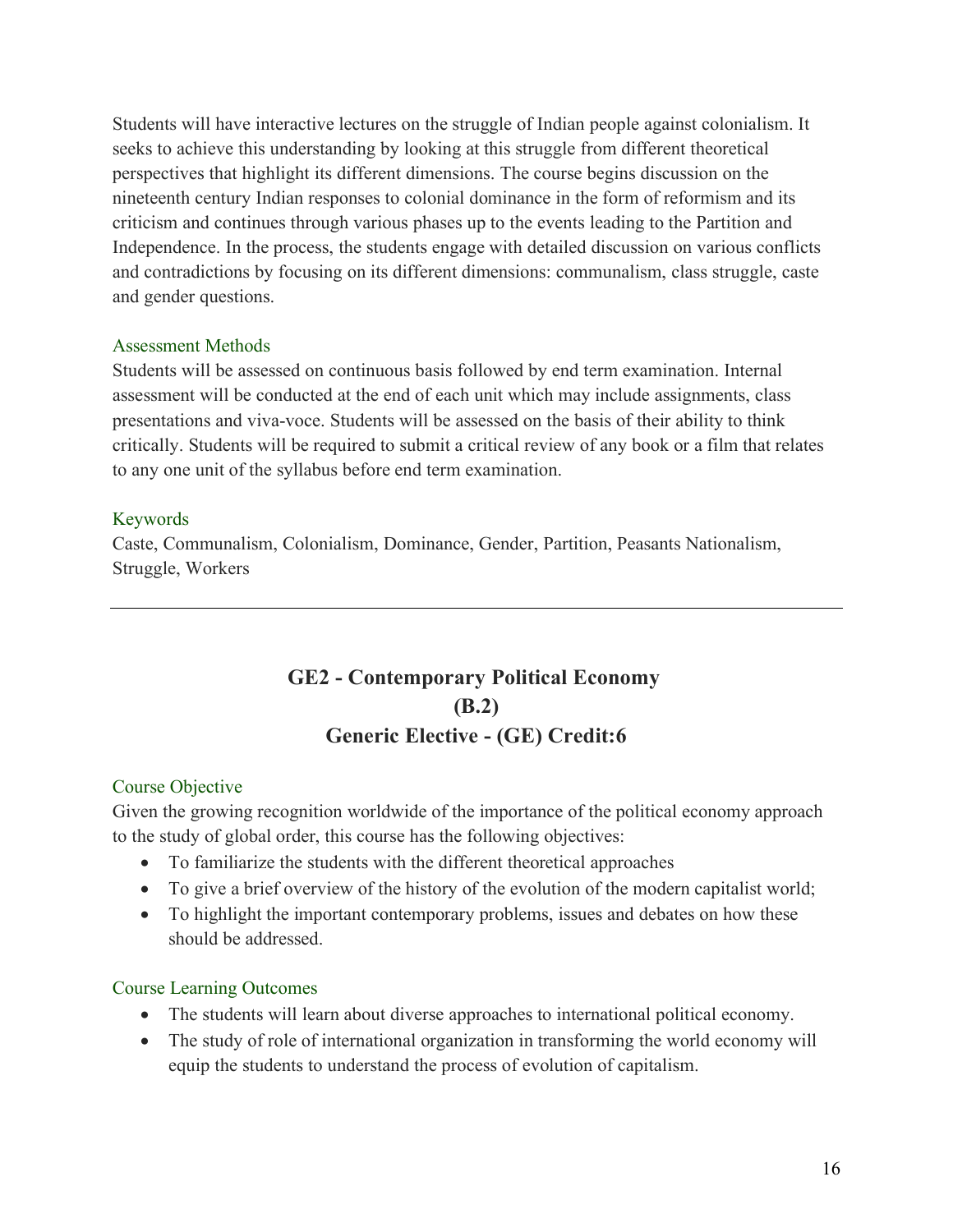- Insights into issues and contentions of development and perspectives on globalization will augment students' ability to assess its impact on culture, environment, militarysecurity dimensions and traditional knowledge systems.
- The paper will enable students to comprehend contemporary dilemmas in the sociopolitical, gender and ethnic domains.

# Unit 1

# **Approaches to Political Economy (15 Lectures)**

- a) Classical Liberalism
- b) Marxism
- c) Welfarism
- d) Neo-liberalism
- e) Gandhian approach

# Unit 2

# **Capitalist Transformation (14 Lectures)**

a) European Feudalism and Transition to Capitalism

b) Globalization: Transnational Corporations, World Trade Organization, International Nongovernmental Organizations (their role in development)

# Unit 3

# **Issues in Development (15 Lectures)**

- a) Culture
- b) Environment
- c) Knowledge Economy

# Unit 4

# **Globalization and Development Dilemmas (16 Lectures)**

- a) Artificial Intelligence
- b) Gender
- c) Racial and Ethnic Problems
- d) Migration

# References

Arblaster, A. (2006) 'The Rise and Decline of Western Liberalism' in Lal, D. Reviving the *Invisible Hand: The Case for Classical Liberalism in the Twentyfirst Century.* Princeton: Princeton University Press, pp. 1- 8, 17- 30, and 48- 51. Mandel, E. (1979) An Introduction to Marxist Economic Theory. New York: Pathfinder Press, 3rd print, pp. 3-73. Kersbergen, K.V. and Manow, P. (2009) Religion, Class Coalition and Welfare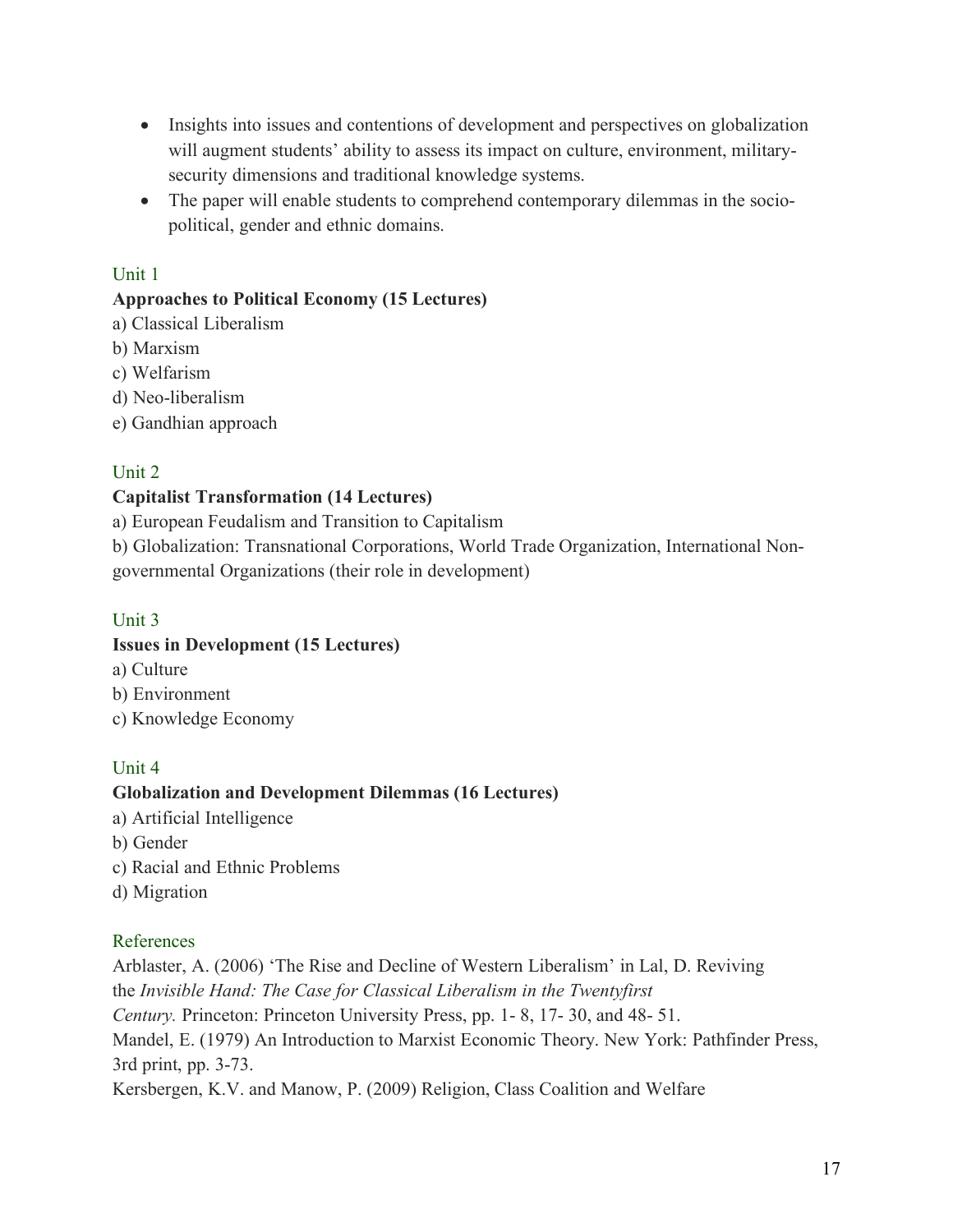State. Cambridge: Cambridge University Press, chapters 1 and 10, pp. 1-38; 266-295 Andersen, J. G. (ed.) (2008) 'The Impact of Public Policies' in Caramani, D

Comparative *Politics.* Oxford: Oxford University Press, ch 22, pp. 547- 563 .

Harvey, D. (2005) A Brief History of Neo-liberalism. Oxford: Oxford University Press, pp. 1- 206.

Ghosh, B.N. (2007) Gandhian Political Economy: Principles, Practice and Policy. Ashgate Publishing Limited, pp. 21- 88.

Phukan, M. (1998) The Rise of the Modern West: Social and Economic History of Early Modern *Europe.* Delhi: Macmillan India, pp. 420- 440.

Gilpin, R. (2003) Global Political Economy: Understanding the International Economic Order, Princeton University Press, pp. 278- 304.

Kennedy, P. (1993) Preparing for the Twenty – First Century. UK: Vintage, Ch. 3

Prasad, K. (2000) NGOs and Social-economic Development Opportunities. New Delhi: Deep & Deep, ch. 1, 2, 3, 5.

Fisher, J. (2003) Non-governments – NGOs and the Political Development in the Third World.Jaipur: Rawat, ch. 1, 4, 6.81

Media and Television Mackay, H. (2004) 'The Globalization of Culture' in Held, D. (ed.)

A *Globalizing World? Culture, Economics and Politics*. London: Routledge, pp. 47- 84.

Tomlinson, J. (2004) 'Cultural Imperialism' in Lechner, F. J and Boli, J. (eds.)

The *Globalization Reader.* Oxford: Blackwell, pp. 303- 311.

Lechner, F. J and Boli, J. (eds.) (2004) The Globalization Reader. Oxford: Blackwell, pp. 361- 376 and 398- 404.

Held, D. and Mcrew, A. (eds.) (2000) The Global Transformations Reader. Cambridge: Polity Press, pp. 374- 386.

Singh, S. (1997) Taming the Waters: The Political Economy of Large Dams in India. New Delhi: Oxford University Press, pp. 133- 163, 182- 203, 204- 240.

Kesselman, M. (2007) The Politics of Globalization. Boston: Houghton Mifflin Company, pp. 330- 339.

Marglin, S. (1990) 'Towards the Decolonisation of the Mind' in Marglin, S. and Marglin, F. A. (eds.) Dominating Knowledge: Development, Culture and Resistance. Oxford:

Oxford University Press, pp. 1- 28.

L. Lechner, F. J and Boli, J. (eds.) (2004) The Globalization Reader. Oxford: Blackwell, pp. *211- 244.*

Held, D. and Mcrew, A. (eds.) (2000) The Global Transformations Reader. Cambridge: Polity *Press, pp. 105-155.*

Omahe, K. (2004) 'The End of the Nation State', L. Lechner, F. J and Boli, J. (eds.) The *Globalization Reader. Oxford:* Blackwell.

Glen, J. (2007) Globalization: North-South Perspectives. London: Routledge, ch.6.

Sen, A. (2006) Identity and Violence: Illusion and Destiny. London: Penguin/Allen Lane, pp. 130-148.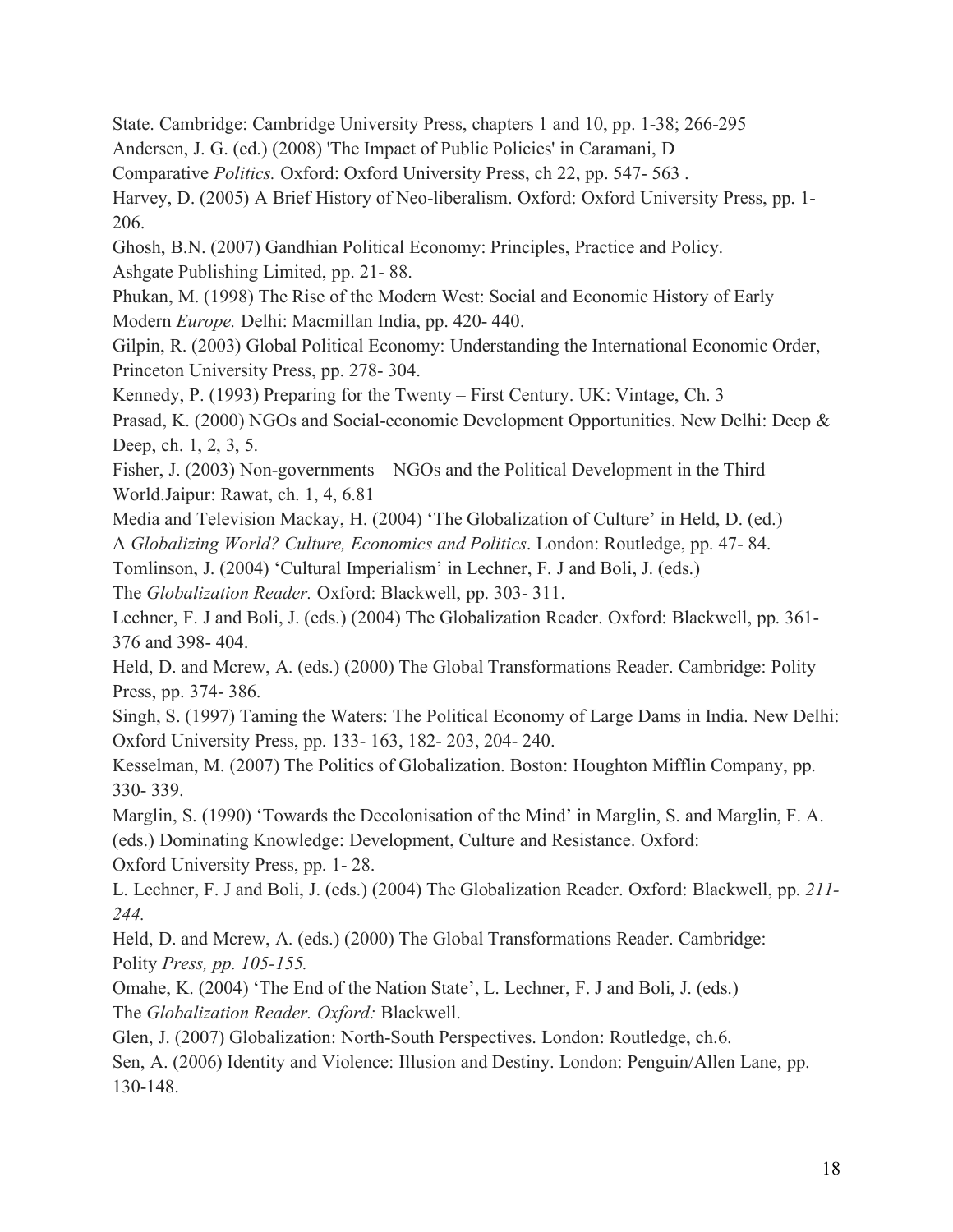Berkovitch, N. (2004) 'The Emergence and Tranformation of the International Women's Movements' in L. Lechner, F. J and Boli, J. (eds.) The Globalization Reader. Oxford: Blackwell, ch.31, pp. 251- 257. Steans, J. (2000) 'The Gender Dimension' in Held, D. and Mcrew, A. (eds.), The Global *Transformations Reader.* Cambridge: Polity Press, ch.35, pp. 366- 373. Tickner, J. A. (2008) 'Gender in World Politics' in Baylis, J.,Smith, S. & Owens, P. (eds.) Globalization of World Politics, 4th edn., New Delhi: Oxford University Press, ch.15. Arya, S. and Roy, A. (eds.) Poverty Gender and Migration. New Delhi: Sage, Ch. 1. Kesselman, M. (2007) The Politics of Globalization. Boston: Houghton Mifflin Company, pp. 450- 462.

Nayyar, D. (ed.) (2002) Governing Globalization. Delhi: OUP, pp. 144- 176.

# Additional Resources:

#### **Classic Readings**

Robert Gilpin, (1987) *The Political Economy of International Relations*, Princeton: Princeton University Press.

Susan Strange (1989), *Paths to International Political Economy,* London: Routledge.

#### **Additional Readings**

Gelinas, J. B. (2003) Juggernaut Politics- Understanding Predatory Globalization. Halifax, Fernwood. Available from: www.globalpolicy.org

#### Teaching Learning Process

The course titled 2. Contemporary Political Economy under Generic Elective (Interdisciplinary) of the CBCS, B. A. (Hons.) Political Science aims to familiarize the students with the various dimensions involved in the contemporary global economy. The teaching learning process will go beyond the classroom lectures and presentation by engaging internet sources to follow the market trends. The lectures will be highly interactive whereas the students will be encouraged to follow the daily market trends. To enhance the cognitive ability of the students, group discussions will be organized to make the students understand the impact of any changes in the global economy on the society.

#### Assessment Methods

The students will be assessed according to their performance in their internal assessment exam and end semester exam. However, the students will be also assessed according to their performance in group discussions. Weekly quiz and tests will be also the mode of assessment.

#### Keywords

Approaches to Political Economy, Development Debates, Development vs. Environment, Knowledge Economy, Globalization and Development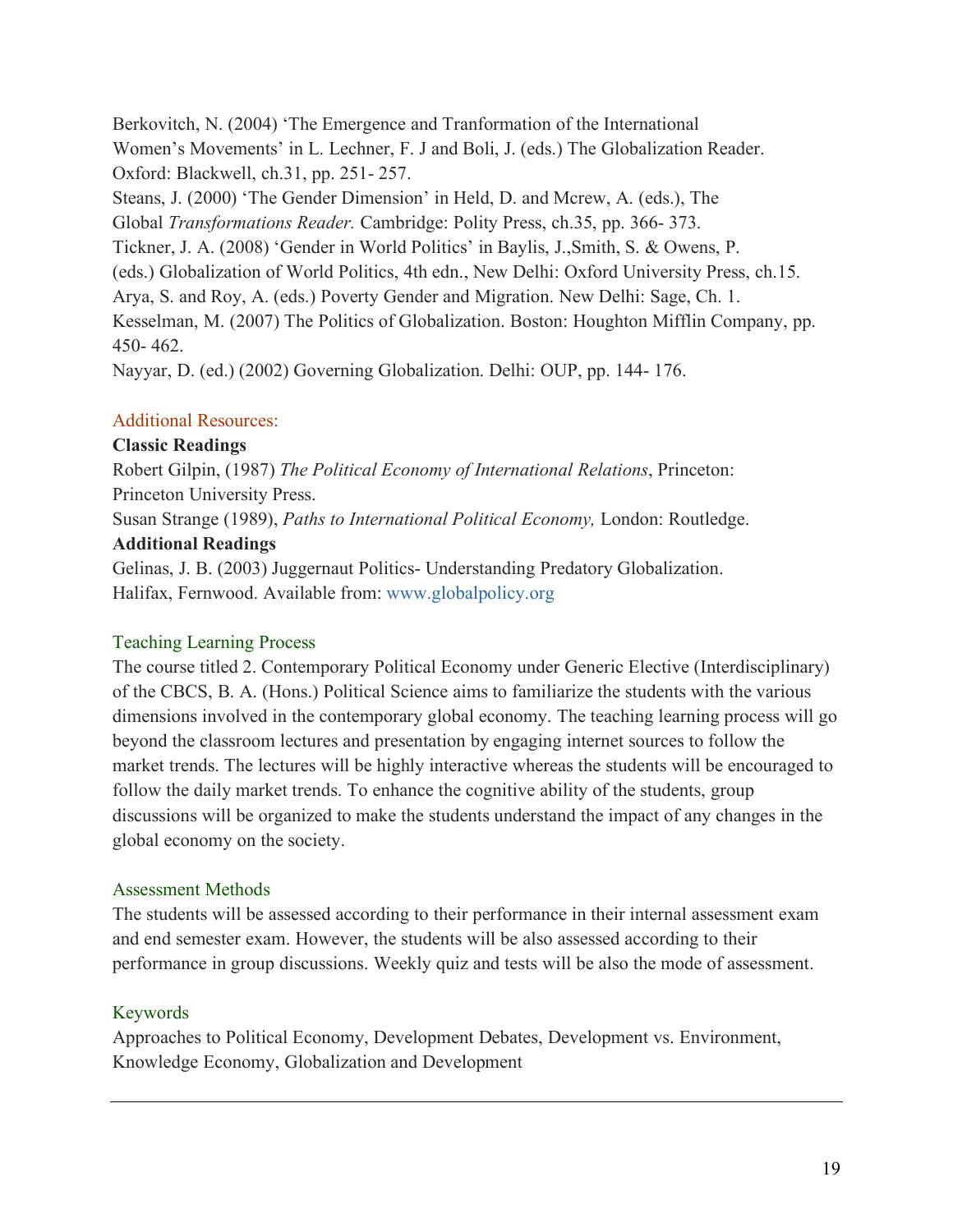# **GE3 - Women, Power and Politics (B.3) Generic Elective - (GE) Credit:6**

#### Course Objective

This course opens up the question of women's agency, taking it beyond 'women's empowerment' and focusing on women as radical social agents. It attempts to question the complicity of social structures and relations in gender inequality. This is extended to cover new forms of precarious work and labour under the new economy.

#### Course Learning Outcomes

After completing this course the students will be able to:

- Understand the concept of patriarchy, feminism, family, community and state
- Understand the history of women's movement and why these movements emerged, and hence would be able to connect theory and practice.

# Unit 1

#### **Groundings (6 weeks)**

#### **1. Patriarchy (2weeks)**

- a. Sex-Gender Debates
- b. Public and Private
- c. Power
- **2. Feminism (2 weeks)**

# **3. Family, Community, State (2weeks)**

- a. Family
- b. Community
- c. State

# Unit 2

# **Movements and Issues (6 weeks)**

# **1. History of the Women's Movement in India (2 weeks)**

- **2. Violence against women (2 weeks)**
- **3. Work and Labour (2 weeks)**
	- a. Visible and Invisible work
	- b. Reproductive and care work
	- c. Sex work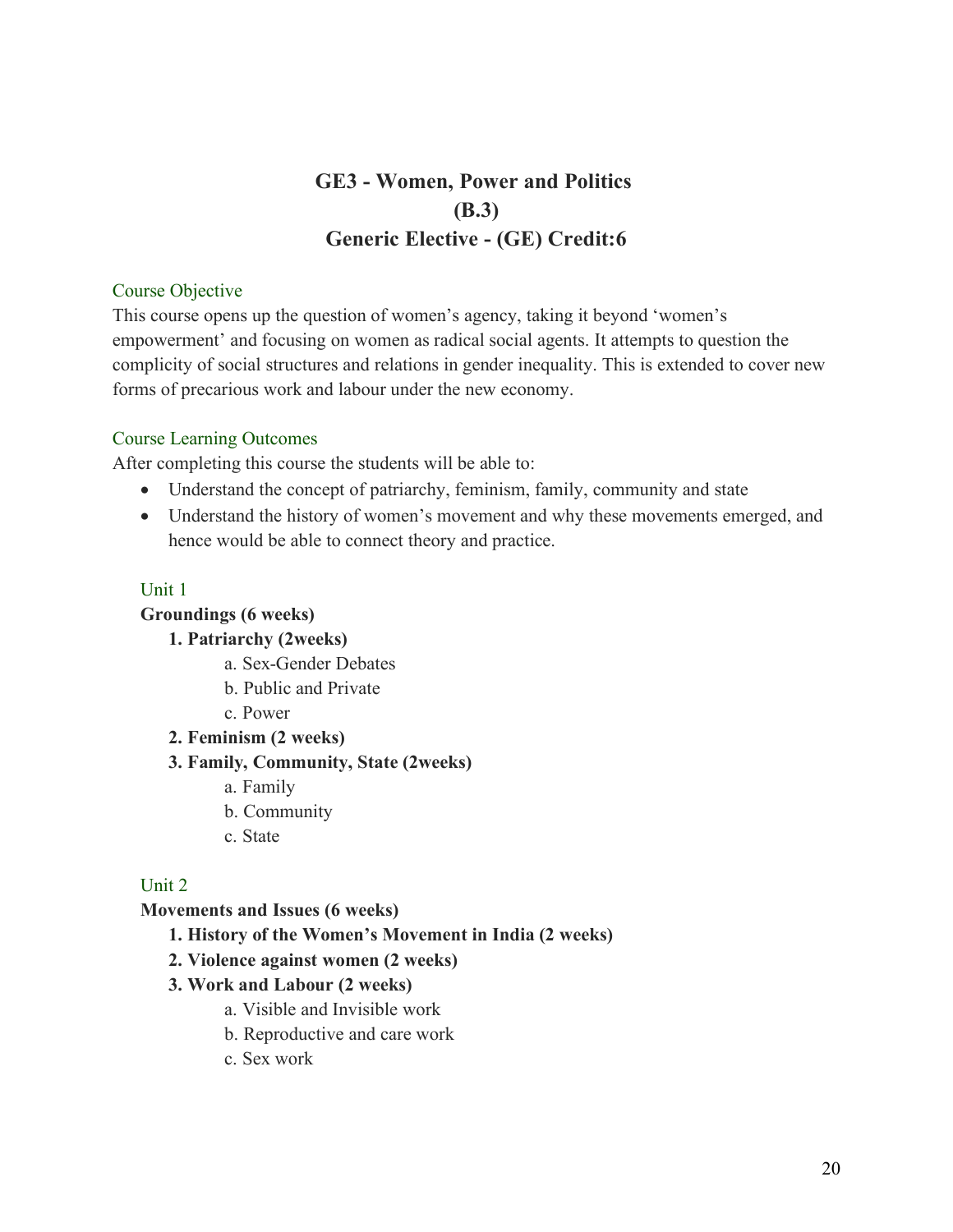# References

# **I. Groundings**

T. Shinde, (1993) 'Stree Purusha Tulna', in K. Lalitha and Susie Tharu (eds), *Women Writing in India,* New Delhi, Oxford University Press, pp. 221-234

U. Chakravarti, (2001) 'Pitrasatta Par ek Note', in S. Arya, N. Menon & J. Lokneeta (eds.) *Naarivaadi Rajneeti: Sangharsh evam Muddey,* University of Delhi: Hindi Medium Implementation Board, pp.1-7

V Geetha, (2002) *Gender,* Kolkata, Stree, pp. 1-20.

M. Kosambi, (2007) *Crossing the Threshold,* New Delhi, Permanent Black, pp. 3-10; 40-46**.** N. Menon, (2008) 'Power', in R. Bhargava and A. Acharya (eds), *Political Theory: An Introduction,* Delhi: Pearson*,* pp.148-157

B. Hooks, (2010) 'Feminism: A Movement to End Sexism', in C. Mc Cann and S. Kim (eds), *The Feminist Reader: Local and Global Perspectives,* New York: Routledge, pp. 51-57. R. Delmar, (2005) 'What is Feminism?', in W. Kolmar & F. Bartkowski (eds) *Feminist Theory:* 

*A Reader,* pp. 27-37

R. Palriwala, (2008) 'Economics and Patriliny: Consumption and Authority within the Household' in M. John. (ed) *Women's Studies in India,* New Delhi: Penguin, pp. 414-423

U. Chakravarti, (2003) *Gendering Caste through a Feminist Len,* Kolkata, Stree, pp. 139- 159. C. MacKinnon, 'The Liberal State' from *Towards a Feminist Theory of State,* Available at

http://fair-use.org/catharine-mackinnon/toward-a-feminist-theory-of-the-state/chapter-8, Accessed: 19.04.2013.

# **II. Movements and Issues**

I. Agnihotri and V. Mazumdar, (1997) 'Changing the Terms of Political Discourse: Women's Movement in India, 1970s-1990s', *Economic and Political Weekly*, 30 (29), pp. 1869-1878. R. Kapur, (2012) 'Hecklers to Power? The Waning of Liberal Rights and Challenges to Feminism in India', in A. Loomba *South Asian Feminisms,* Durham and London: Duke University Press, pp. 333-355

N. Menon, (2004) 'Sexual Violence: Escaping the Body', in *Recovering Subversion,* New Delhi: Permanent Black, pp. 106-165

P. Swaminathan, (2012) 'Introduction', in *Women and Work,* Hyderabad: Orient Blackswan, pp.1-17

J. Tronto, (1996) 'Care as a Political Concept', in N. Hirschmann and C. Stephano, *Revisioning the Political*, Boulder: Westview Press, pp. 139-156.

Darbar Mahila Samanwaya Committee, Kolkata (2011) 'Why the so-called Immoral Traffic (Preventive) Act of India Should be Repealed', in P. Kotiswaran, *Sex Work,* New Delhi, Women Unlimited, pp. 259-262

N. Jameela, (2011) 'Autobiography of a Sex Worker', in P. Kotiswaran, *Sex Work,* New Delhi: Women Unlimited, pp. 225-241

# Additional Resources: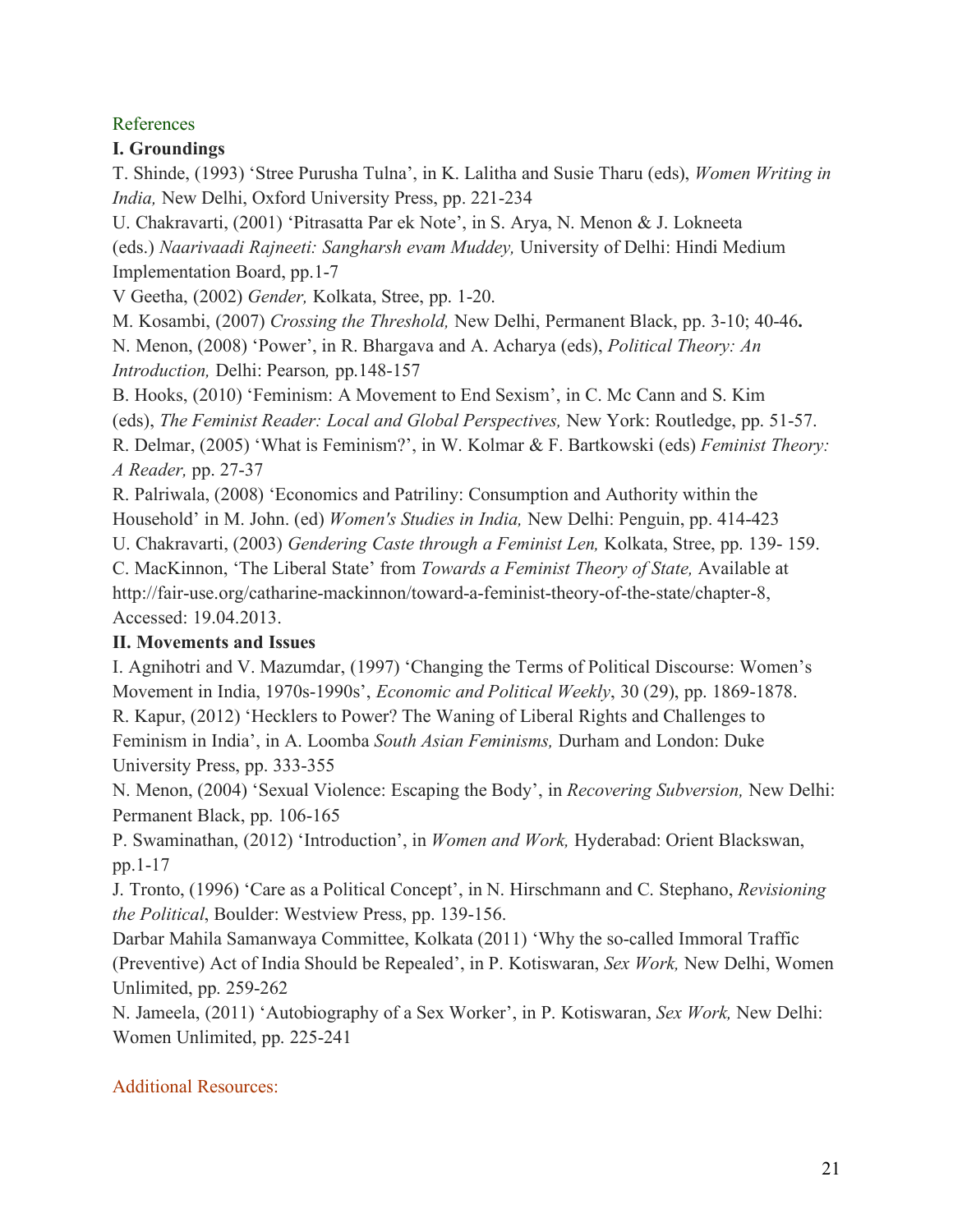K. Millet, (1968) *Sexual Politics,* Available at

http://www.marxists.org/subject/women/authors/millett-kate/sexualpolitics.htm, Accessed:

19.04.2013. S. de Beauvoir (1997) *Second Sex,* London: Vintage.

F. Engles, *Family, Private Property and State*, Available at

http://readingfromtheleft.com/PDF/EngelsOrigin.pdf, Accessed: 19.04.2013.

S. Brownmiller, (1975) *Against our Wills,* New York: Ballantine.

N. Menon (2008) 'Gender', in R. Bhargava and A. Acharya (eds), *Political Theory: An Introduction,* New Delhi: Pearson, pp. 224-233

R. Hussain, (1988) 'Sultana's Dream', in *Sultana's Dream and Selections from the Secluded Ones – translated by Roushan Jahan,* New York: The Feminist Press.

S. Ray 'Understanding Patriarchy', Available at

http://www.du.ac.in/fileadmin/DU/Academics/course\_material/hrge\_06.pdf, Accessed: 19.04.2013.

Saheli Women's Centre, (2007) *Talking Marriage, Caste and Community: Women's Voices from Within,* New Delhi: monograph 114

C. Zetkin, 'Proletarian Woman', Available at

http://www.marxists.org/archive/zetkin/1896/10/women.htm, Accessed: 19.04.2013.

J. Ghosh, (2009) *Never Done and Poorly Paid: Women's Work in Globalising India,* Delhi: Women Unlimited

*Justice Verma Committee Report,* Available at http://nlrd.org/womens-rightsinitiative/justiceverma-committee-report-download-full-report, Accessed: 19.04.2013.

N. Gandhi and N. Shah, (1992) *Issues at Stake – Theory and Practice in the Women's Movement,* New Delhi: Kali for Women.

V. Bryson, (1992) *Feminist Political Theory,* London*:* Palgrave-MacMillan, pp. 175-180; 196- 200

M. Mies, (1986) 'Colonisation and Housewifisation', in *Patriarchy and Accumulation on a World Scale* London: Zed, pp. 74-111, Available at

http://caringlabor.wordpress.com/2010/12/29/maria-mies-colonizationand-housewifization/, Accessed: 19.04.2013.

R. Ghadially, (2007) *Urban Women in Contemporary India,* Delhi: Sage Publications. Saheli Women's Centre (2001) 'Reproductive Health and Women's Rights, Sex Selection and feminist response' in S Arya, N. Menon, J. Lokneeta (eds), *Nariwadi Rajneeti,* Delhi, pp. 284- 306

V. Bryson (2007) *Gender and the Politics of Time,* Bristol: Polity Press

# **Readings in Hindi:**

D. Mehrotra, (2001) *Bhartiya Mahila Andolan: Kal, Aaj aur Kal,* Delhi: Books for Change G. Joshi, (2004) *Bharat Mein Stree Asmaanta: Ek Vimarsh,* University of Delhi: Hindi Medium Implementation Board

N. Menon (2008) 'Power', in R. Bhargava and A. Acharya (eds) *Political Theory: An Introduction*, New Delhi: Pearson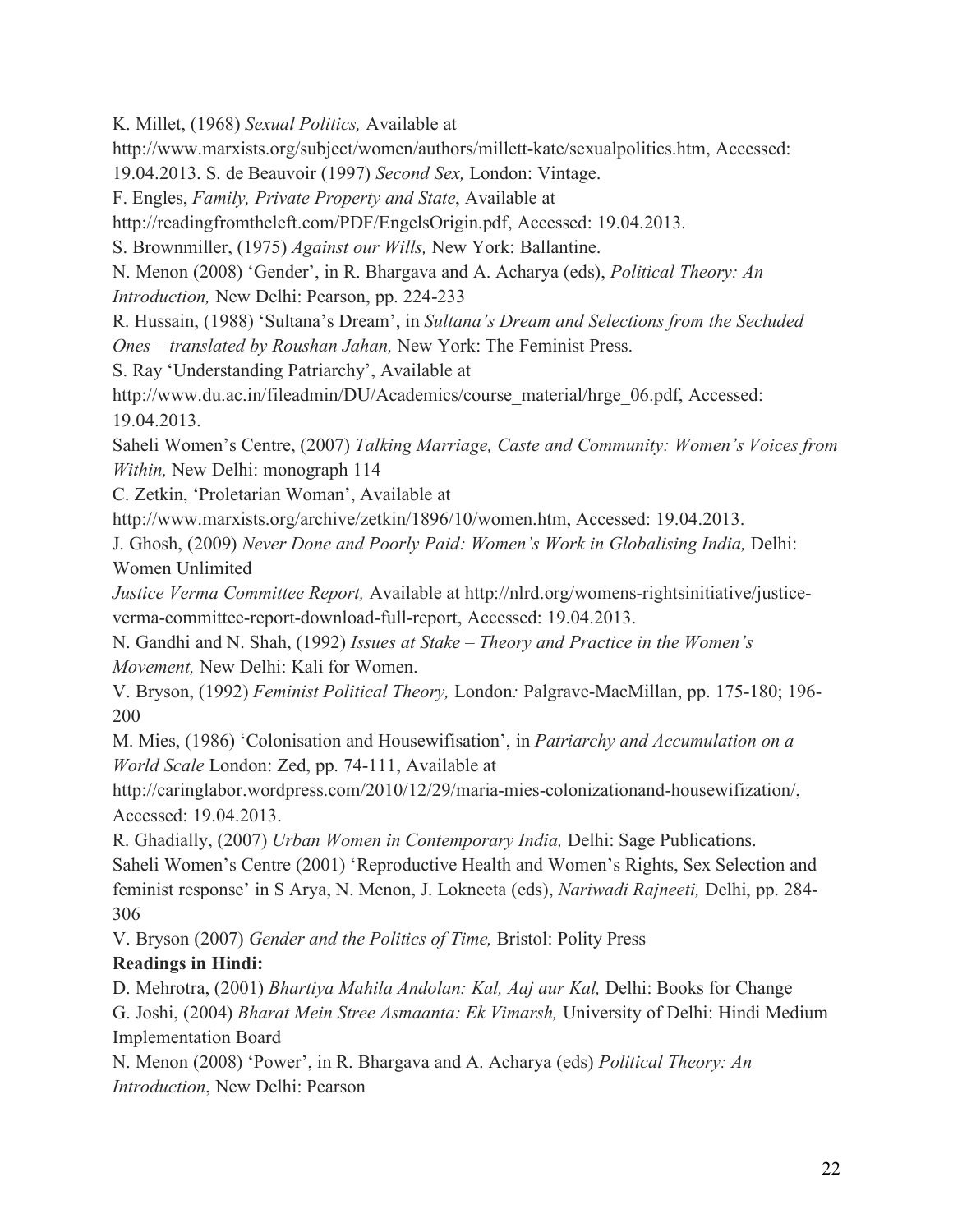N. Menon (2008) 'Gender', in R. Bhargava and A. Acharya (eds) *Political Theory: An Introduction,* New Delhi, Pearson R. Upadhyay and S. Upadhyay (eds.) (2004) *Aaj ka Stree Andolan,* Delhi: Shabd Sandhan. मेनन, िनवेिदता, साधना आयारऔर िजनी लोकनीता (ed.), नारीवादी राजनीित*:* संघषरएवं मुदे*,* िदली: िहं दी माधम कायरनय िनदेशालय,2001.

#### Teaching Learning Process

The teaching-learning process for this course would involve class lectures, class discussion, class presentation, debates on contemporary issues and relevant cases. Teaching would also involve methods like power point and film screening.

#### Assessment Methods

Students will be assessed at different stages during the course learning process. After completing every unit they will be asked to take part in group discussions on any one important event or issue relevant for that unit. They will also do one presentation and one assignment.

#### Keywords

patriarchy, feminism, family, community, power, state, movement

# **GE4 - Gandhi and the Contemporary World (B.4) Generic Elective - (GE) Credit:6**

#### Course Objective

Locating Gandhi in a global frame, the course seeks to elaborate Gandhian thought and examine its practical implications. It will introduce students to key instances of Gandhi's continuing influence right up to the contemporary period and enable them to critically evaluate his legacy.

#### Course Learning Outcomes

This course will help students to understand Gandhian philosophy in a critical and analytical manner. It will also help in describing the impact of Gandhian thought on Indian and global politics. It will help in identifying and explaining selected approaches and methods that historians have used to study the history of anti-colonial Indian politics.

#### Unit 1

# **Gandhi on Modern Civilization and Ethics of Development (2 weeks)**

a. Conception of Modern Civilisation and Alternative Modernity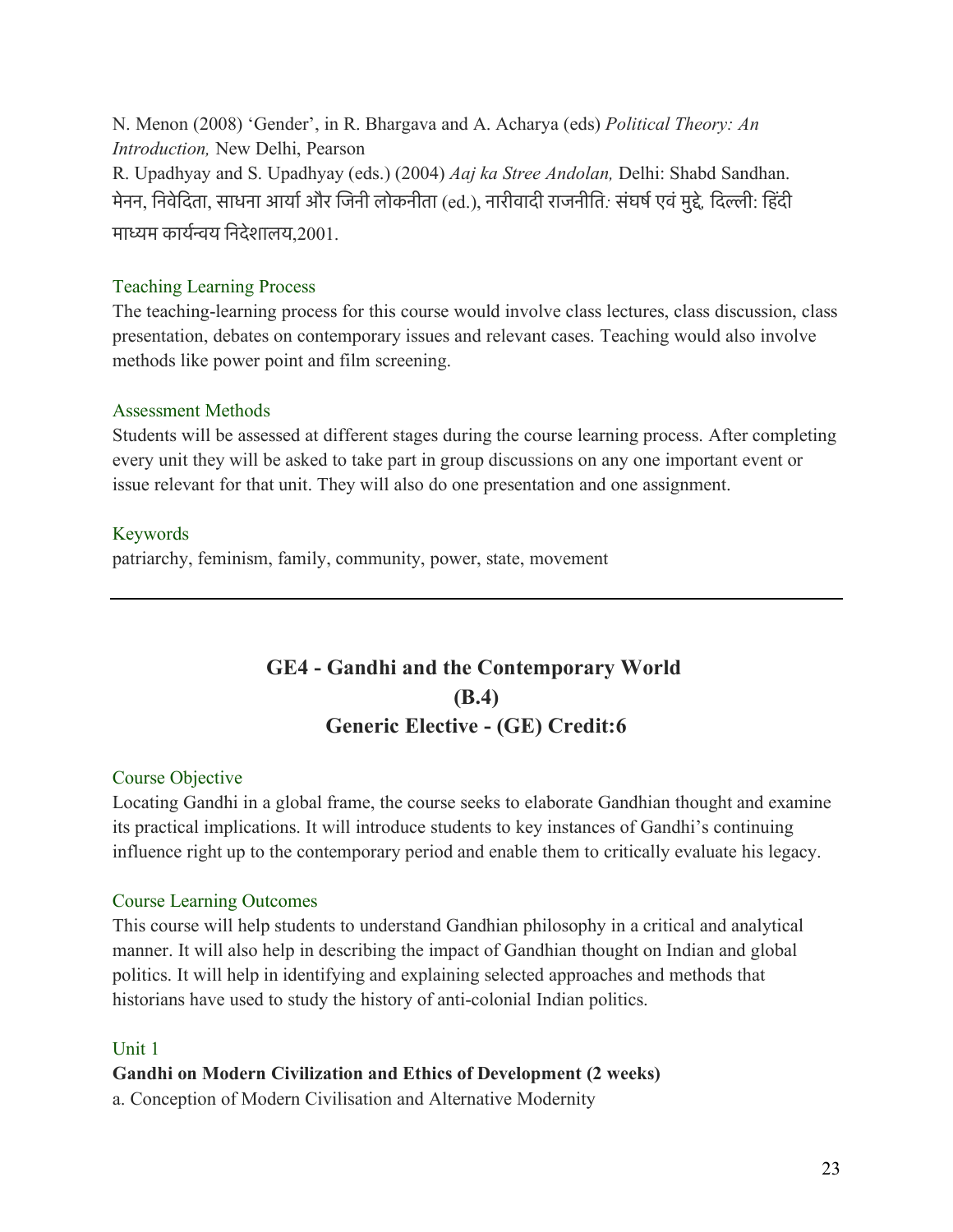b. Critique of Development: Narmada Bachao Andolan

# Unit 2

#### **Gandhian Thought: Theory and Action (4 weeks)**

- a. Theory of Satyagraha
- b. Satyagraha in Action
- i. Peasant Satyagraha: Kheda and the Idea of Trusteeship
- ii. Temple Entry and Critique of Caste
- iii. Social Harmony: 1947and Communal Unity

# Unit 3

#### **Gandhi's Legacy (4 weeks)**

- a) Tolerance: Anti Racism Movements (Anti Apartheid and Martin Luther King)
- b) The Pacifist Movement
- c) Women's Movements
- d) Gandhigiri: Perceptions in Popular Culture

#### Unit 4

#### **Gandhi and the Idea of Political (2 weeks)**

- a) Swaraj
- b) Swadeshi

# References

# **I. Gandhi on Modern Civilization and Ethics of Development**

B. Parekh, (1997) 'The Critique of Modernity', in Gandhi: A Brief Insight, Delhi: Sterling Publishing Company, pp. 63-74.

K. Ishii, (2001) 'The Socio-economic Thoughts of Mahatma Gandhi: As an Origin of Alternative Development', Review of Social Economy. Vol. 59 (3), pp. 297-312.

D. Hardiman, (2003) 'Narmada Bachao Andolan', in Gandhi in his Time and Ours. Delhi: Oxford University Press, pp. 224- 234.

A Baviskar, (1995) 'The Politics of the Andolan', in In the Belly of the River: Tribal Conflict Over Development in the Narmada Valley, Delhi: Oxford University Press, pp.202-228.

R Iyer, (ed) (1993) 'Chapter 4' in The Essential Writings of Mahatma Gandhi, New Delhi: Oxford University Press.

R. Ramashray, (1984) 'Liberty Versus Liberation', in Self and Society: A Study in Gandhian Thought, New Delhi: Sage Publication.

# **II. Gandhian Thought: Theory and Action**

B. Parekh, (1997) 'Satyagrah', in Gandhi: A Brief Insight, Delhi: Sterling Publishing Company, pp. 51-63.

D. Dalton, (2000) 'Gandhi's originality', in A. Parel (ed) Gandhi, Freedom and Self-Rule, New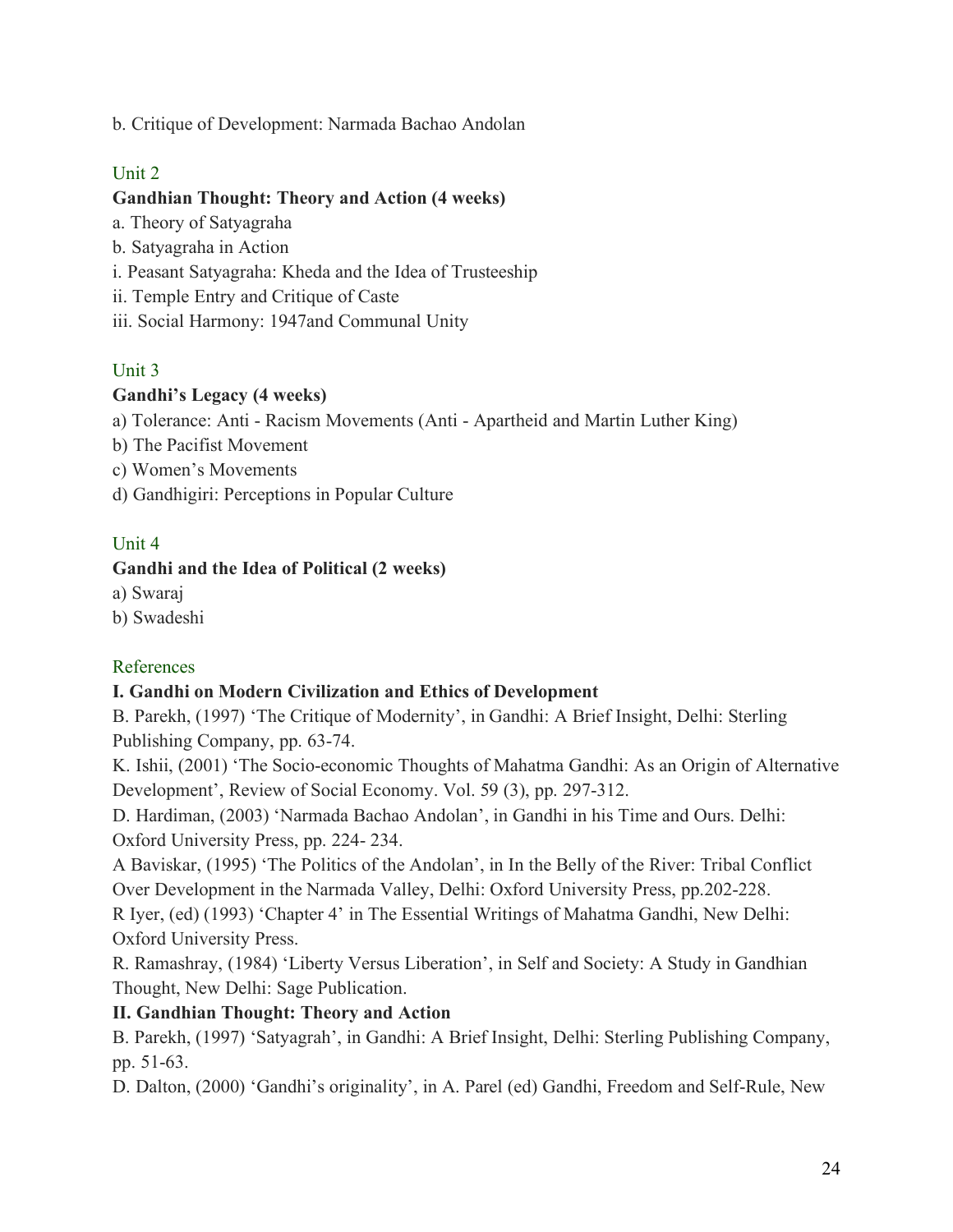Delhi: Lexington Books, pp.63-86.

D. Hardiman, (1981) 'The Kheda Satyagraha', in Peasant Nationalists of Gujarat: Kheda District, 1917-1934, Delhi: Oxford University Press, pp. 86-113.

J. Brown, (2000) 'Gandhi and Human Rights: In search of True humanity', in A. Parel (ed) Gandhi, Freedom and Self-Rule, New Delhi: Lexington Books, pp. 93-100.

R. Iyer, (2000) 'Chapter 10 and 11', in The Moral and Political Thought of Mahatma Gandhi, New Delhi: Oxford University Press, pp. 251-344

I. Knudegaard, (2010), Gandhi's Vision for Indian Society: Theory and Action, Master Thesis in History, University of Oslo, Available

at https://www.duo.uio.no/bitstream/handle/10852/23275/IngfridxKnudegaardxmasteroppgavexi xhistorie.pdf?sequence=1&isAllowed=y, Accessed: 14.05.2019, pp.27-38.

P. Rao, (2009) 'Gandhi, Untouchability and the Postcolonial Predicament: A Note'. Social Scientist. Vol. 37 (1/2). Pp. 64-70.

B. Parekh, (1999) 'Discourse on Unsociability', in Colonialism, Tradition and Reform: An Analysis of Gandhi's Political Discourse, New Delhi: Sage Publication.

D. Hardiman, (2003) 'Fighting Religious Hatreds', in Gandhi in His Time and Ours. Delhi: Oxford University Press.

# **III. Gandhi's Legacy**

D. Hardiman, (2003) 'Gandhi's Global Legacy', in Gandhi in His Time and Ours. Delhi: Oxford University Press, pp. 238-283.

Manimala, (1984) 'Zameen Kenkar? Jote Onkar: Women's participation in the Bodhgaya struggles', in M. Kishwar and R. Vanita (eds) In Search of Answers: Indian Women's Voices from Manushi, London: Zed Press.

M. Shah, (2006) 'Gandhigiri; A Philosophy of Our Times', The Hindu Available at http://www.hindu.com/2006/09/28/stories/2006092802241000.htm, Accessed: 14.05.2019. A. Ghosh and T. Babu, (2006) 'Lage Raho Munna Bhai: Unravelling Brand 'Gandhigiri', Economic and Political Weekly, 41 (51), pp. 5225 – 5227.

H. Trivedi (2011) 'Literary and Visual Portrayal of Gandhi', in J Brown and A Parel (eds) Cambridge Companion to Gandhi, Cambridge University Press 2011, pp. 199-218.

# **IV. Gandhi and the Idea of Political**

P. Chatterjee, (1986) 'The Moment of Maneuver', in Nationalist Thought and the Colonial World: A derivative discourse?, Delhi: Zed Books.

Indian Council for Historical Research (1976) 'The Logic of Gandhian Nationalism: Civil Disobedience and the Gandhi – Irwin Pact, 1930-31', Indian Historical Review, Available at http://www.ichrindia.org/journal.pdf, Accessed: 18.04.2013.

D. Dalton, (1996) 'Swaraj: Gandhi's Idea of Freedom', in Mahatma Gandhi: Selected Political Writings, USA: Hackett Publishing, pp. 95-148.

A. Parel (ed.) (1997) 'Editor's Introduction', in Gandhi, Hind Swaraj and Other Writings Cambridge: Cambridge University Press.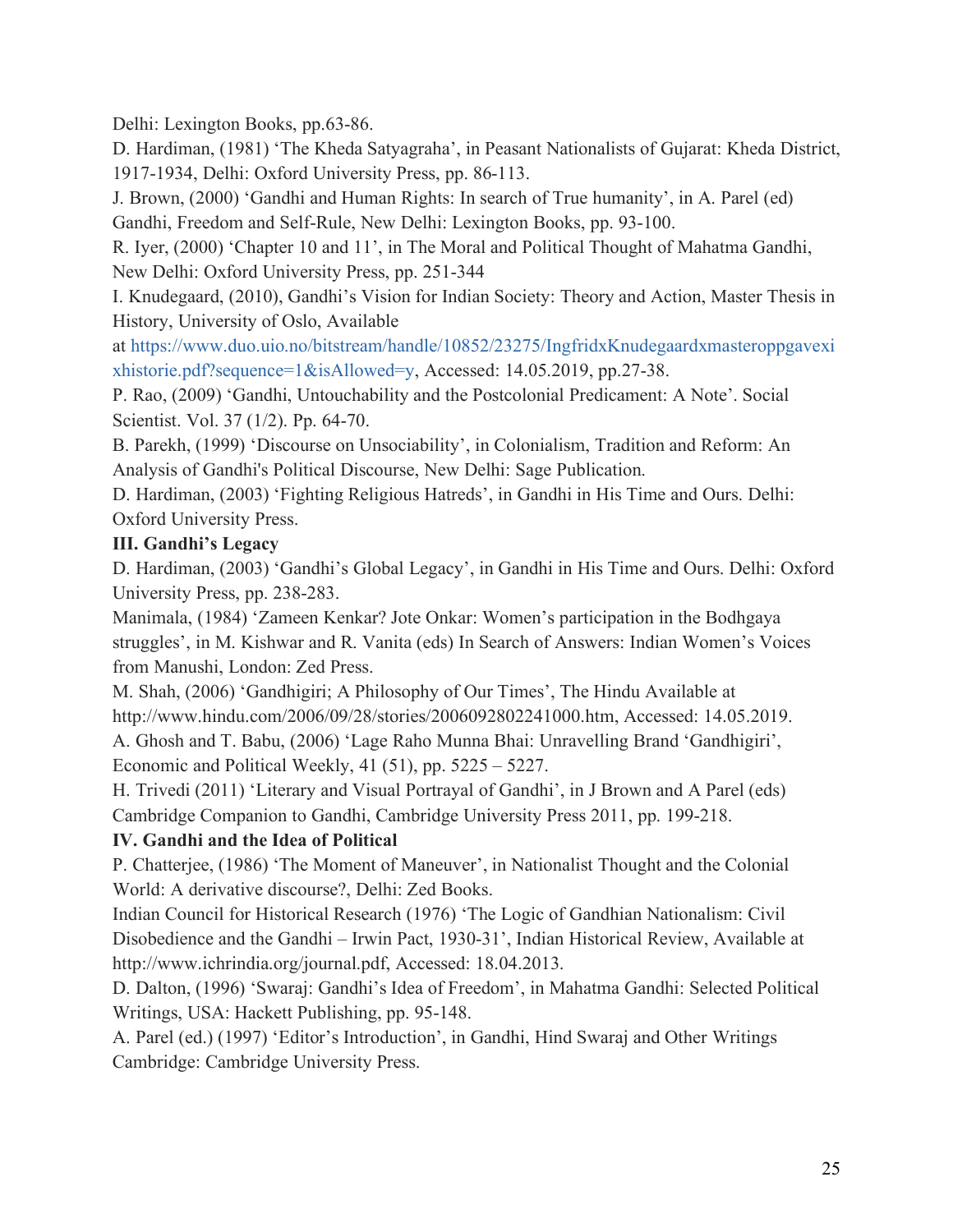# Additional Resources:

# **Classics**

M K Gandhi " Hind Swaraj" Navjeevan Trust, Ahmedabad, 1910,

https://www.indiawaterportal.org/sites/indiawaterportal.org/files/hind\_swarajya\_mk\_gandhi\_201 0.pdf

M. K. Gandhi Chapter XII&XIII, " Satyagraha in South Africa, Navjivan Trust, Ahmmedabad, 1928, pp. 95-107

M.K. Gandhi, (1941) 'Chapter 1, 2, 9, 15, and 16', in Constructive Programme: Its Meaning and Place, Ahmedabad: Navjivan Trust.

M.K. Gandhi's India of my Dreams (compiled R.K.Prabhu): "The meaning of Swaraj" (no.2); " "Communal unity" (no.59); "The curse of untouchability" (no.61); "Religious tolerance in India"

(no.62); "The problem of minorities" (no.66)

https://ia802902.us.archive.org/22/items/Mere\_sapno\_ka\_Bharat-

mk\_gandhi/MereSapnoKaBharat-MkGandhi1947.pdf

# **Additional Readings:**

# **Additional Readings**

A. Baviskar, (1995) 'National Development, Poverty and the environment', in In the Belly of the River: Tribal Conflict Over Development in the Narmada Valley, Delhi: Oxford University Press, pp. 18-33.

B. Parekh, (1997) 'Religious Thought', in Gandhi: A Brief Insight, Delhi: Sterling Publishing Company.

R. Iyer, (1993) The Essential Writings of Mahatma Gandhi, New Delhi: Oxford University Press, pp. 299-344; 347-373.

S. Sarkar, (1982) Modern India 1885-1947, New Delhi: Macmillan, pp. 432-39.

R. Iyer, (2001) The Moral and Political Thought of Mahatma Gandhi, New Delhi: Oxford University Press. pp. 344-358.

H. Coward, (2003) 'Gandhi, Ambedkar, and Untouchability', in H. Coward (ed) Indian Critiques of Gandhi, New York: State University of New York Press, pp. 41-66.

J. Lipner, (2003) 'A Debate for Our Times', in Harold Coward (ed) Indian Critiques of Gandhi, New York: State University of New York Press, pp. 239-58

M. Gandhi, (1941) 'Chapter 1, 2, 9, 15, and 16', in Constructive Programme: Its Meaning and Place, Ahmedabad: Navjivan Trust.

R. Terchek, (1998) Gandhi: Struggling for Autonomy, USA: Rowman and Littlefield Publishers. N. Dirks, (2001), 'The Reformation of Caste: Periyar, Ambedkar and Gandhi', in Castes of

Mind: Colonialism and the making of Modern India, Princeton: Princeton University Press.

R. Mukharjee, (ed) (1995), The Penguin Gandhi Reader, New Delhi: Penguin.

T. Weber, (2006) 'Gandhi is dead, Long live Gandhi- The Post Gandhi Gandhian Movement in India', in Gandhi, Gandhism and the Gandhians, New Delhi: Roli.

A. Taneja, (2005) Gandhi Women and the National Movement 1920-1947, New Delhi: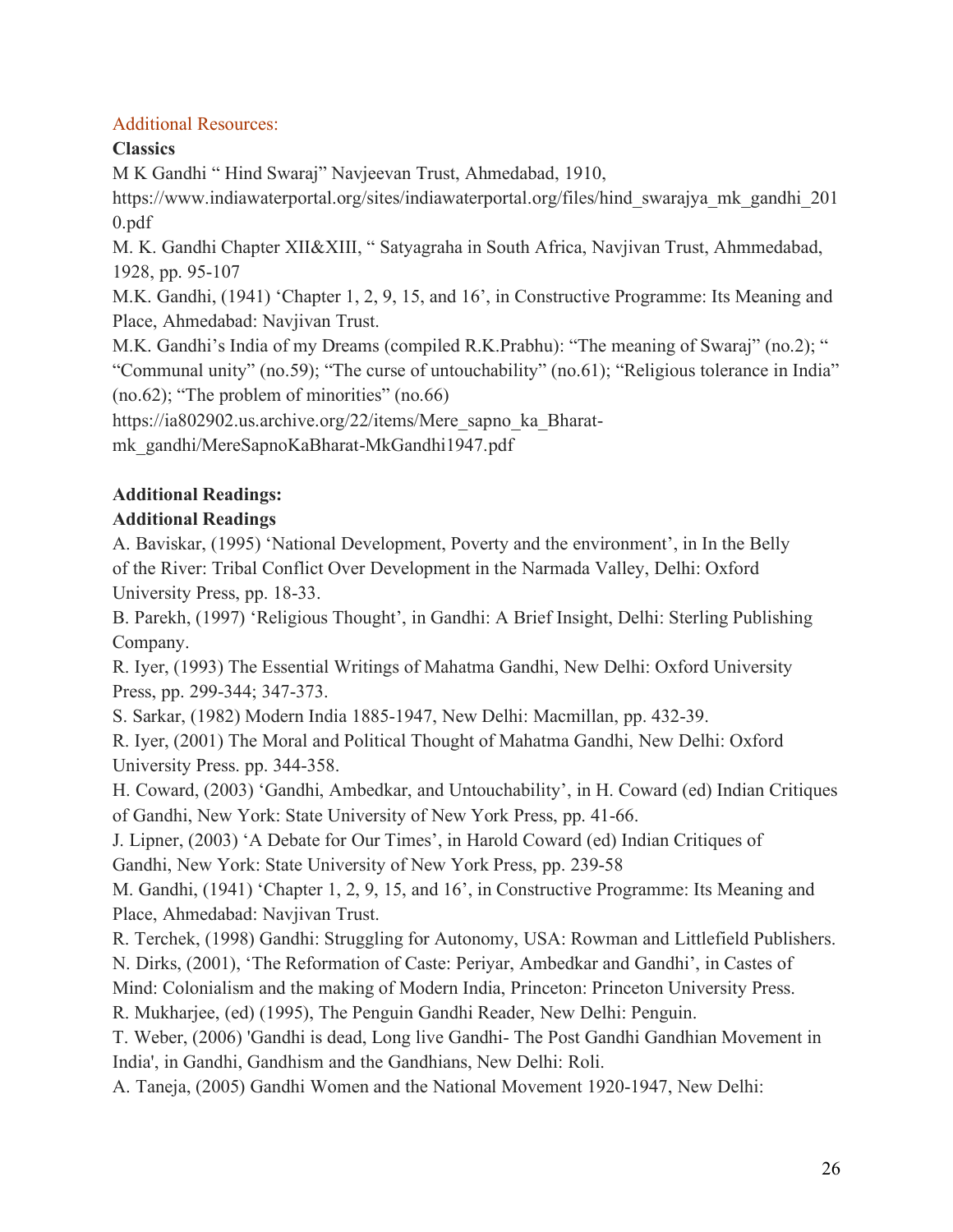Haranand Publishers.

J. Brown, (2008) Gandhi and Civil Disobedience: The Mahatma in Indian Politics, Cambridge: Cambridge University Press, 2008

R. Ramashray, (1984) 'What Beyond the Satanic Civilization?', in Self and Society: A Study in Gandhian Thought, New Delhi: Sage Publication.

# **Readings in Hindi**

म.क गाँधी 'हिन्द स्वराज ' नवजीवन टस्ट 1916.

म .क गाँधी मेरेसपनो का भारत 1947

नेमा, जे. पी और प्रताप सिंह 'गाँधी जी का दर्शन' ''धर्म की अवधारणा'' रिसर्च पब्लिकेशन्स जयपुर, 2018 पृष्ठ 56-62.

नेमा, जे. पी और प्रताप सिंह 'गाँधी जी का दर्शन' "सत्याग्रह की अवधारणा" रिसर्च पब्लिकेशन्स जयपुर, 2018 पृष्ठ  $79-85$ .

नेमा, जे. पी और प्रताप सिंह 'गाँधी जी का दर्शन' "स्वराज्य की अवधारणा" रिसर्च पब्लिकेशन्स जयपुर, 2018 पृष्ठ  $86-97$ .

जैन, मानक 'गाँधी के विचारों की 21वीं सदी में प्रासंगिकता' (भाग-2) "अस्पृश्यता निवारण में गाँधी का योगदान" आदि पब्लिकेशन्स, जयपुर 2010, पृष्ठ 275-317

अग्रवाल, सुनील कुमार 'गाँधी और सांप्रदायिक एकता' "सांप्रदायिक एकता का दर्शन और गाँधी" अर्जुन पब्लिशिंग हाउस, नई दिल्ली 2009 पृष्ठ 189-219.

झा, मनोज कुमार 'हिन्दू-मुस्लिम एकता और गाँधी : एक अध्ययन "सांप्रदायिक सौहार्द् और गाँधी" सन्मार्ग पकाशन, िदली 1990 पृष 119-146.

कुमार प्रभात 'स्वतंत्रता संग्राम और गाँधी' "गाँधी का सत्याग्रह-दर्शन" हिंदी माध्यम कार्यान्वय निर्देशालय, नई िदली, 2013.

मिश्र, अनिल दत्त 'गाँधी एक अध्ययन' "गाँधी और पर्यावरण" पियर्सन प्रकाशन, दिल्ली 2016 पृष्ठ 239-249.

# Teaching Learning Process

The mainstay of this paper is to make students understanding the contemporary relevance of Gandhi. This will thereby involve use of Gandhi's Original works and how Gandhian ideas are been used by practitioners.

# **Activities**

# **Topic 1**

1. Reading of primary texts:- M K Gandhi Chapter VI and XIII " Hind Swaraj" Navjeevan Trust, Ahmedabad, 1910

2. A site visit to any on-going developmental project preferably in NCT Delhi by students and submission of report on Environmental law Violation and Resistance by People in a Gandhian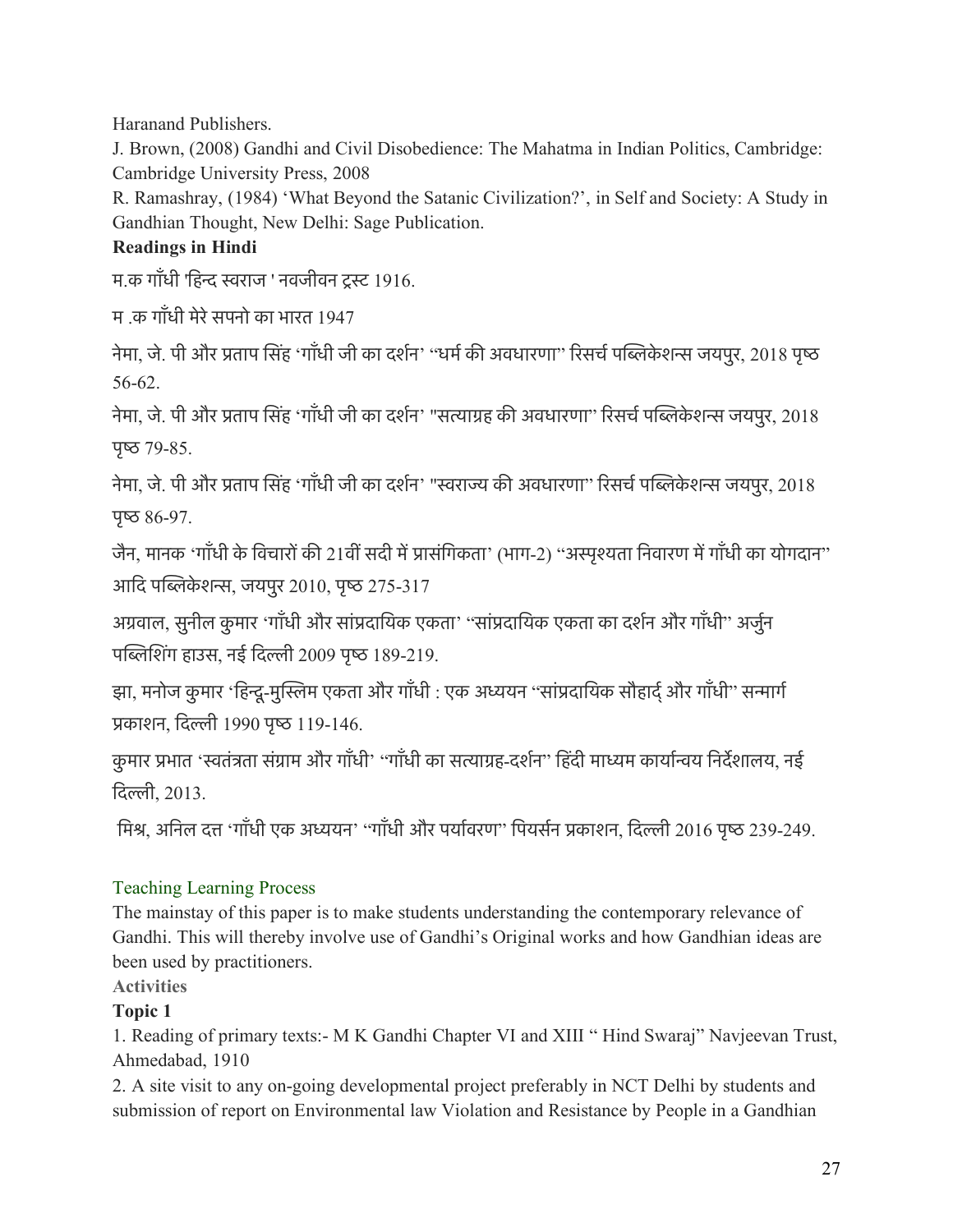# Way.

# **Topic 2**

1. Reading of primary texts:- M K Gandhi Chapter XII&XIII, " Satyagraha in South Africa, Navjivan Trust, Ahmmedabad, 1928, pp. 95-107

2. A Report followed by presentation on functioning of Cooperative and Community engagement for example Amuland/or SEWA in Gujarat to understand Trusteeship and its relevance

# **Topic 3**

1. Movie Screenings (Movies like Lage Raho Munna Bhai, Gandhi by Richard Attenboroughand Student's Participation in reviewing/discussing the movie from a Gandhian perspective or Cultural engagement of Students with Gandhian Ideas through Staging of a street play.

# **Topic 4**

Student Visit to Any Gandhian Institution in Delhi like, Gandhi Darshan and Smiriti to understand on-going Gandhian work and programme and interacting with Gandhian activists.

# Assessment Methods

Film/Documentary review and group discussions will be used to understand the critical mindset of individual students. Field work can be undertaken in areas where Gandhian methods are being used to attain justice. These visits can be translated to working paper of group under the guidance of course instructors.

# Keywords

Gandhi, Swaraj, Modern Civilization, Tolerance, Social Harmony

# **GE5 - Understanding Ambedkar (B.5) Generic Elective - (GE) Credit:6**

# Course Objective

This course is broadly intended to introduce Ambedkar's ideas and their relevance in contemporary India, by looking beyond caste. Ambedkar's philosophical contributions towards Indian economy and class question, sociological interpretations on religion, gender, caste and cultural issues; ideas on politics such as concepts of nation, state, democracy, law and constitutionalism are to be pedagogically interrogated and interpreted. This will help students to critically engage themselves with the existing social concerns, state and economic structures and other institutional mechanisms. This also will facilitate them to strengthen their creative thinking with a collective approach to understand ongoing social, political, cultural and economic issues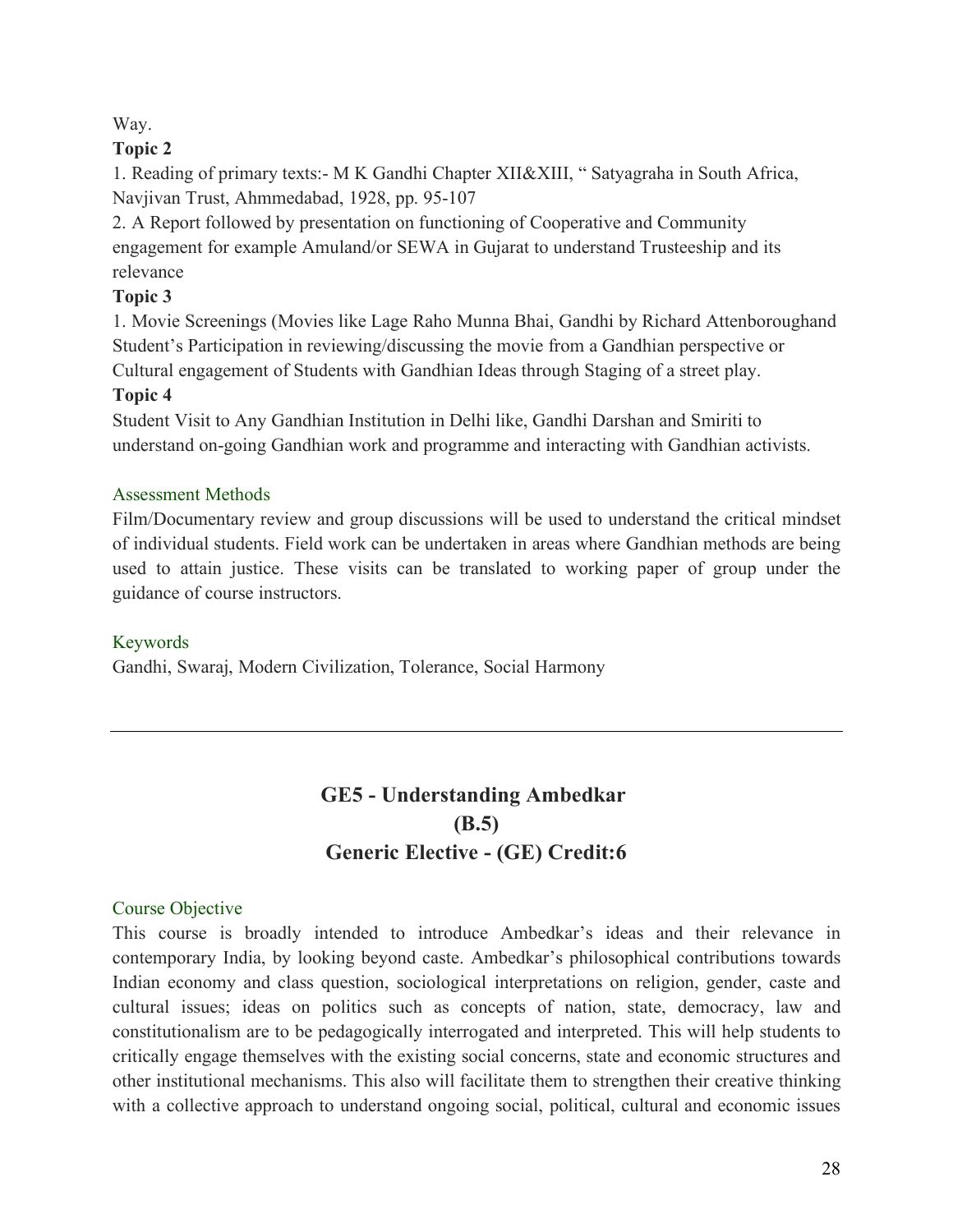#### of the society.

#### Course Learning Outcomes

The course is designed to provide students the original writings and ideas of Ambedkar on diverse issues beyond caste and equip them to critically engage with the ideas, interpretations. By engaging with the original sources as well as secondary writings on Ambedkar's ideas that cover, caste, class, gender, religion, state, democracy and constitution the students will be able to understand a thinker in the context and contemporaneity. At the end of the course, students shall be equipped with the method of understanding the ideas, philosophy and relevance of a particular thinker. Students shall also be able to reflect on the method of the thinker's engagement with the then context, issues and concepts. Finally, the students shall be equipped in understanding the conceptual and philosophical diversity, situatedness and significance of Ambedkar beyond his contribution in the sphere of social justice and drafting the Indian constitution. The course thus provides an opportunity to the students to understand Ambedkar for his several important contributions in the field of religion, state, democracy, gender, economy and history.

#### Unit 1

#### **Introducing Ambedkar (1 week)**

Approach to Study Polity, History, Economy, Religion and Society

#### Unit 2

#### **Caste and Religion (3 weeks)**

a. Caste, Untouchability and Critique of Hindu Social Order

b. Religion and Conversion

#### Unit 3

**Women's Question (2 weeks)** a. Rise and Fall of Hindu Women b. Hindu Code Bill

#### Unit 4

**Political Vision (2 weeks)** a. Nation and Nationalism b. Democracy and Citizenship

#### Unit 5

#### **Constitutionalism (2 weeks)**

a. Rights and Representations

b. Constitution as an Instrument of Social Transformation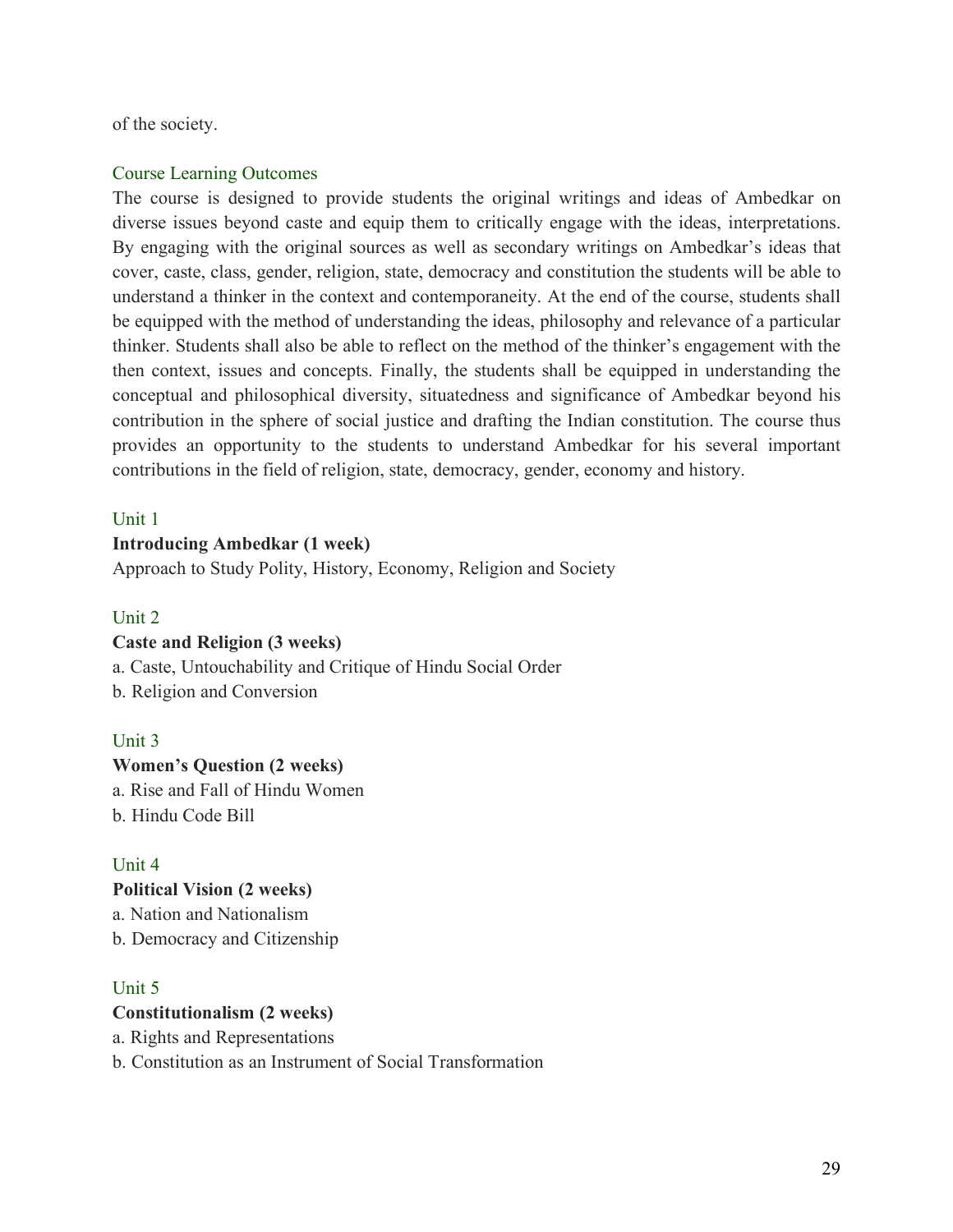# Unit 6

#### **Economy and Class Question (2 weeks)**

a. Planning and Development

b. Land and Labour

# References

# **I. Introducing Ambedkar**

G. Omvedt, (2008) 'Phule-Remembering The Kingdom of Bali', Seeking Begumpura Navyana, pp. 159-184.

M. Gore, (1993) The Social Context of an Ideology: Ambedkar's Political and Social Thought, Delhi: Sage Publication, pp. 73-122 ; 196-225.

B. Ambedkar, (1989) 'Annihilation of Caste with a Reply to Mahatma Gandhi', in Dr. Babasaheb Ambedkar Writings and Speeches: Vol. 1, Education Deptt., Government of Maharashtra, Mumbai, pp. 23-96.

# **II. Caste and Religion**

The Untouchables Who were they and why they become Untouchables?, Available at http://www.ambedkar.org/ambcd/39A.Untouchables%20who%20were%20they\_why%20th ey%20became%20PART%20I.htm, Accessed: 18.04.2013.

B. Ambedkar, (1987) 'The Hindu Social Order: Its Essential Principles', in Dr. Babasaheb Ambedkar Writings and Speeches: Vol. 3, Education Deptt., Government of Maharashtra, 1989, pp. 95-129.

B. Ambedkar, (2003) 'What way Emancipation?', in Dr. Babasaheb Ambedkar Writings and Speeches, Vol. 17-III, Education Deptt., Government of Maharashtra, Mumbai, pp-175-201.

# **III. Women's Question**

S. Rege, (2013) 'Against the Madness of Manu', in B. R. Ambedkar's Writings on Brahmanical Patriarchy, Navyana Publication, pp. 13-59 ; 191-232.

B. Ambedkar, (2003) 'The Rise and Fall of Hindu Woman: Who was Responsible for It?', in Dr. Babasaheb Ambedkar Writings and Speeches Vol. 17- II, Education Deptt., Government of Maharashtra, Mumbai, pp. 109-129.

# **IV. Political Vision**

B. Ambedkar, (1991) 'What Gandhi and Congress have done to the Untouchables', in Dr. Babasaheb Ambedkar Writings and Speeches, Education Deptt, Government of Maharashtra, Vol.9, pp. 40-102; 181-198; 274-297.

B. Ambedkar, (2003) 'Conditions Precedent for the successful working of Democracy', in Dr. Babasaheb Ambedkar Writings and Speeches, Vol. 17-III, Education Deptt, Government of Maharashtra, Mumbai, pp. 472-486.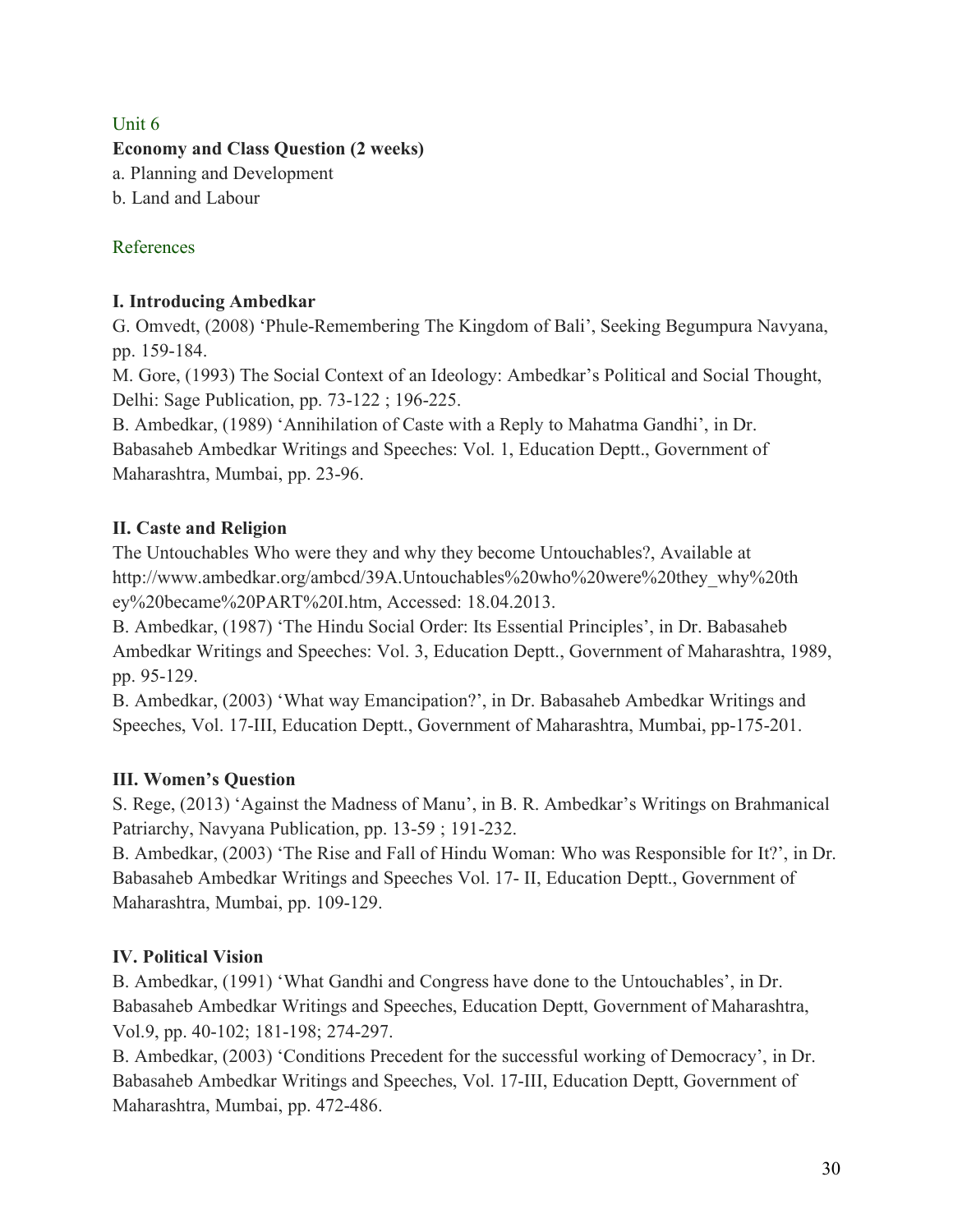G. Aloysius, (2009). Ambedkar on Nation and Nationalism, Critical Quest, Delhi. B. R. Ambedkar, (2003), 'I have no Homeland', in Dr. Babasaheb Ambedkar Writings and Speeches Vol- 17, Education Deptt., Government of Maharashtra, Mumbai, pp-51-58.

# **V. Constitutionalism**

Ambedkar, Evidence before South Borough committee on Franchise, Available at http://www.ambedkar.org/ambcd/07.%20Evidence%20before%20the%20Southborough%2 0Committee.htm, Accessed: 19.04.2013.

Constituent Assembly Debates, Ambedkar's speech on Draft Constitution on 4th November 1948, CAD Vol. VII, Lok Sabha Secretariat, Government of India, 3rd Print, pp. 31-41. B. Ambedkar, (2013), States and Minorities, Delhi: Critical Quest.

# **VI. Economy and Class Question**

B. Ambedkar, (1987) 'Buddha or Karl Marx', in Dr. Babasaheb Ambedkar Writings and Speeches, Vol. 3, Education Deptt., Government of Maharashtra, Mumbai, pp-442-462. S. Thorat, (2007) 'Economic System, Development and Economic Planning', in S. Thorat and Aryama (eds), Ambedkar in Retrospect: Essays on Economics, Politics and Society, Delhi: Rawat Publishers, pp. 25-48.

B. Ambedkar, (1991) 'Labor and Parliamentary Democracy and Welfare', in Dr. Babasaheb Ambedkar Writings and Speeches, Vol. 10, Education Deptt., Government of Maharashtra, Mumbai, pp. 106-112; 139-143; 243-252

B. Mungekar, (2007) 'Labour Policy' in S. Thorat and Aryama (eds), Ambedkar in Retrospect: Essays on Economics, Politics and Society, Delhi: Rawat Publishers, pp. 76-92.

# Additional Resources:

# **Classics**

Ambedkar, B. R. (1987) 'Philosophy of Hinduism', in Dr. Babasaheb Ambedkar Writings and Speeches, Vol. 3, Education Deptt., Government of Maharashtra, Mumbai, pp-3-92.

Ambedkar, B. R. (1989) 'The Hindu Social Order: Its Essential Principles', in Dr. Babasaheb Ambedkar Writings and Speeches: Vol. 3, Education Dptt., Government of Maharashtra, pp. 95- 129.

Ambedkar, B. R. (1987) 'The Women and the Counter-Revolution', in Dr. Babasaheb Ambedkar Writings and Speeches, Vol. 3, Education Deptt., Government of Maharashtra, Mumbai, pp. 427- 437.

Ambedkar, B. R. (2003) 'The Rise and Fall of Hindu Woman: Who was Responsible for It?', in Dr. Babasaheb Ambedkar Writings and Speeches Vol. 17- II, Education Deptt., Government of Maharashtra, Mumbai, pp. 109-129.

Ambedkar, B. R. (2003), 'I have no Homeland', in Dr. Babasaheb Ambedkar Writings and Speeches Vol- 17, Education Deptt., Government of Maharashtra, Mumbai, pp-51-58.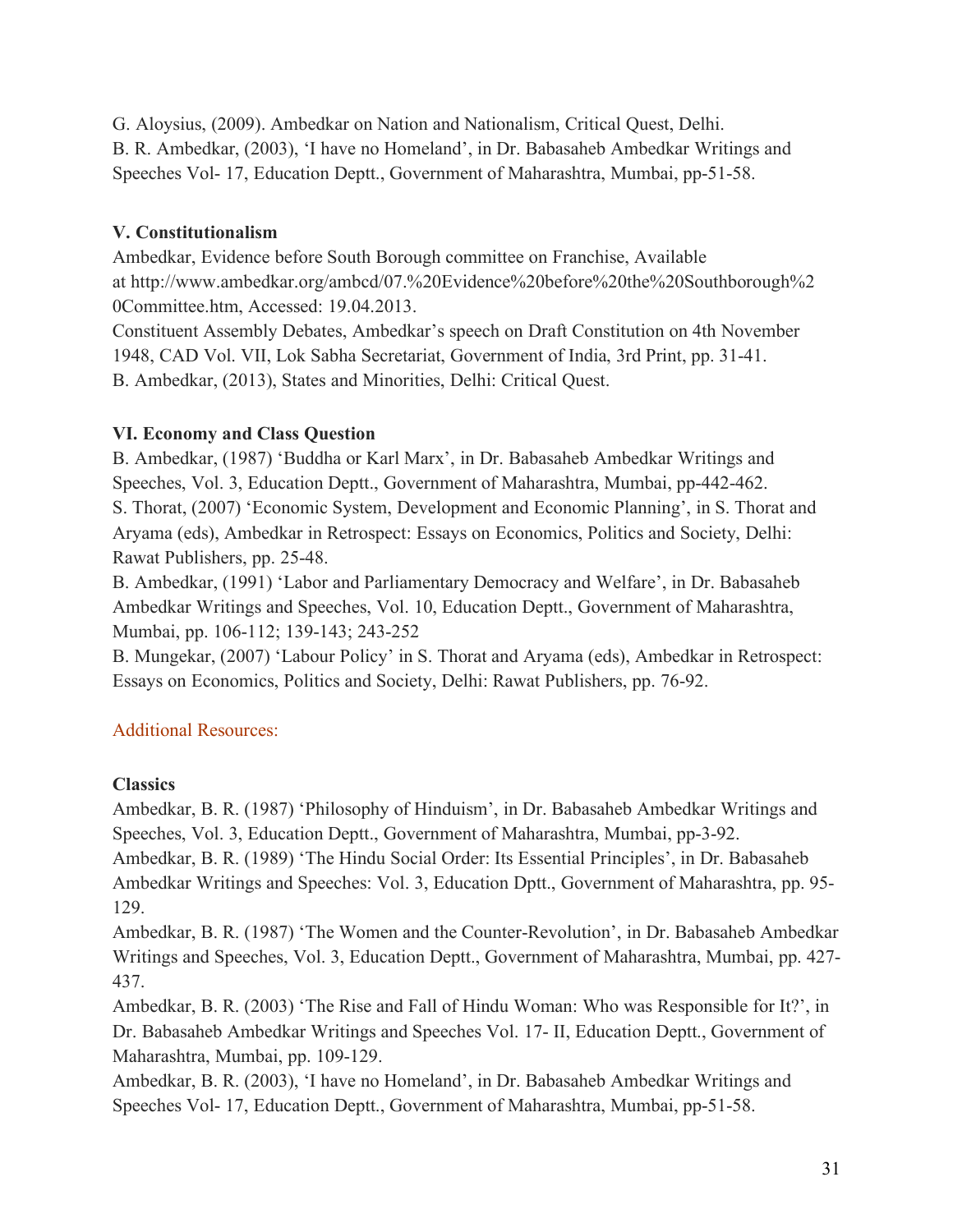Ambedkar, B. R. (2003) 'Conditions Precedent for the successful working of Democracy', in Dr. Babasaheb Ambedkar Writings and Speeches, Vol. 17-III, Education Deptt, Government of Maharashtra, Mumbai, pp. 472-486.

Ambedkar, B. R. (2003), 'Role of Dr. B. R. Ambedkar in Bringing The Untouchables on the Political Horizon of India and Lying A Foundation of Indian Democracy', in Dr. Babasaheb Ambedkar Writings and Speeches, Vol. 17-I, Education Deptt., Government of Maharashtra, Mumbai, pp-63-178.

Ambedkar, B. R. (2003) 'Buddhism paved way for Democracy and Socialistic Pattern of Society', in Dr. Babasaheb Ambedkar Writings and Speeches, Vol. 17-III, Education Deptt., Government of Maharashtra, Mumbai, pp. 406-409.

Ambedkar, B. R. (2003) 'Failure of Parliamentary Democracy will Result in Rebellion, Anarchy and Communism', in Dr. Babasaheb Ambedkar Writings and Speeches, Vol. 17-III, Education Deptt., Government of Maharashtra, Mumbai, pp. 423-437.

Ambedkar, B. R. (2003) 'Prospects of Democracy in India', in Dr. Babasaheb Ambedkar Writings and Speeches, Vol. 17-III, Education Deptt., Government of Maharashtra, Mumbai, pp. 519-523.

Ambedkar, B. R. (2003), 'Depressed Classes against Second Chamber: Dr. Ambedkar on Joint Parliamentary Committee Report Provision for Better Representation Demanded', in Dr. Babasaheb Ambedkar Writings and Speeches, Vol. 17-I, Education Deptt, Government of Maharashtra, Mumbai, pp. 231-243.

Ambedkar, B. R. (2013), States and Minorities, Delhi: Critical Quest.

Ambedkar, B. R. (1991) 'Labor and Parliamentary Democracy and Welfare', in Dr. Babasaheb Ambedkar Writings and Speeches, Vol. 10, Education Deptt., Government of Maharashtra, Mumbai, pp. 106-112; 139-143; 243-252.

Ambedkar, B. R. (1987) 'Buddha or Karl Marx', in Dr. Babasaheb Ambedkar Writings and Speeches, Vol. 3, Education Deptt., Government of Maharashtra, Mumbai, pp-442-462

# **Readings in Hindi**

अम्बेडकर, बी.आर., डॉ.(2013). एक राष्ट्र का अपने घर के लिए आह्वान. In बाबासाहेब डॉ. अम्बेडकर सम्पूर्ण वांग्मय(Vol. 15, pp. 11-21). नई दिल्ली: डॉ. अम्बेडकर प्रतिष्ठान. सामाजिक न्याय और अधिकारिता मंत्रालय.

अमेडकर, बी.आर., डॉ.(2013). राज और अलसंखक. In बाबासाहेब डॉ*.* अमेडकर समूणरवांगय(Vol. 2, pp. 167-240). नई दिल्ली: डॉ. अम्बेडकर प्रतिष्ठान. सामाजिक न्याय और अधिकारिता मंत्रालय.

अमेडकर, बी.आर., डॉ.(2013). कायरपािलका. In बाबासाहेब डॉ*.* अमेडकर समूणरवांगय (Vol. 17, pp. 17- 18). नई दिल्ली: डॉ. अम्बेडकर प्रतिष्ठान. सामाजिक न्याय और अधिकारिता मंत्रालय.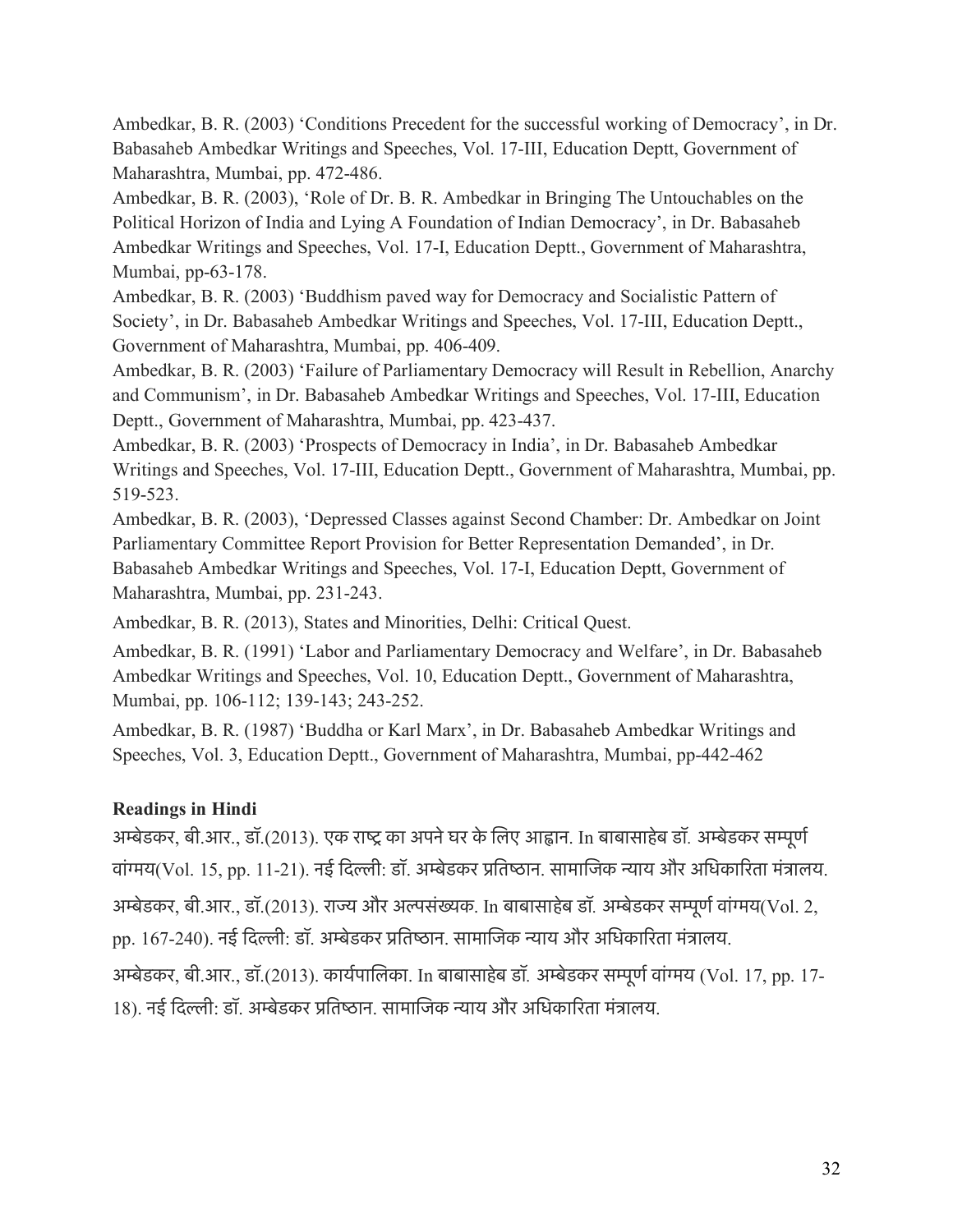अमेडकर, बी.आर., डॉ.(2013). भारत मेछोटी जोतो की समसा और उसका िनवारण. In बाबासाहेब डॉ*.*  अम्बेडकर सम्पूर्ण वांग्मय(Vol. 2, pp. 243-276). नई दिल्ली: डॉ. अम्बेडकर प्रतिष्ठान. सामाजिक न्याय और अधिकारिता मंत्रालय .

अमेडकर, बी.आर., डॉ.(2013). नायपािलका की सतंतता. In बाबासाहेब डॉ*.* अमेडकर समूणरवांगय (Vol. 3, pp. 205-209). नई दिल्ली: डॉ. अम्बेडकर प्रतिष्ठान. सामाजिक न्याय और अधिकारिता मंत्रालय. अम्बेडकर, बी.आर., डॉ.(2013). भारतीय-श्रमिक युद्ध जीतने के लिए क्यों दृढ़संकल्प है. In बाबासाहेब डॉ. अम्बेडकर सम्पूर्ण वांग्मय(Vol. 18, pp. 27-34). नई दिल्ली: डॉ. अम्बेडकर प्रतिष्ठान. सामाजिक न्याय और

अधिकारिता मंत्रालय .

अमेडकर, बी.आर., डॉ.(2013). छोटेिकसान राहत िवधेयक. In बाबासाहेब डॉ*.* अमेडकर समूणरवांगय(Vol. 3, pp. 146-155). नई दिल्ली: डॉ. अम्बेडकर प्रतिष्ठान. सामाजिक न्याय और अधिकारिता मंत्रालय.

अमेडकर, बी.आर., डॉ.(2013). िहनुत का दशरन. In बाबासाहेब डॉ*.* अमेडकर समूणरवांगय (Vol. 6, pp. 15- 120). नई दिल्ली: डॉ. अम्बेडकर प्रतिष्ठान. सामाजिक न्याय और अधिकारिता मंत्रालय.

अमेडकर, बी.आर., डॉ.(2013). भारत मेजाितपथा. In बाबासाहेब डॉ*.* अमेडकर समूणरवांगय (Vol. 1, pp. 17-36). नई दिल्ली: डॉ. अम्बेडकर प्रतिष्ठान. सामाजिक न्याय और अधिकारिता मंत्रालय.

अमेडकर, बी.आर., डॉ.(2013). जाितपथा-उनूलन और महाता गांधी को िदया गया उतर. In बाबासाहेब डॉ*.*  अम्बेडकर सम्पूर्ण वांग्मय (Vol. 1, pp. 37-51). नई दिल्ली: डॉ. अम्बेडकर प्रतिष्ठान. सामाजिक न्याय और अधिकारिता मंत्रालय.

अमेडकर, बी.आर., डॉ. (2013). िहनूसमाज, ववसा. In बाबासाहेब डॉ*.* अमेडकर समूणरवांगय(Vol. 6, pp. 122-163). नई दिल्ली: डॉ. अम्बेडकर प्रतिष्ठान. सामाजिक न्याय और अधिकारिता मंत्रालय.

अमेडकर, बी.आर., डॉ. (2013). नारी और पितकािन. In बाबासाहेब डॉ*.* अमेडकर समूणरवांगय (Vol. 7, pp. 330-342). नई दिल्ली: डॉ. अम्बेडकर प्रतिष्ठान. सामाजिक न्याय और अधिकारिता मंत्रालय.

अमेडकर, बी.आर., डॉ. (2013). मजदूर और संसदीय लोकतंत.In बाबासाहेब डॉ*.* अमेडकर समूणरवांगय (Vol. 18, pp. 95-101). नई दिल्ली: डॉ. अम्बेडकर प्रतिष्ठान. सामाजिक न्याय और अधिकारिता मंत्रालय.

अमेडकर, बी.आर., डॉ. (2013). कमरचारी कलाण और सामािजक सुरका. In बाबासाहेब डॉ*.* अमेडकर समूणर वांगय(Vol. 18, pp. 309-312). नई िदली: डॉ. अमेडकर पितषान. सामािजक नाय और अिधकािरता मंतालय.

डॉ. अम्बेडकर. (2015). जातिभेद का उच्छेद. दिल्ली: गौतम बुक सेन्टर.

ितलक, रजनी. (2012). डॉ. अमेडकर और मिहला आनोलन. Inडॉ*.* अमेडकर और मिहला आनोलन (pp. 5- 20). दिल्ली: बुक्स इंडिया.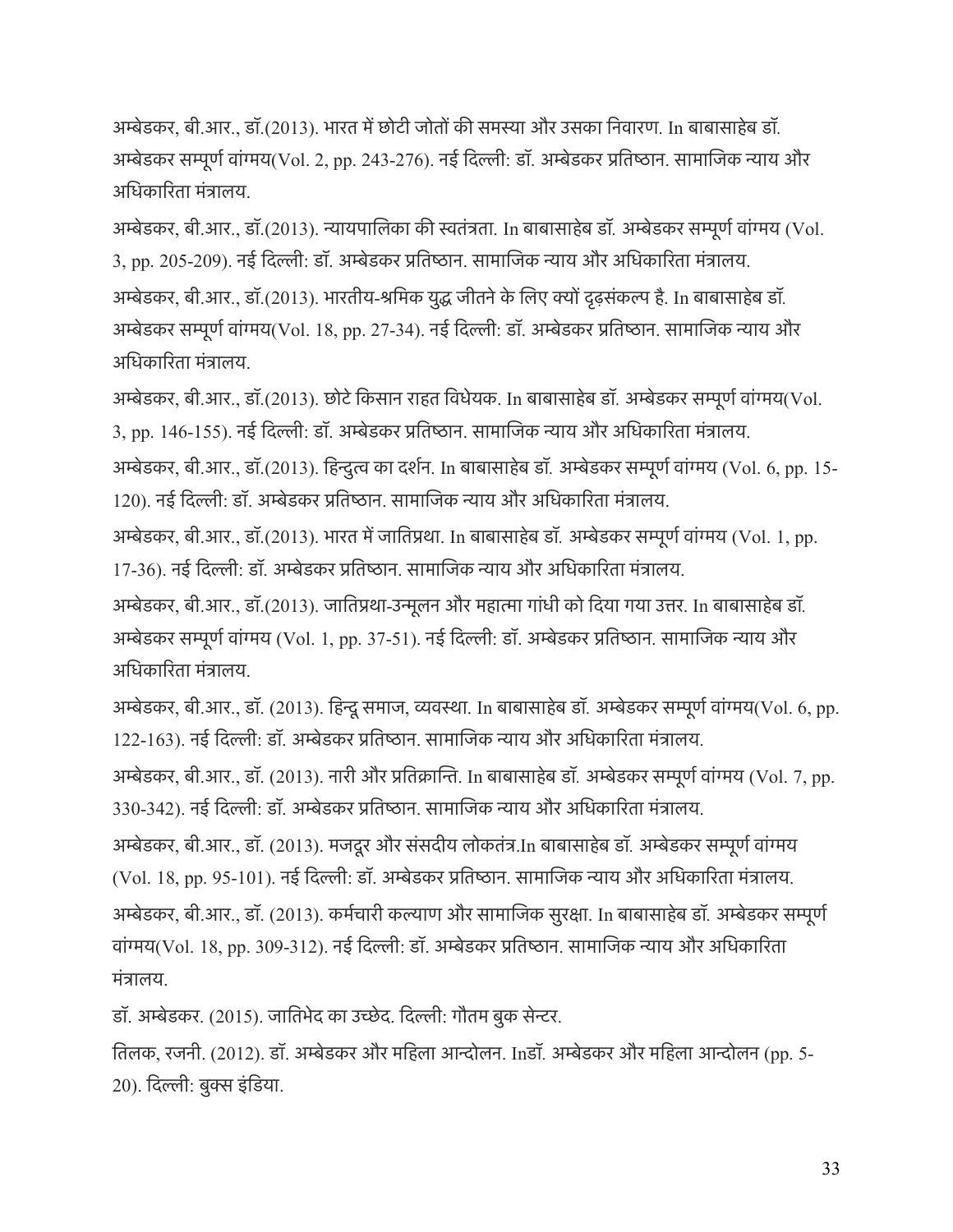िदसोिदया, रजनी. (2012). नारी कांित के अगदूतः डॉ. अंबेडकर. Inडॉ*.* अमेडकर और मिहला आनोलन (pp. 25- 35). दिल्ली:बुक्स इंडिया.

परमार, डॉ. तारा. (2012). डॉ. बाबा साहेबअमेडकर का भारतीय नारी उतान मेयोगदान. Inडॉ*.* अमेडकर और महिला आन्दोलन (pp. 36-40). दिल्ली:बुक्स इंडिया.

मेघवाल, कु सुम. (2012). िहं दुकोड िबल और डॉ. अमेडकर. In डॉ*.* अमेडकर और मिहला आनोलन (pp. 41- 46). दिल्ली:बुक्स इंडिया.

ितलक, रजनी. (2012). मिहला आं दोलन की रीढ़-सािवतीबाई फू ले. In डॉ*.* अमेडकर और मिहला आनोलन (pp. 21-24). दिल्ली:बुक्स इंडिया.

मेघवाल, कु सुम. (1994). डॉ. अमेडकर और मिहला जागरण. In भारतीय नारी के उदारकः डॉ*.* बी*.* आर*.*  अम्बेडकर (pp. 113-122). उदयपुरः राजस्थान दलित साहित्य अकादमी.

मेघवाल, कु सुम. (1994). नारी सतंतता व समानता का शुभारंभ. In भारतीय नारी के उदारकः डॉ*.* बी*.* आर*.*  अम्बेडकर (pp. 123-128). उदयपुरः राजस्थान दलित साहित्य अकादमी.

सोनटके, यशवंत. (2017). धमारतरण. In बाबासाहेब डॉ*.* आं बेडकर के िवचार (pp. 320-333). नई िदली: समक पकाशन.

सोनटक्के, यशवंत. (2017). राष्ट्र और राष्ट्रीयता. In बाबासाहेब डॉ. आंबेडकर के विचार(pp. 169-174). नई िदली: समक पकाशन.

सोनटके, यशवंत. (2017). लोकतांितक समाज. In बाबासाहेब डॉ*.* आं बेडकर के िवचार(pp. 67-88). नई िदली: समक पकाशन.

सोनटक्के, यशवंत. (2017). राष्ट्र और राष्ट्रीयता. In बाबासाहेब डॉ. आंबेडकर के विचार(pp. 178-198). नई िदली: समक पकाशन.

जाटव, डी. आर., डॉ. (1996). शिमक वगरः सुरका एवंकलाण. In डॉ*.* अमेडकर के आिथर क िवचार *(*पयोजन एवं पासंिगकता*)*(pp. 67-77). जयपुर: समता सािहत.

जाटव, डी. आर., डॉ. (1996). आिथर क िवचारधारा की शृंखला मे. In डॉ*.* अमेडकर के आिथर क िवचार *(*पयोजन एवं पासंिगकता*)*(pp. 100-109). जयपुर: समता सािहत.

#### **E- references:**

www.Ambedkar.org

www.veliwada.com

https://drambedkarbooks.files.wordpress.com/2009/03/selected-work-of-dr-b-r-ambedkar.pdf https://nmuthumohan.wordpress.com/2012/10/10/ambedkar-and-problems-of-historical-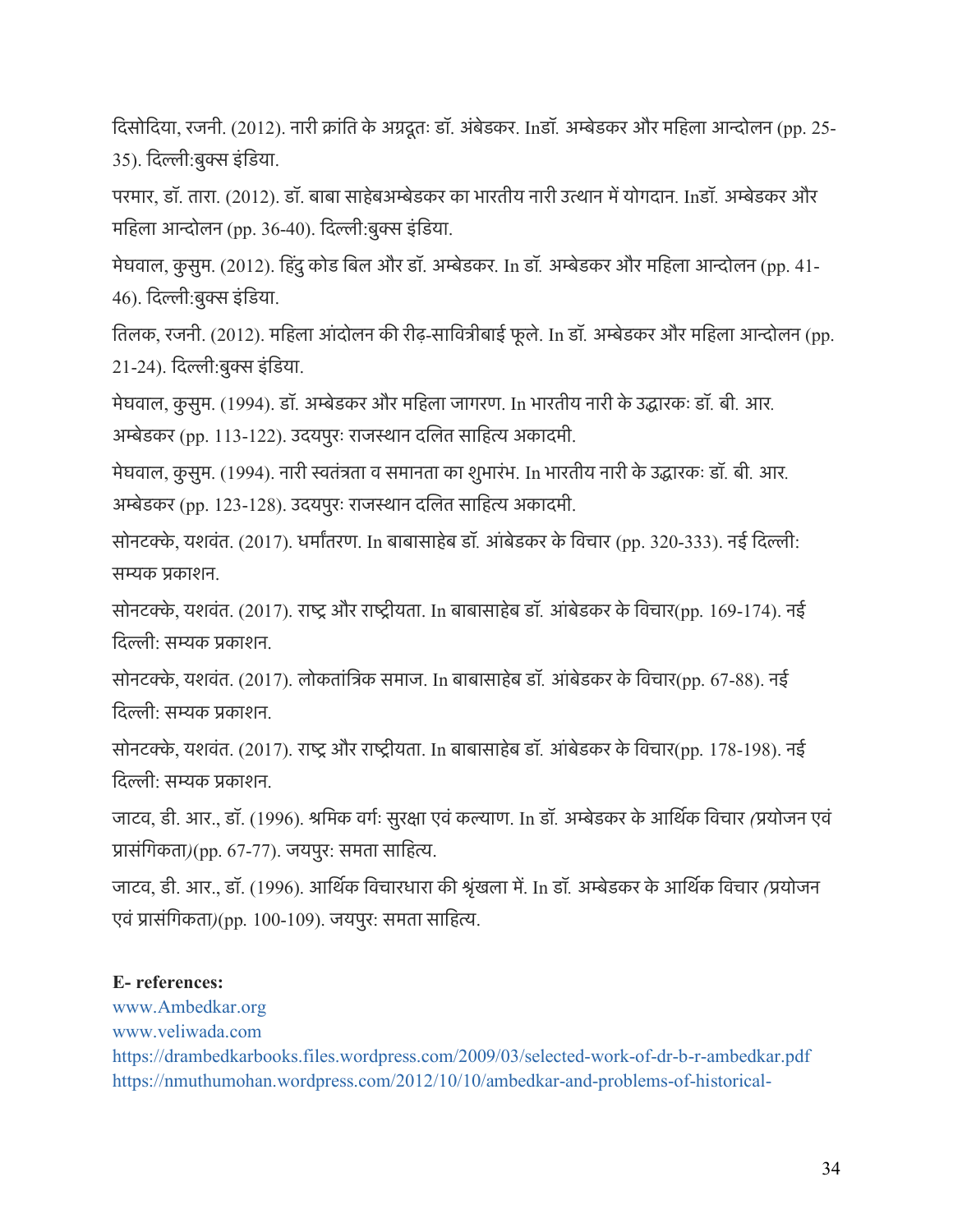#### materialism/

#### **Additional Readings**:

#### **I. Introducing Ambedkar**

E. Zelliot, (1996) 'From Untouchable to Dalit: Essays on the Ambedkar Movement', in The Leadership of Babasaheb Ambedkar, Delhi: Manohar, pp. 53-78.

G. Omvedt, Liberty Equality and Community: Dr. Ambedkar's Vision of New Social Order, Available at http://www.ambedkar.org/research/LibertyEquality.htm, Accessed: 19.04.2013.

#### **II. Caste and Religion**

B. Ambedkar, (1987) 'Philosophy of Hinduism', in Dr. Babasaheb Ambedkar Writings and Speeches, Vol. 3, Education Deptt., Government of Maharashtra, Mumbai, pp-3-92. E. Zelliot, (2013) 'Ambedkar's World: The Making of Babasaheb and the Dalit Movement', in The Religious Conversion Movement-1935-1956, Delhi, pp. 143-173.

# **III. Women's Question**

B. Ambedkar, (1987) 'The Women and the Counter-Revolution', in Dr. Babasaheb Ambedkar Writings and Speeches, Vol. 3, Education Deptt., Government of Maharashtra, Mumbai, pp. 427- 437.

P. Ramabai , (2013), The High Caste Hindu Woman, Critical Quest, Delhi.

# **IV. Political Vision**

B. Ambedkar, (2003), 'Role of Dr. B. R. Ambedkar in Bringing the Untouchables on the Political Horizon of India and Lying A Foundation of Indian Democracy', in Dr. Babasaheb Ambedkar Writings and Speeches, Vol. 17-I, Education Deptt., Government of Maharashtra, Mumbai, pp-63-178.

B. Ambedkar, (2003) 'Buddhism paved way for Democracy and Socialistic Pattern of Society', in Dr. Babasaheb Ambedkar Writings and Speeches, Vol. 17-III, Education Deptt., Government of Maharashtra, Mumbai, pp. 406-409.

B. Ambedkar, (2003) 'Failure of Parliamentary Democracy will Result in Rebellion, Anarchy and Communism', in Dr. Babasaheb Ambedkar Writings and Speeches, Vol. 17-III, Education Deptt., Government of Maharashtra, Mumbai, pp. 423-437.

B. Ambedkar, (2003) 'Prospects of Democracy in India', in Dr. Babasaheb Ambedkar Writings and Speeches, Vol. 17-III, Education Deptt., Government of Maharashtra, Mumbai, pp. 519-523. B. Ambedkar, (2003) 'People cemented by feeling of one country, One Constitution and One Destiny, Take the Risk of Being Independent', in Dr. Babasaheb Ambedkar Writings and Speeches Vol. 17-III, Education Deptt, Government of Maharashtra, Mumbai, pp. 13-59.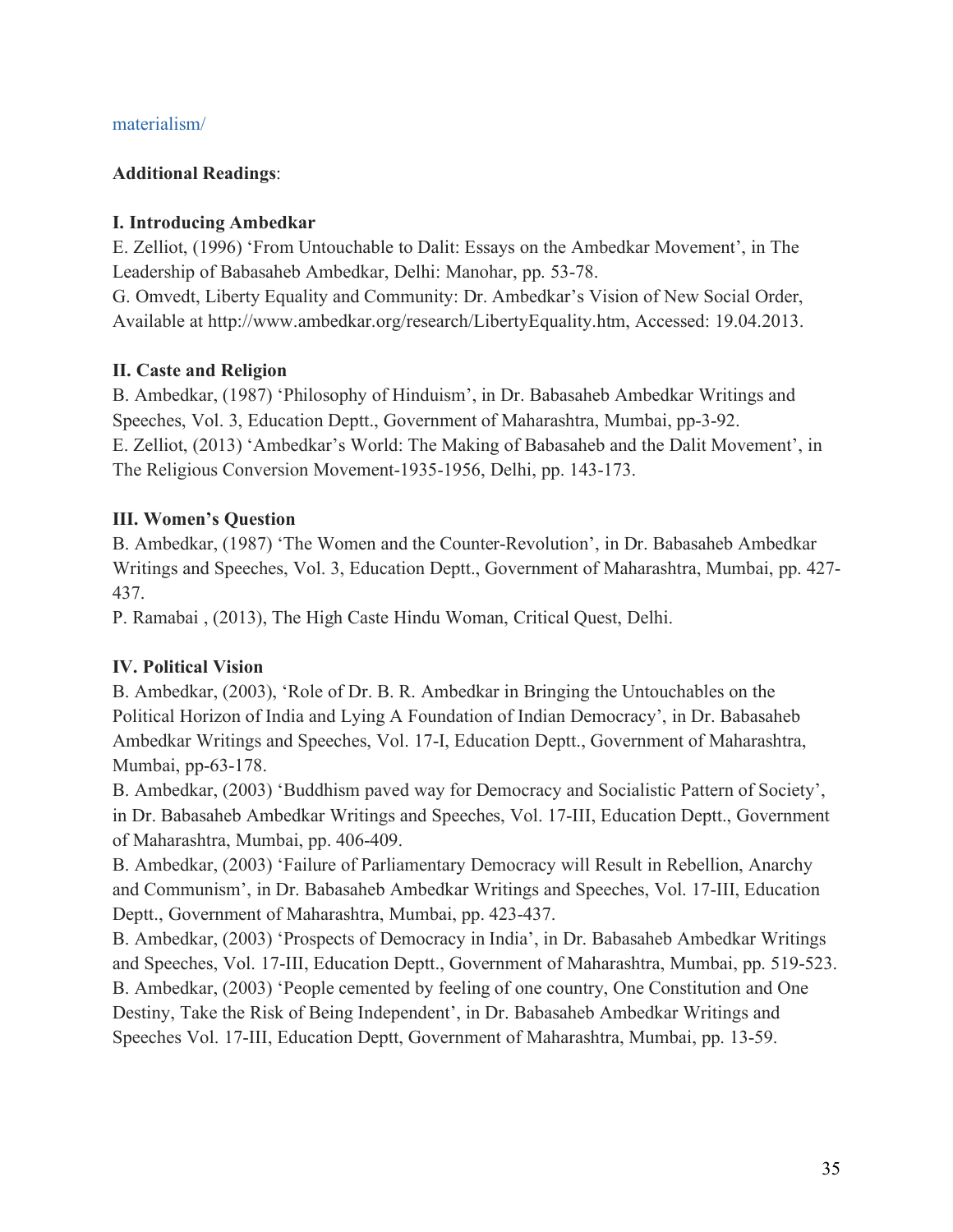#### **V. Constitutionalism**

A. Gajendran, (2007) 'Representation', in S. Thorat and Aryama (eds.), Ambedkar in Retrospect: Essays on Economics, Politics and Society, Delhi: Rawat Publishers, pp. 184-194. B. Ambedkar, (2003), 'Depressed Classes against Second Chamber: Dr. Ambedkar on Joint Parliamentary Committee Report Provision for Better Representation Demanded', in Dr. Babasaheb Ambedkar Writings and Speeches, Vol. 17-I, Education Deptt, Government of Maharashtra, Mumbai, pp. 231-243.

# **VI. Economy and Class Question**

R. Ram, (2010) 'Dr, Ambedkar, Neo Liberal Market-Economy and Social Democracy in India', in Human Rights Global Focus, Vol. V (384), pp. 12-38, Available at www.roundtableindia.co.in, Accessed: 19.04.2013.

B. Ambedkar, (2003) 'Trade Union must Enter Politics to Protect their Interests', in Dr. Babasaheb Ambedkar Writings and Speeches, Vol. 17-III, Education Deptt, Government of Maharashtra, Mumbai, pp.174-192.

B. Ambedkar, (1991) 'Why Indian Labour determined to War', in Dr. Babasaheb Ambedkar Writings and Speeches, Vol. 10, Education Deptt, Government of Maharashtra, Mumbai, pp. 36- 43.

A. Teltumbde and S. Sen (eds), 'Caste Question in India', in Scripting the Change, Selected Writings of Anuradha Ghandi, pp. 62- 91.

# Teaching Learning Process

This will involve acquainting the students with excerpts of Ambedkar's original writing collected in various volumes. The focus of class lecture would be on one hand to locate Ambedkar's Thought in the context of his times and on the other hand to understand the influences on him that had made him dream of a equitable world. Serial Samvidhan could be used as an audiovisual aid to understand Ambedkar and his contemporary vision on important issues especially his speech that was delivered during adoption of constitution. Filed visit to Ambedkar memorial or Mumbai to celebrate Mahparnivaran diwas can further augment students understanding of continuing relevance of Ambedkar in present times.

# Format for Student Presentations

(1) Five presentations on any original writing/speeches by B. R Ambedkar can be used by the students for presentations (Preferably other than compulsory writings that has been suggested in the reading list)

(2) Six Presentations on the different issues concerned to Ambedkar's works and their relevance in contemporary India. (Preferably other than compulsory writings that has been suggested in the reading list)

(3) One Presentation on Critical understanding on Ambedkar's Ideas.

References for Students' Presentations: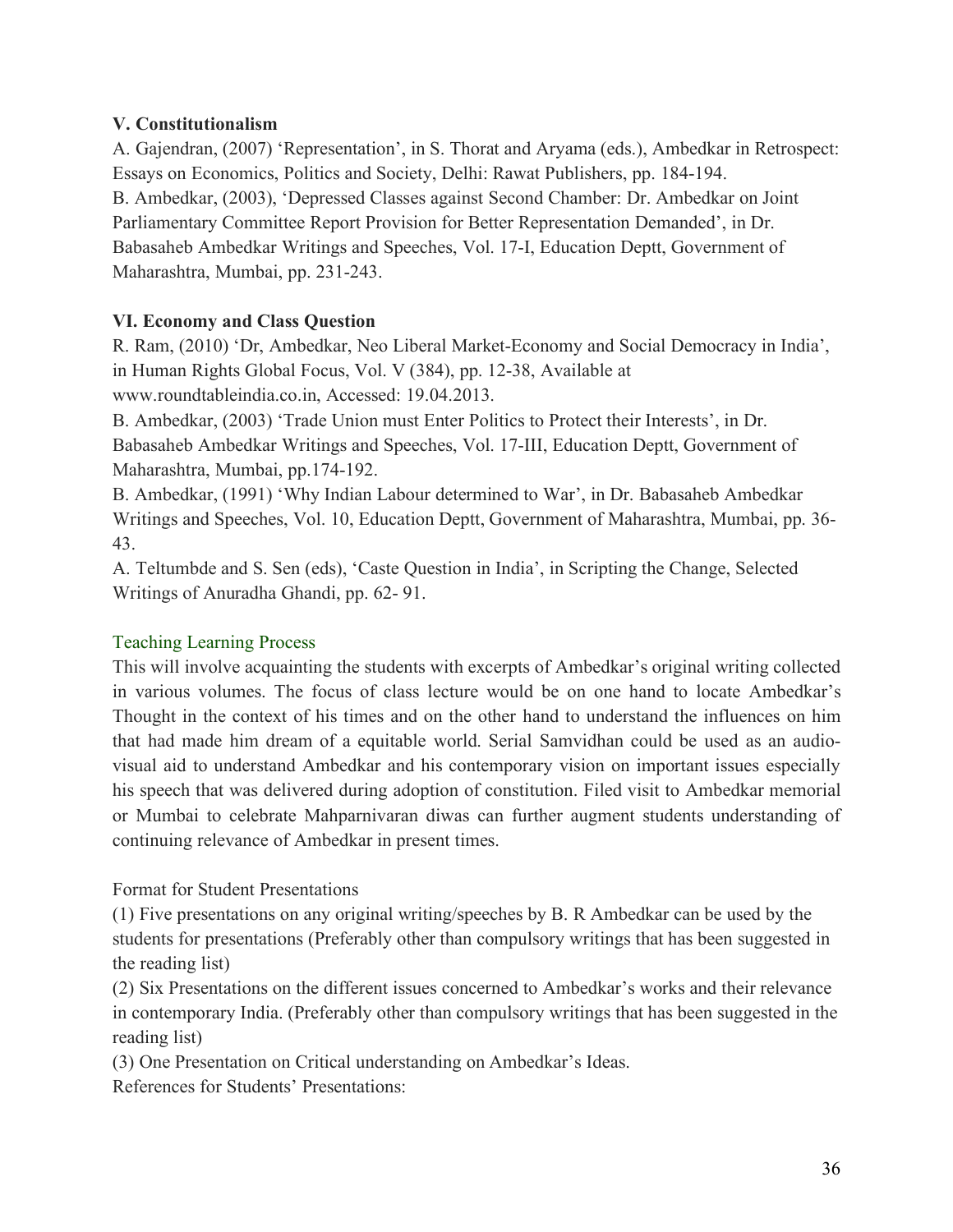1) Babasaheb Ambedkar, Writings and Speeches, 22 Volumes (Available on www.ambedkar.org) 2) Narendra Jadhav, Ambedkar Spoke, 3 Volumes 3) Any other related audio-visual source

#### Assessment Methods

Reflective and critical test will form the mainstay of assessment for this paper. Quiz and group presentations will further be used to analysis students Understanding of Ambedkar's views.

#### Keywords

Ambedkar, Religion, Constitutionalism, Women, Justice, Equality

# **GE6 - Governance: Issues and Challenges (B.6) Generic Elective - (GE) Credit:6**

#### Course Objective

This paper deals with concepts and different dimensions of governance highlighting the major debates in the contemporary times. There is a need to understand the importance of the concept of governance in the context of a globalising world, environment, administration, development. The essence of governance is explored through the various good governance initiatives introduced in India.

#### Course Learning Outcomes

- The students are acquainted with the changing nature of governance in the era of globalization.
- The students are introduced to the most contemporary ideas of sustainable development and green governance.
- The students become familiar with a rigorous introduction to the best practices in India on good governance.

#### Unit 1

#### **Government and Governance: Concepts [ 12 lectures ]**

- a) Role of State in The Era of Globalisation
- b) State, Market and Civil Society

#### Unit 2

#### **Governance and Development [ 12 lectures ]**

Changing Dimensions of Development Strengthening Democracy through Good Governance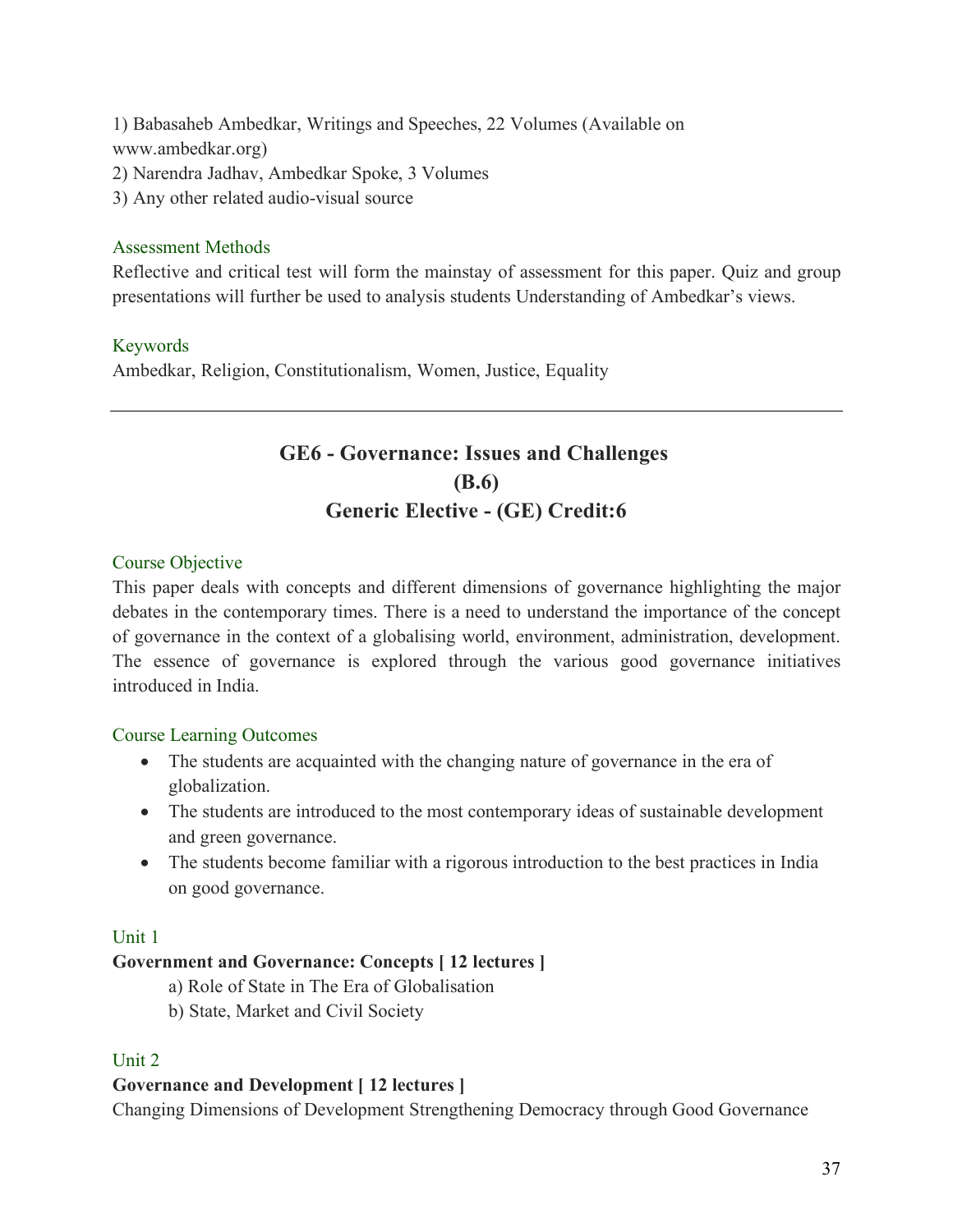# Unit 3

# **Environmental Governance [ 12 lectures ]**

a) Human-Environment Interaction

b) Green Governance: Sustainable Human Development

# Unit 4

# **Local Governance [ 12 lectures ]**

a) Democratic Decentralisation

b) People's Participation in Governance

# Unit 5

# **Good Governance Initiatives in India: Best Practices [20 lectures]**

- a) Public Service Delivery
- b) Electronic Governance
- c) Citizens Charter & Right to Information
- d) Corporate Social Responsibility

# References

# **GOVERNMENT AND GOVERNANCE: CONCEPTS**

B. Chakrabarty and M. Bhattacharya, (eds.) The Governance Discourse. New Delhi: Oxford University Press,1998

Surendra Munshi and Biju Paul Abraham (eds.), Good Governance, Democratic Societies and Globalisation, Sage Publishers, 2004

United Nation Development Programme, Reconceptualising Governance, New York, 1997 Carlos Santiso, Good Governance and Aid Effectiveness: The World Bank and Conditionality, Johns Hopkins University, The Georgetown Public Policy Review, Volume VII, No.1, 2001 Vasudha Chotray and Gery Stroker, Governance Theory: A Cross Disciplinary Approach, Palgrave Macmillan, 2008

J. Rosenau, 'Governance, Order, and Change in World Politics', in J. Rosenau, and E. Czempiel (eds.) Governance without Government: Order and Change in World Politics, Cambridge: Cambridge University Press, 1992

B. Nayar (ed.), Globalization and Politics in India. Delhi: Oxford University Press, 2007 pp. 218- 240.

Smita Mishra Panda, Engendering Governance Institutions: State, Market And Civil Society, Sage Publications, 2008

Neera Chandhoke, State and Civil Society Explorations In Political Theory, Sage Publishers, 1995

सिंह, अभय प्रसाद एवं कृष्ण मुरारी (2018), शासन: मुद्दे एवं चुनौतियाँ, ओरियंट ब्लैकस्वान, नई दिल्ली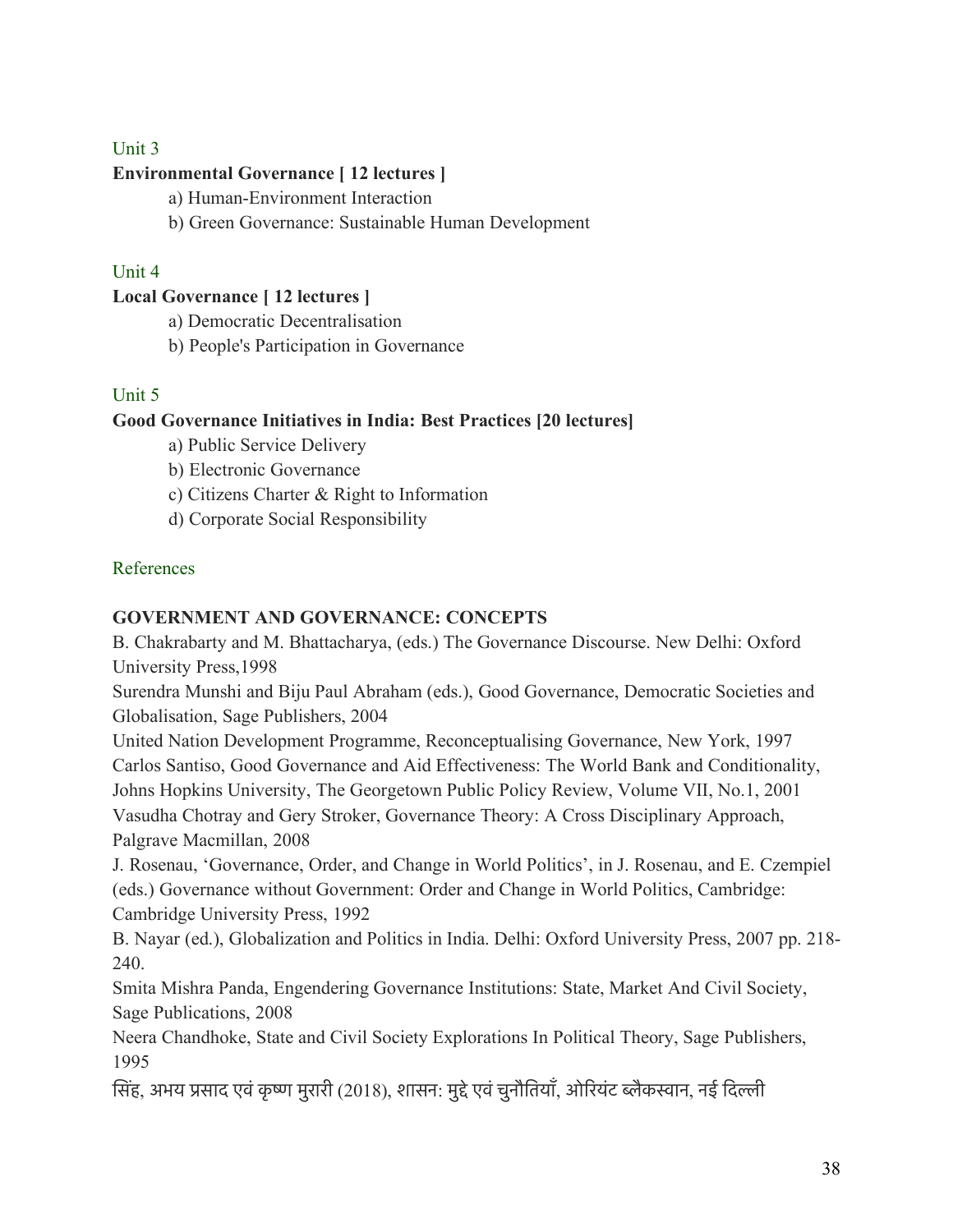चक्रबर्ती, बिद्युत, प्रकाश चंद (2018), वैश्वीकृत दुनिया में लोक प्रशासन, सेज भाषा, नई दिल्ली सिन्हा, मनोज (2010) प्रशासन एवं लोकनीति, ओरियंट ब्लैकस्वान, नई दिल्ली

# **GOVERNANCE AND DEVELOPMENT**

B. C. Smith, Good Governance and Development, Palgrave, 2007 World Bank Report, Governance And Development, 1992 P. Bardhan, 'Epilogue on the Political Economy of Reform in India', in The Political Economy of Development in India. 6th edition, Delhi: Oxford University Press, 2005 J. Dreze and A. Sen, India: Economic Development and Social Opportunity. New Delhi: Oxford University Press, 1995 Niraja Gopal Jayal[ed.], Democracy in India, Oxford University Press, 2007 *ENVIRONMENTAL GOVERNANCE* Ramachandra Guha, Environmentalism: A Global History, Longman Publishers, 1999 J.P. Evans, Environmental Governance, Routledge, 2012 Emilio F. Moran, Environmental Social Science: Human - Environment interactions and Sustainability, Wiley-Blackwell, 2010 Burns H Weston and David Bollier, Green Governance: Ecological Survival, Human Rights and the Law of the Commons, Cambridge University Press, 2013 Bina Agarwal, Gender And Green Governance, Oxford University Press, Oxford, 2013 J. Volger, 'Environmental Issues', in J. Baylis, S. Smith and P. Owens (eds.) Globalization of World Politics, New York: Oxford University Press, 2011, pp. 348-362. A. Heywood, Global Politics, New York: Palgrave, 2011, pp. 383-411. N. Carter, The Politics of Environment: Ideas, Activism, Policy, Cambridge: Cambridge University Press, 2007, pp. 13-81.

# **LOCAL GOVERNANCE**

Pranab Bardhan and Dilip Mookherjee, Decentralization and Local Governance in Developing Countries: A Comparative Perspective, MIT Press, 2006 T.R. Raghunandan, Decentralization And Local Governments: The Indian Experience, Readings On The Economy, Polity And Society, Orient Blackswan, 2013 Pardeep Sachdeva, Local Government In India, Pearson Publishers, 2011 P. de Souza, (2002) 'Decentralization and Local Government: The Second Wind of Democracy in India', in Z. Hasan, E. Sridharan and R. Sudarshan (eds.) India's Living Constitution: Ideas, Practices and Controversies, New Delhi: Permanent Black, 2002 Mary John, 'Women in Power? Gender, Caste and Politics of Local Urban Governance', *Economic and Political Weekly*, Vol. 42(39), 2007

# **GOOD GOVERNANCE INITIATIVES IN INDIA: BEST PRACTICES**

Niraja Gopal Jayal, Democracy and the State: Welfare, Secularism, and Development in Contemporary India, Oxford University Press, 1999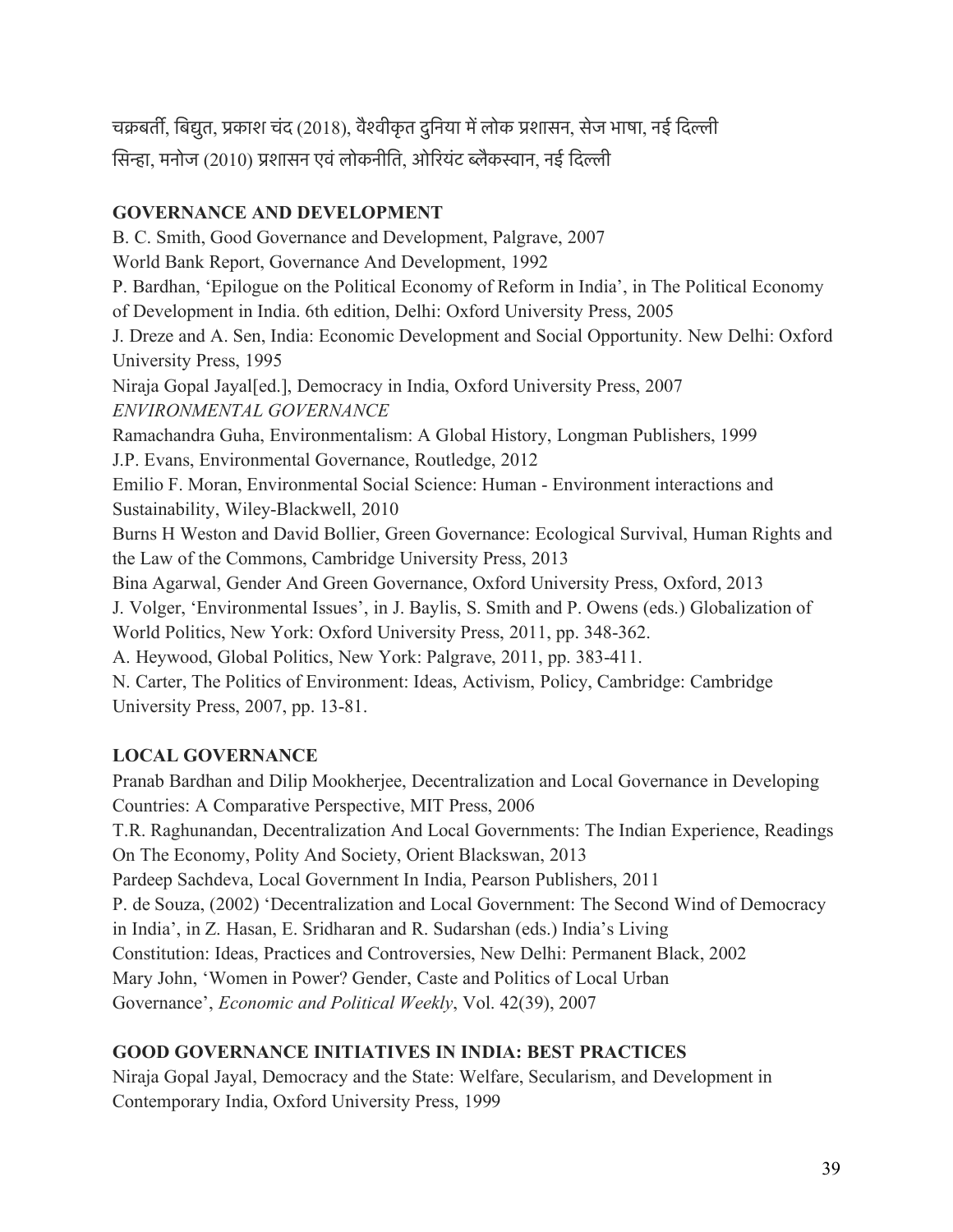Reetika Khera[ed.], The Battle for Employment Guarantee, Oxford University Press, 2011 Nalini Juneja, Primary Education for All in the City of Mumbai: The Challenge Set By Local Actors', International Institute For Educational Planning, UNESCO : Paris, 2001 Maxine Molyneux and Shahra Razavi, Gender, Justice, Development, and Rights, Oxford University Press, 2002 Jugal Kishore, National Health Programs of India: National Policies and Legislations, Century Publications, 2005 Jean Drèze and Amartya Sen, India, Economic Development and Social Opportunity, Oxford University Press, 1995 K. Lee and Mills, The Economic Of Health In Developing Countries, Oxford University Press, 1983 Marmar Mukhopadhyay and Madhu Parhar (eds.) Education in India: Dynamics of Development, Shipra Publications, 2007 K. Vijaya Kumar, Right to Education Act 2009: Its Implementation as to Social Development in India, Akansha Publishers, 2012 Amartya Sen and Jean Dreze, Omnibus: Poverty and Famines, Hunger and Public Action, India-Economic Development and Social Opportunity, Oxford University Press, 1998 Jean Dreze and Amartya Sen, An Uncertain Glory: India And Its Contradictions, Princeton University Press, 2013 Reetika Khera, 'Rural Poverty And Public Distribution System', Economic and Political Weekly, Vol-XLVIII, No.45-46, Nov 2013 Pradeep Chaturvedi, Women And Food Security: Role Of Panchayats, Concept Publishing House, 2002 Bidyut Mohanty, "Women, Right to Food and Role of Panchayats", Mainstream, Vol. LII, No. 42, October 11, 2014 D. Crowther, Corporate Social Responsibility, Deep and Deep Publishers, 2008 Sanjay K. Agarwal, Corporate Social Responsibility in India, Sage Publishers, 2008 Pushpa Sundar, Business & Community: The Story of Corporate Social Responsibility in India, New Delhi: Sage Publications, 2013.

# Teaching Learning Process

The General Elective course titled, Governance: Issues and Challenges in CBCS programme aim to engage the students in the classroom by following the 6 E's and S (Engage, Explore, Explain, Elaborate, Evaluate, Extend, and Standards) strategy. The lesson plan is designed to continually engage students to add/ construct new knowledge in combination with the existing knowledge. Teachers give the lecture to introduce the concepts, process and incorporate the skills in students to probe the 'essential question' which every unit comes with forming the basis of enquiry. Critical thinking and cooperative learning is another teaching learning tool used in this course to engage students to learn together in a group promoting a climate of deliberation, discussion, and knowledge sharing. This is crucial since this paper deals with a topic like sustainable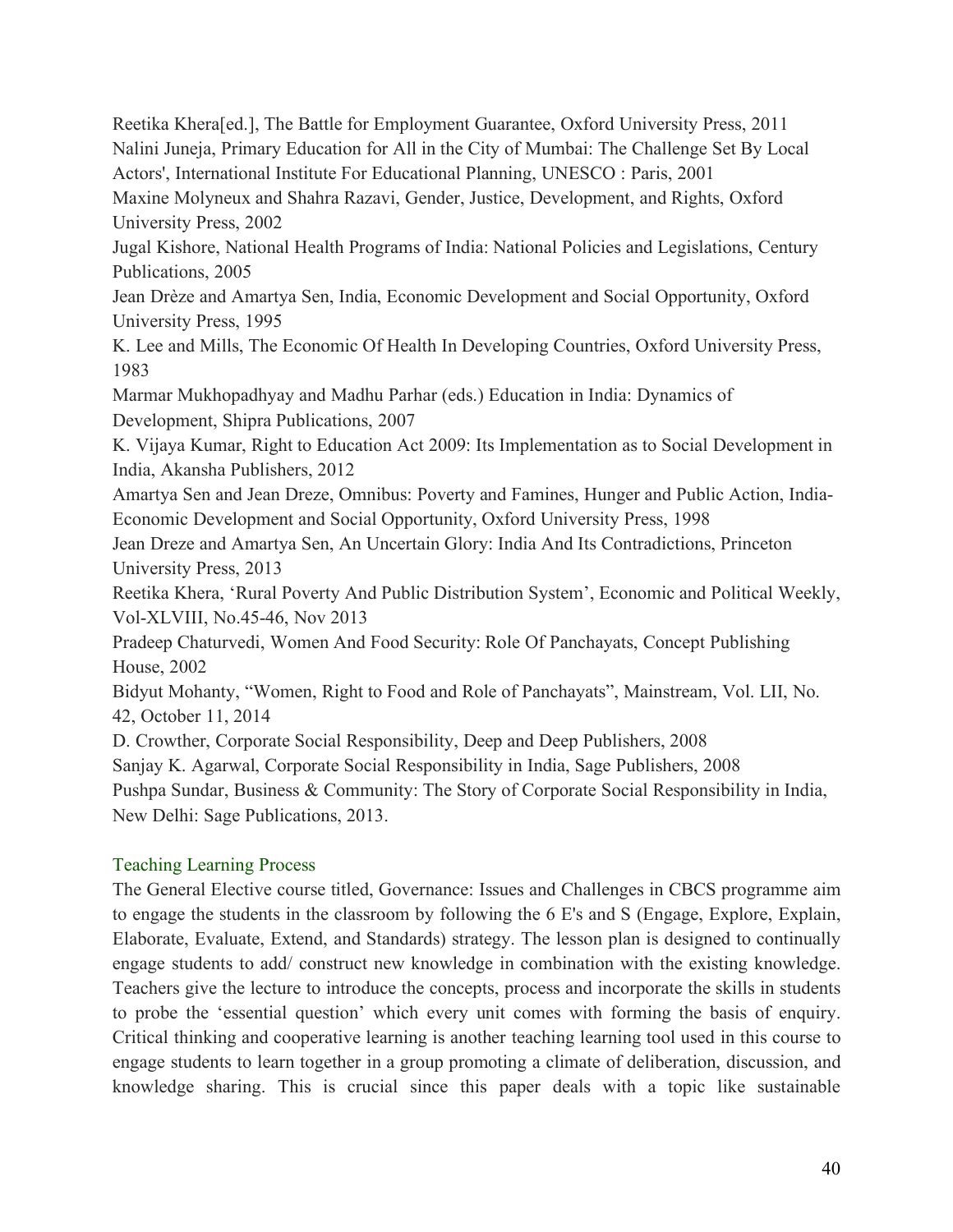development, green governance which requires active participation from civil society, academia, students, bureaucracy, politics, etc. Power Point Presentation, audio visual methods like documentary screening are significant in this course to engage the students with real life globalized scenarios.

#### Assessment Methods

This course has a scope of undertaking field studies to understand the globalized discourse using contextual, theoretical, grounded, mixed method approach. The students will be evaluated on the written semester examination. Internal examination can be assessed on various parameters like project/ article/ term paper/ group presentation/ field work. Additionally, students reflective and cognitive thinking will be assessed by the contribution they make in classroom discussions and group projects.

#### Keywords

Good Governance, Green Governance, Democratic Decentralisation, Public Service Delivery, E-Governance, RTI, Corporate Social Responsibility (CSR)

# **GE7 - Politics of Globalization (B.7) Generic Elective - (GE) Credit:6**

#### Course Objective

The objective of this generic elective paper is to make students from diverse background understand the process of globalization from a political perspective. This paper will create a broad understanding of the issues and processes globalization based on critical analysis of the various anchors and dimensions of globalization.

#### Course Learning Outcomes

- The students will learn about the nature, significance and contemporary debates around globalization.
- The study of various approaches and concepts of globalization and the role of international economic organizations will augment students' knowledge on international political economy.
- The course will provide an insight into the alternative understanding of globalization and various critical aspects related to it.
- The paper will equip students with a comprehensive knowledge of the impact of globalization on developing countries in the context of contemporary international issues like civil society, social movements and human migration.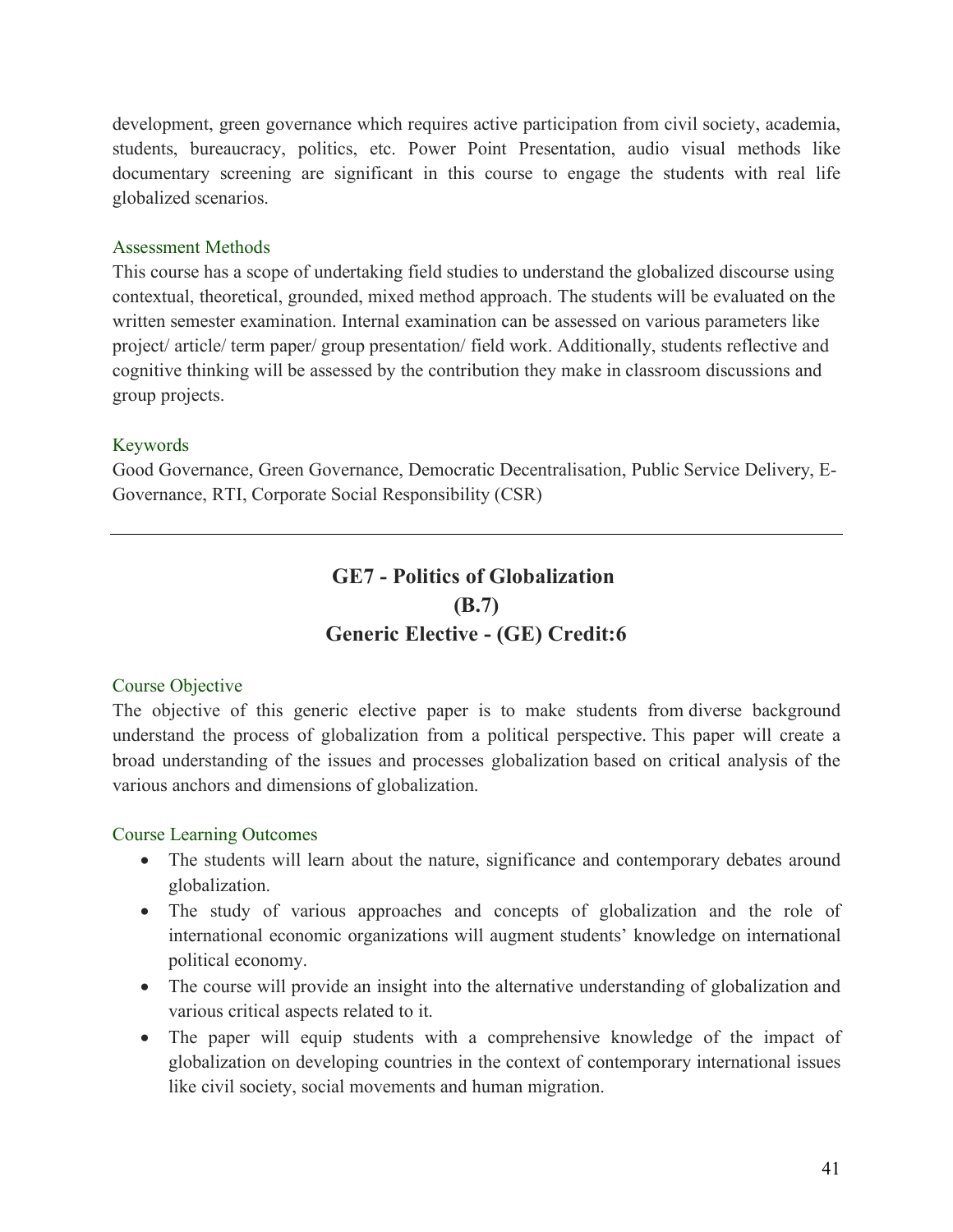# Unit 1

#### **Concept of Globalization: Globalization debate; for and against.**

#### Unit 2

#### **Approaches to understanding globalization:**

- a) Liberal approach
- b) Radical approach

# Unit 3

#### **International Institutions/Regimes**

- a) World Bank
- b) International Monetary Fund
- c) The World Trade Organization

#### Unit 4

#### **Issues in Globalization:**

Alternative Perspectives on its nature and character, critical dimensions: economic, political and cultural

#### Unit 5

# **Globalization and democracy: State, sovereignty and the civil society.**

#### Unit 6

#### **Globalization and Politics in developing countries**

- a) Globalization and social movements
- b) Globalization and the demise of Nation State
- c) Globalization and human migration

#### Unit 7

# **The inevitability of globalization: Domestic and Global responses**

#### References

J. Baylis, Smith and Owens, eds. (2017) *The Globalization of World Politics: An Introduction to International Relations,* New York: Oxford University Press.

Joseph E. Stiglitz (2018), *Globalization and Its Discontents Revisited: Anti-Globalization in the Era of Trump*, New York: W.W. Norton & Company.

Jagdish Bhagwati (2007), *In Defense of Globalization*, Oxford, Oxford University Press.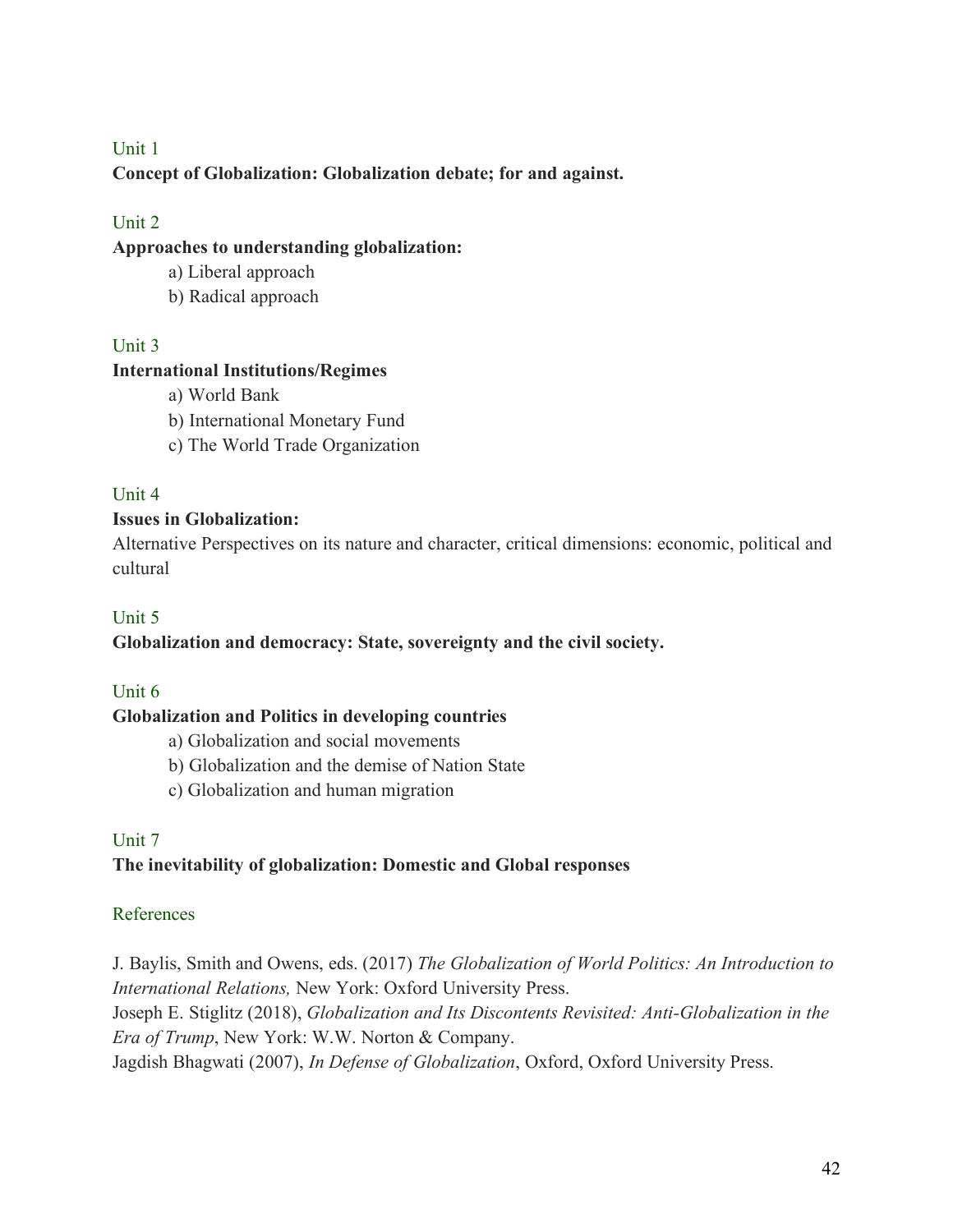Manfred B. Steger (2017) *Globalization: A Very Short Introduction,* New York: Oxford University Press.

Paul Hirst, G. Thompson and S. Bromley (2009), *Globalization in Question*, Malden, Polity Press.

John Clark (ed.), (2003) Globalizing Civic Engagement: Civil Society and Transnational Action, London, Earthscan.

Sanjeev Khagram, James Riker and Korthrxu Sikkink (ed.) (2002) Restructuring World Politics: Transnational Social Movements, MN, University of Minnesota Press.

Bernard Hoelkman and Michel Kostecki, the Political Economy of the World Trading System: From GATT to WTO, New York, OUP.

Arjun Appadurai, (1996), Modernity at Large: Cultural Dimensions of Globalisation, University of Minnesota Press.

Deepak Nayyar (ed.) (2002), Governing Globalization: Issues and Institutions, Oxford University Press.

Held, David and Anthony Mc grew (ed.), (2003), The Global Transformation Reader: An introduction to the Globalization Debate, 2nd Cambridge, Polity Press, Blackwell Publishing. Joseph E Stiglitz, (2002), Globalisation and its Discontents, US, W.W. Norton and Company. Noreena Hertz, (2000), The silent take over: Global Capitalism and the death of Democracy, Praeger.

Nye Joseph S and John D. Donanu (ed.) (2000) Governance in a Globalizing World, Washington dc, Brooking Institution Press.

Tyler Cowen, (2000) Creative Destruction: How Globalization is changing the world's culture, New Jersey, Princeton University Press.

# Additional Resources:

# **Classic Readings**

David Held and Anthony McGrew, et.al (1999) *Global Transformation: Politics, Economy and Culture*, Stanford, Stanford University Press.

David Held and Anthony McGrew (2003), eds., *the Global Transformations Reader: An Introduction to the Globalization Debate*, Malden, Polity Press.

# **Additional Readings**

Keohane Robert and Joseph S. Nye Jr. (Spring 2002), "Globalization: What is new, what is not", *Foreign Policy*, No.118. pp. 104-119, Washington. Newsweek Interactive, LLC. Marc Lindenberg and Coralie Bryant, Going Global: Transforming Relief and Development NGOs, Bloomfield, Kumarian Press.

Sen, A. (2006) *Identity and Violence: Illusion and Destiny.* London: Penguin/Allen Lane, ch.7, pp.130-148.

# **Readings in Hindi**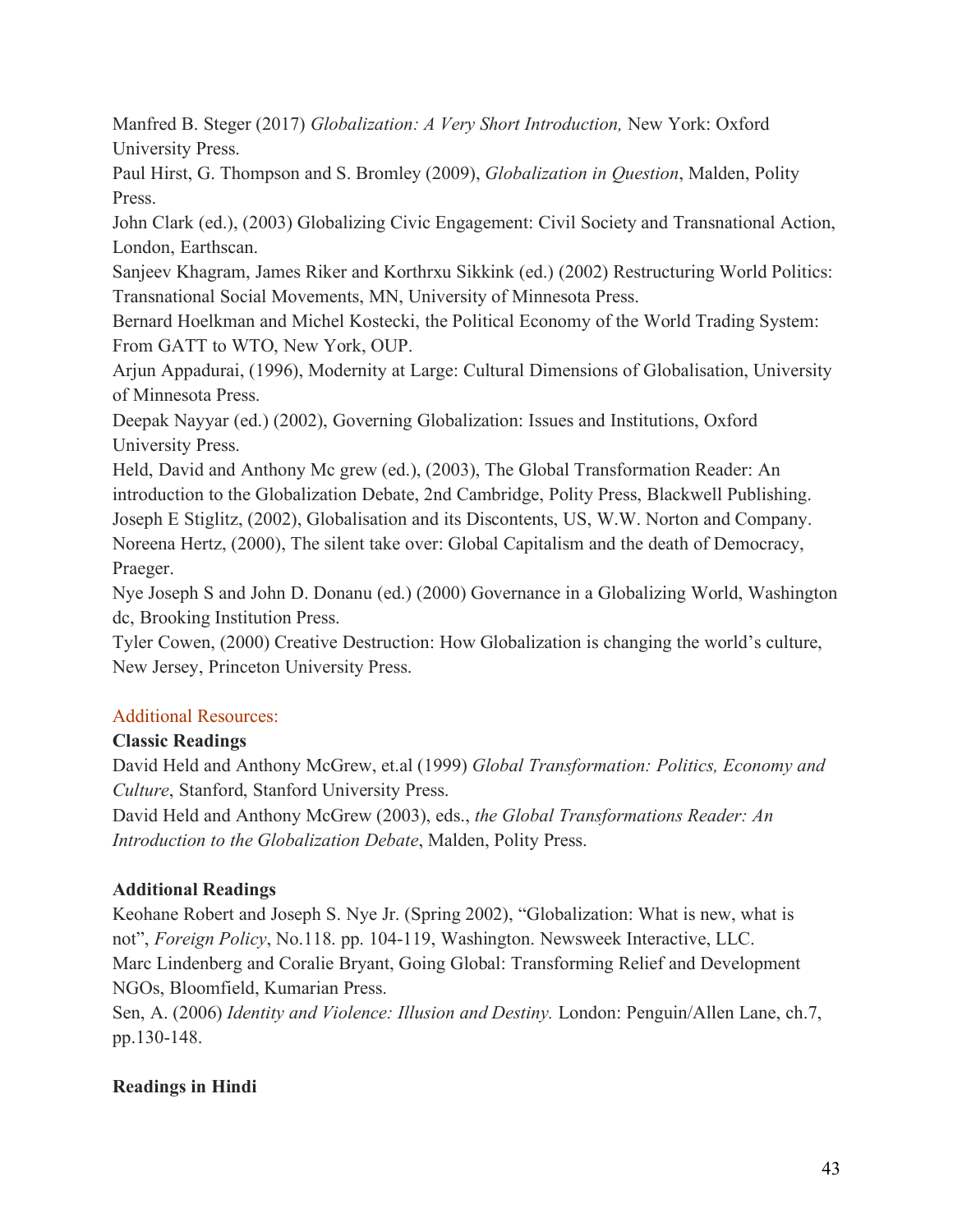पुष्पेश पन्त (2016), भूमंडलीकरण एवं भारत, दिल्ली:एक्सेस पब्लिशिंग.

#### Teaching Learning Process

The Course titled 7. Politics of Globalization under Generic Elective (Interdisciplinary) in CBCS, B.A. (Hons.) Political Science aims to acquaint the students about various nuances of globalization. Therefor the teaching learning process will help students acquaint with the linkages between theory and practice. The students will be engaged in classroom lectures with power-point presentations. Short documentary or relevant videos will be screened. This will be followed by group discussions and debate. To inculcate criticality among the student's contemporary issues will be discussed. Students will be also familiarized with contemporary jargons and issues.

#### Assessment Methods

The students will be assessed according to their performance in internal exam and end semester exam. Besides, students will also be assessed according to their performance in class discussions. Students will be given take home tests and will be encouraged to make presentations.

#### Keywords

Globalization, Migration, World Bank, IMF, WTO, Global South

# **GE8 - United Nations and Global Conflicts (B.8) Generic Elective - (GE) Credit:6**

# Course Objective

This course provides a comprehensive introduction to the most important multilateral political organization in international relations. It provides a detailed account of the organizational structure and the political processes of the UN, and how it has evolved since 1945, especially in terms of dealing with the major global conflicts. The course imparts a critical understanding of the UN's performance until now and the imperatives as well as processes of reforming the organization in the context of the contemporary global system.

#### Course Learning Outcomes

- The students will learn about the evolution of United Nations as an international organization, its principles and institutional structure.
- The course will develop an in depth understanding of United Nations role in peace keeping and peace building since the Second World War.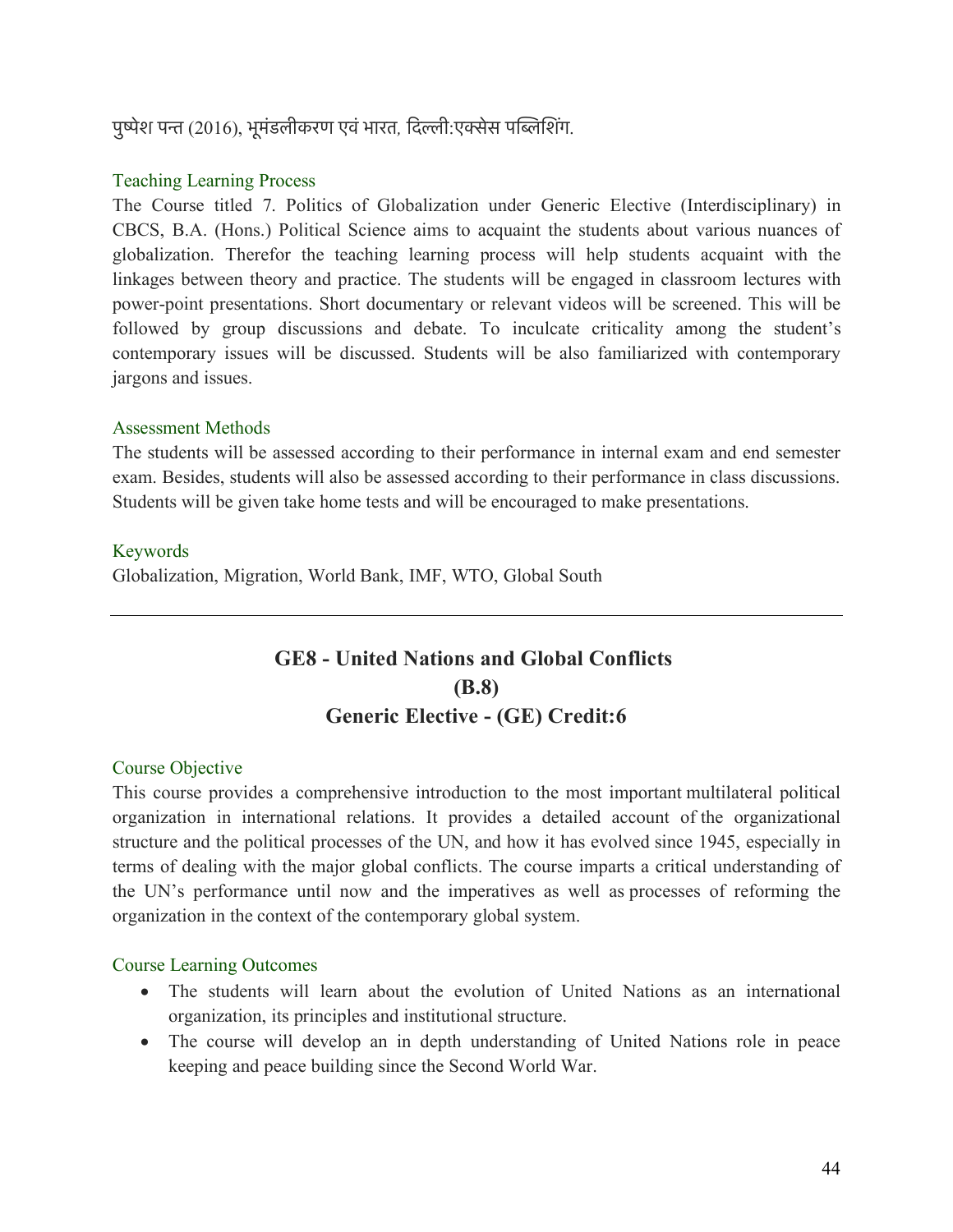- Students will learn about major global conflicts and United Nations role in conflict management.
- The paper will evolve analytical skills of the students on United Nations role in creating an equitable social economic world order.
- The course will assess United Nations contributions and shortcomings in maintaining international peace and security.
- The paper will enhance knowledge on the imperatives of reforming the organization in contemporary global system.

# Unit 1

#### **The United Nations (29 Lectures)**

(a) An Historical Overview of the United Nations

(b) Principles and Objectives

(c) Structures and Functions: General Assembly; Security Council, and Economic and Social Council; the International Court of Justice, and the specialised agencies (International Labour Organisation [ILO], United Nations Educational, Scientific and Cultural Organisation [UNESCO], World Health Organisation [WHO], and UN programmes and funds: United Nations Children's Fund \*UNICEF+, United Nations Development Programme [UNDP], United Nations Environment Programme [UNEP], UN Women, United Nations High Commissioner for Refugees [UNHCR]), Critical Asssessment of Secretary General

(d) Peace Keeping, Peace Making and Enforcement, Peace Building and Responsibility to Protect

(e) Millennium Development Goals

# Unit 2

# **Major Global Conflicts since the Second World War (20 Lectures)**

- (a) Korean War
- (b) Vietnam War
- (c) Afghanistan Wars
- (d) Balkans: Serbia and Bosnia

#### Unit 3

# **Assessment of the United Nations as an International Organisation: Imperatives of Reforms and the Process of Reforms (11 Lectures)**

#### References

Hurd, Ian (2011), "Theorizing International Organizations: Choices and Methods in the Study of International Organizations", Journal of International Organizations Studies 2(2): 7-22.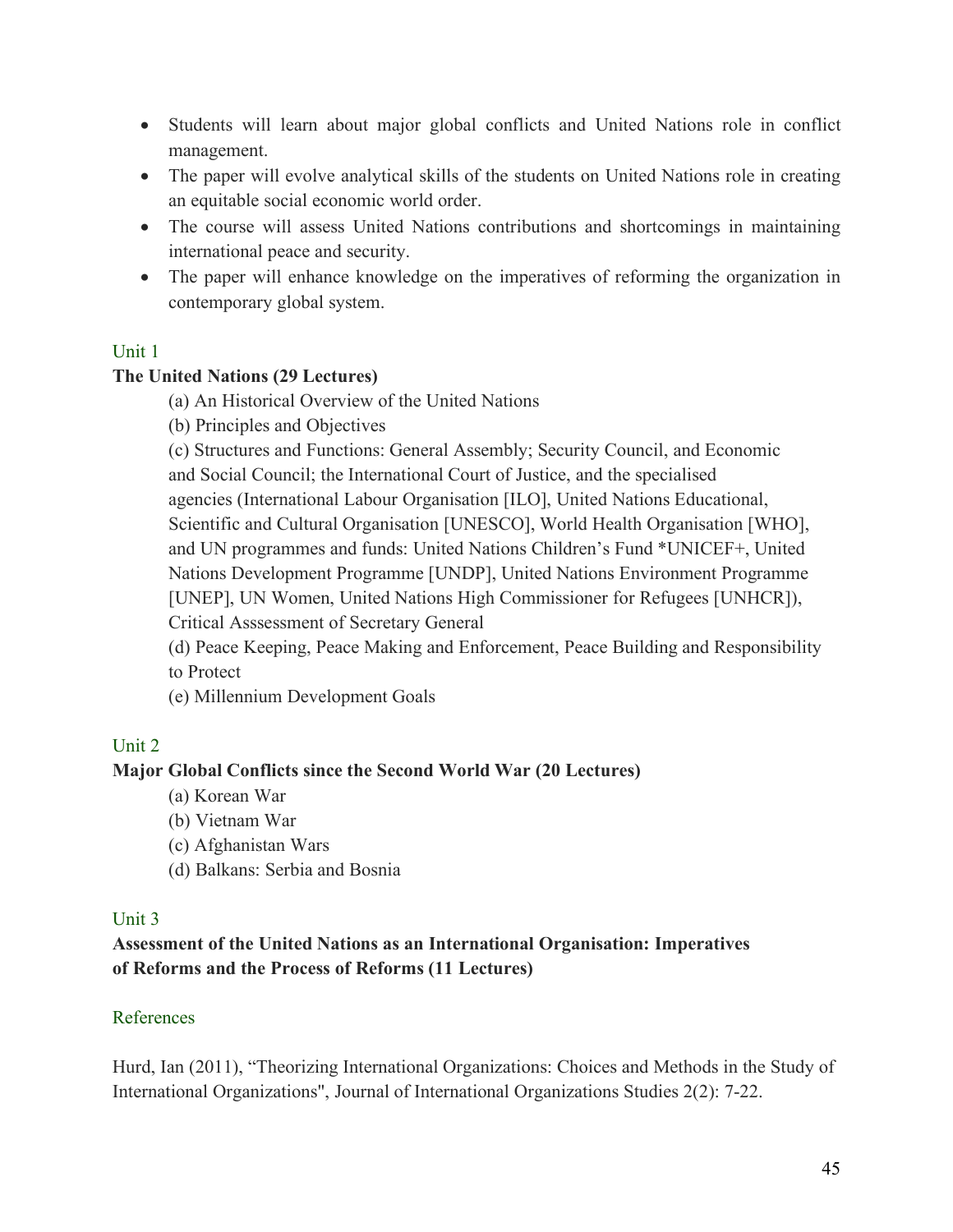Karns, Margaret P. and Karen A. Mingst (2009), *International Organizations: The Politis and Processes of Global Governance,* 2nd Edition, Boulder: Lynne Rienner, Chapter 2.

Goldstein, J. and Pevehouse, J.C. (2006) International relations. 6th edn. New Delhi: Pearson, pp. 265-282.

Taylor, P. and Groom, A.J.R. (eds.) (2000) The United Nations at the millennium. London: Continuum, pp.1-20.

Gareis, S.B. and Varwick, J. (2005) The United Nations: an introduction. Basingstoke: Palgrave, pp. 1-40.

Gowan, P. (2010) 'US: UN', in Gowan, P. 'A calculus of power: grand strategy in the twentyfirst century. London: Verso, pp. 47-71.

Thakur, R. (1998) 'Introduction', in Thakur, R. (eds.) Past imperfect, future uncertain: The *UN at Ffifty*. London: Macmillan, pp. 1-14.

Gareis, S.B. and Varwick, J. (2005) The United Nations: An introduction. Basingstoke: Palgrave, pp. 15-21.

Taylor, P. and Groom, A.J.R. (eds.) (2000) The United Nations at the millennium. London: Continuum, pp. 21-141.

Moore, J.A. Jr. and Pubantz, J. (2008) The new United Nations. Delhi: Pearson Education, pp. 119-135.

Nambiar, S. (1995) 'UN peace-keeping operations', in Kumar, S. (eds.) The United Nations *at fifty*. New Delhi, UBS, pp. 77-94.

Whittaker, D.J. (1997) 'Peacekeeping', in United Nations in the contemporary world. London: Routledge, pp. 45-56.

Murthy, C.S.R. (2001) "United Nations Peacekeeping in Intrastate Conflicts: Emerging Trends", International Security, Vol 38, no. 3, pp. 207-27.

Moore, J.A. Jr. and Pubantz, J. (2008) The new United Nations. Delhi: Pearson Education, pp.264-266.

Sangal, P.S. (1986) 'UN, peace, disarmament and development', in Saxena, J.N. et.al. United Nations for a better world. New Delhi: Lancers, pp.109-114.

Ghali, B.B. (1995) An agenda for peace. New York: UN, pp.5-38.

United Nations Department of Public Information. (2008) The United Nations Today. New York: UN.

White, B. et al. (eds.) (2005) Issues in world politics. 3rd edn. New York: Macmillan, pp. 113- 132.

Calvocoressi, P. (2001) World Politics: 1945-200. 3rd edn. Harlow: Pearson Education, pp. 116- 124.

Armstrong, D., Lloyd, L. and Redmond, J. (2004) International organisations in world politics, 3rd edn. New York: Palgrave Macmillan, pp. 42-43.

Moore, J.A. Jr. and Pubantz, J. (2008) The new United Nations. Delhi: Pearson Education, pp. 64-65 and 172-173.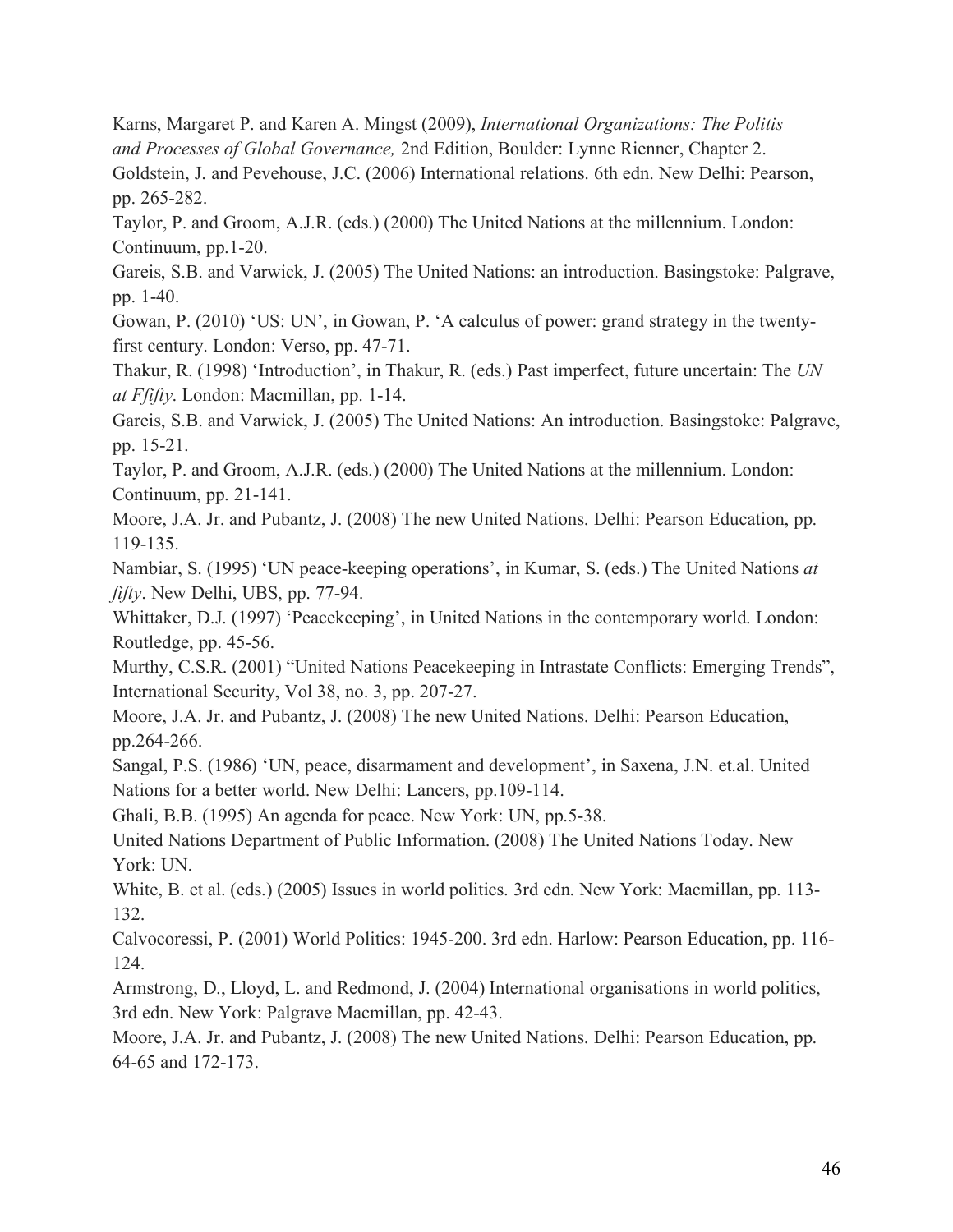Calvocoressi, P. (2001) World Politics: 1945-200. 3rd edn. Harlow: Pearson Education, pp. 528- 546.

Baylis, J. and Smith, S. (eds.) (2008) The globalization of world politics. an introduction to *international relations*. 4th edn. Oxford: Oxford University Press, pp. 562-564.

Achcar, G. (2004) Eastern cauldron. New York: Monthly Review Press, pp. 29-45 and 234-241.

Achcar, G. (2003) The clash of barbarisms: Sept. 11 and the making of the new world *disorder*. Kolkata: K.P. Bachi & Co., pp. 76-81.

Prashad, V. (2002) War against the planet. New Delhi: Leftword, pp. 1-6.

Ali, T. (ed.) (2000) Masters of the Universe. London: Verso, pp. 203-216.

Calvocoressi, P. (2001) World Politics: 1945-200. 3rd edn. Harlow: Pearson Education, pp.570- 576.

Ali, T. (ed.) (2000) Masters of the Universe. London: Verso, pp. 230-245 and 271-284.

Kaldor, M. and Vashee, B. (eds.) (1997) New wars. London: Wider Publications for the UN University, pp. 137-144 and 153-171.

Roberts, A. and Kingsbury, B. (eds.) (1994) United Nations, Divided World. 2nd edn. Oxford: Clarendon Press, pp. 420-436.

Taylor, P. and Groom, A.J.R. (eds.) (2000) The United Nations at the millennium.

London: Continuum, pp. 196-223 and 295-326.

Gareis, S.B. and Varwick, J. (2005) The United Nations: An introduction. Basingstoke: Palgrave, pp. 214-242.

Moore, J.A. Jr. and Pubantz, J. (2008) The new United Nations. Delhi: Pearson Education, pp. 91-112.

# Additional Resources:

# **Classical Readings:**

Hanhimäki, Jussi M. (2015) The United Nations: A Very Short Introduction., New York: Oxford University Press

Weiss, Thomas G. and Daws, Sam ed. (2007) The Oxford Handbook on the United Nations, Oxford: OUP.

Claude, I. (1984) Swords into plowshares: the progress and problems of international organisation. 4thedn. New York: Random House

# **Hindi Readings:**

वमार*,* िवजय कु मार *(2018)* संयुक राष और वैिशक संघषर*,* New Delhi: Orient Blackswan.

UN India (2019) "सतत्िवकास लकय", accessed on 5 April, 2019, Available at:

http://in.one.un.org/sustainable-development-goal/

UN India (2019) "सुधार के िलए एकजुट", accessed on 5 April, 2019, Available at:

http://in.one.un.org/reforms/

# **Additional Readings**

Baylis, J. and Smith, S. (eds.) (2008) The globalization of world politics. an introduction to *international relations*. 4th edn. Oxford: Oxford University Press, pp. 405-422.